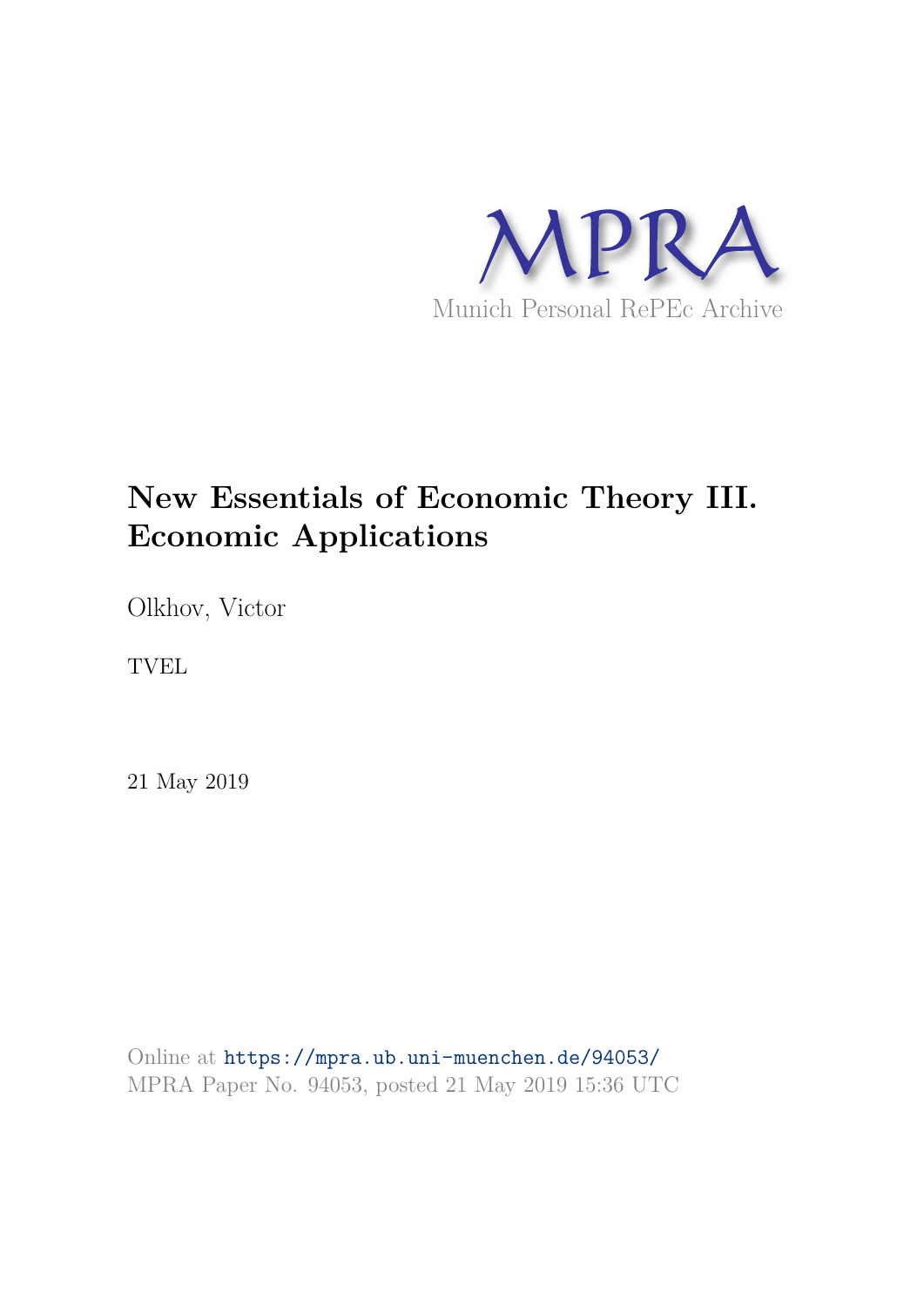## **New Essentials of Economic Theory III. Economic Applications**

Victor Olkhov

Moscow, Russia

victor.olkhov@gmail.com

## **Abstract**

This paper presents applications of our theory to description of particular economic problems. We give all definitions and equations in Part I and II of our work. Here we argue propagation of small perturbations of economic variables and transactions on economic space. We show that small perturbations may follow wave equations that have parallels to propagation of sound waves and surface waves in fluids. We underline that nature of economic waves is completely different from waves in physical fluids but parallels between them may be useful for their studies. Wave generation, propagation and interactions are the most general properties of any complex system. Descriptions of economic waves on economic space fill existing gap in economic modeling. Usage of economic space allows distribute agents by their risk ratings as coordinates. Agents on economic space cover economic domain bounded by minimum and maximum risk grades. Change of risk ratings of agents due to their economic activity, economic processes or other factors induce flows of economic variables, transactions and expectations. Borders of economic domain cause fluctuations of economic flows and mean risks and these fluctuations describe business cycles. For example fluctuations of credit flows model credit cycles, investment flows model investment cycles and etc. Further we model assets price disturbances as consequences of relations between transactions and expectations. As last economic sample we argue classical Black-Scholes-Merton option pricing model and discuss problems those arise from modeling on economic space.

Keywords: Economic Theory, Economic Waves, Business Cycles, Assets Pricing, Option pricing

JEL: C00, C02, C5, E00, E3, E7, G12

 $\overline{a}$ 

This research did not receive any assistance, specific grant or financial support from any companies or funding agencies in the public, commercial, or not-for-profit sectors.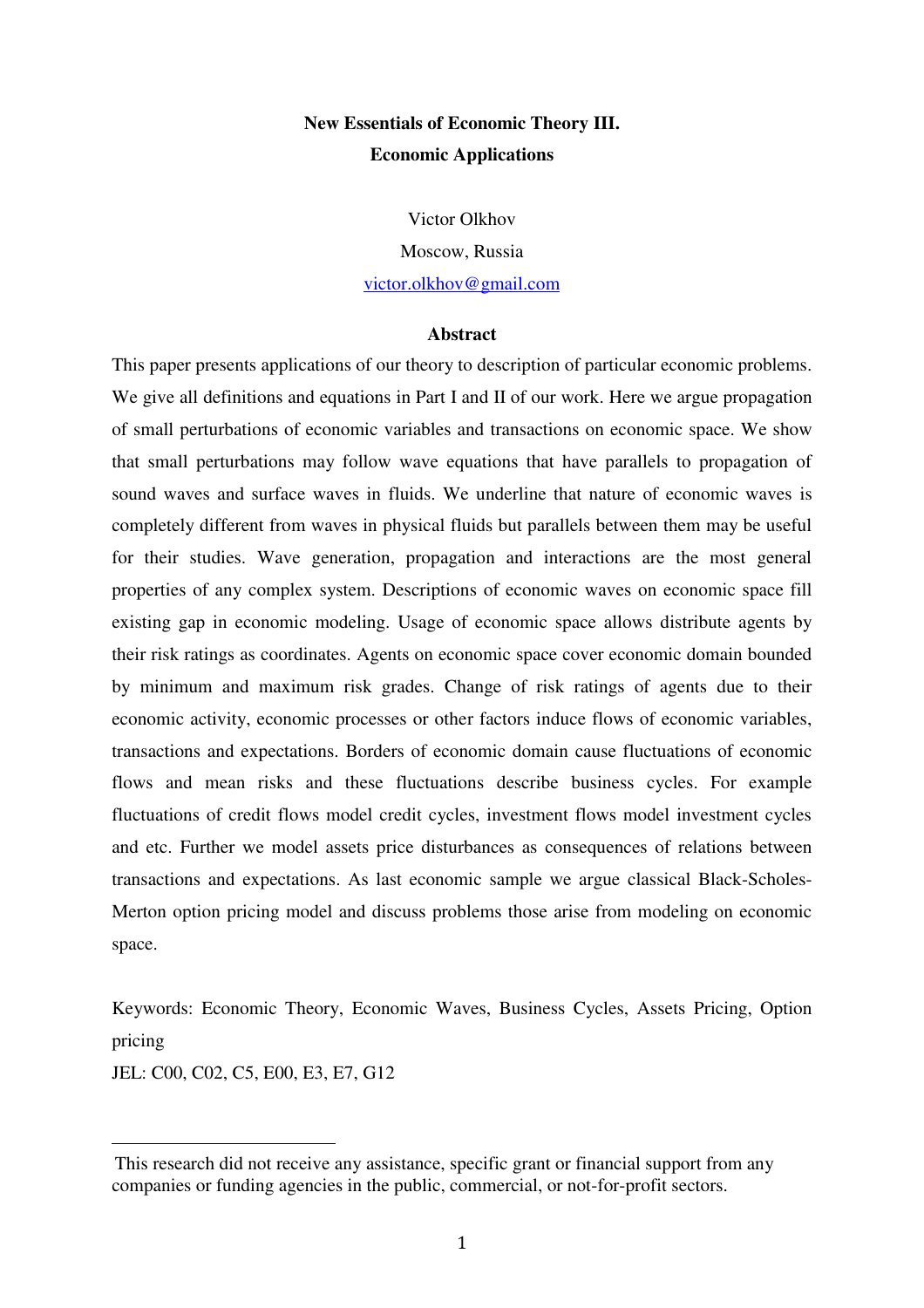## **1. Introduction**

In this Part III of our work we apply of our model equations to description of particular economic problems. We describe: wave propagation of economic disturbances on economic domain; business cycles induced by fluctuations of economic flows on economic domain; asset pricing perturbations as result of equations on economic transactions and expectations and argue some hidden complexities of classical Black-Scholes-Merton (BSM) option pricing. We explain definitions and model equations in Part I and II (Olkhov, 2019c; 2019d). Introduction of economic space gives ground for description of wave propagation of disturbances of density functions of economic variables, transactions and expectations over economic space. Wave propagation describes general properties of any complex system like macroeconomics and finance and may be responsible for "fast" fluctuations of economic and financial variables. In Sec. 2 we describe wave propagation of small economic disturbances in the simple approximations that give self-consistent model of mutual dependence for two variables and their flows. Let's consider economic agents with risk coordinates  $x=(x_1, \ldots, x_n)$ on economic domain (I.1.1):

$$
0 \le x_i \le 1, i = 1, \dots n \tag{1.1}
$$

Thus economic variables and transactions also are determined on economic domain with borders (1.1). Disturbances of economic variables or transactions near borders of economic domain induce waves that may propagate along borders and inside of economic domain. Wave propagation of disturbances of economic variables and transactions near borders of economic domain has parallels to surface wave propagation in fluids, but nature of economic waves has nothing common to waves in fluids. We describe surface-like economic waves in Sec.2. Borders of economic domain cause fluctuations of flows of economic variables and transactions on economic domain. These fluctuations describe change of direction of economic flows on economic domain (1.1) reduced by it's borders. Flows of economic variables and transactions impact change of mean risks of these variables and transactions. Thus fluctuations of economic and financial flows on economic domain induce fluctuations of mean risks. In Sec. 3 we describe credits cycles, investment cycles and etc., as fluctuations of mean risks of these economic variables on economic domain. Asset pricing is one of most important issues of macro finance. In Part II we argue how asset pricing dynamics and fluctuations can be described via economic equations on transactions and expectations. Here in Sec. 4 we study particular cases of asset pricing dynamics and model price and return disturbances. In Sec. 5 we argue classical BSM treatment of option pricing and study simple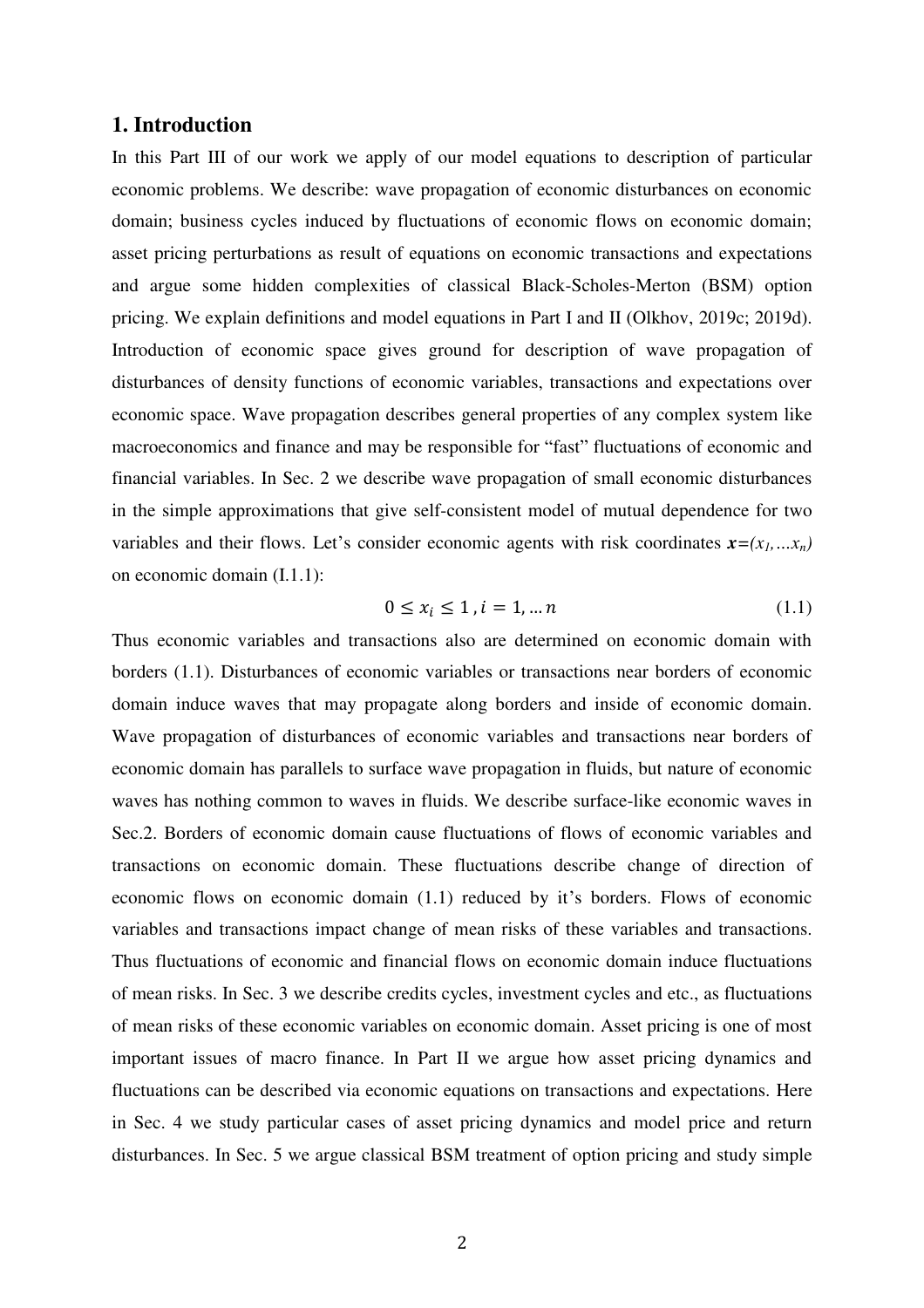extensions of classical option equations induced by random motion of agents on economic domain. Conclusions are in Sec. 6. We use roman letters for scalars and bold for vectors.

## **2. Economic waves**

Wave propagation of small disturbances is one of most general properties of any complex systems. In this Sec. we describe wave propagation of small disturbances of density functions of economic variables and transactions on economic domain (1.1) of economic space (Olkhov, 2016a-2017c).

#### *2.1. Waves of economic variables*

Any model of economic phenomena implies definite approximation. In this Sec we assume that equations (I.14; 17) on density functions of economic variables and their flows depend on other economic variables only. To simplify the problem we study mutual interactions between two economic variables and their flows. Such approximation permits describe selfconsistent model of mutual dependence between two variables and describe wave propagation of small disturbances of economic variables. Let's study wave propagation of disturbances of economic variables on economic space (Olkhov, 2016a-2017a). As example let's take familiar demand-price relations that propose price growth with rise of demand and demand decline as price increases. Let's derive equations that describe wave propagation of perturbations of price and demand. Demand  $A(t, x)$  is additive variable and price  $p(t, x)$  is nonadditive. Supply  $S(t, x)$  of assets, commodities, service can be measured in physical units as cars, shares, tons et., and in currency units. For simplicity let's assume that supply  $S(t, x)$ measured in physical units is constant  $S(t,x)=S$  - const., and supply  $B(t,x)$  measured in currency units equals product of  $S(t, x)$  and price  $p(t, x)$ 

$$
B(t, x) = S p(t, x) \quad ; \quad S - const \tag{1.2}
$$

For such simplified assumptions demand  $A(t, x)$  and supply  $B(t, x)$  are additive variables and follow equations (I.14;17). We define flows of variables  $A(t, x)$  and  $B(t, x)$  in (I.6-10). Let's take equations (I.14; 17) on economic variables  $A(t,x)$  and  $B(t,x)$  and their flows  $P_A(t,x)$  and  $P_B(t,x)$ :

$$
\frac{\partial}{\partial t}A(t,x) + \nabla \cdot \left( A(t,x) \, \mathbf{v}(t,x) \right) = F_A(t,x) \tag{2.1}
$$

$$
\frac{\partial}{\partial t}B(t,x) + \nabla \cdot (B(t,x) \, u(t,x)) = F_B(t,x) \tag{2.2}
$$

$$
\frac{\partial}{\partial t} \mathbf{P}_A(t, x) + \nabla \cdot \left( \mathbf{P}_A(t, x) \, \mathbf{v}(t, x) \right) = \mathbf{G}_A(t, x) \tag{2.3}
$$

$$
\frac{\partial}{\partial t} \boldsymbol{P}_B(t, x) + \nabla \cdot \left( \boldsymbol{P}_B(t, x) \, \boldsymbol{u}(t, x) \right) = \boldsymbol{G}_B(t, x) \tag{2.4}
$$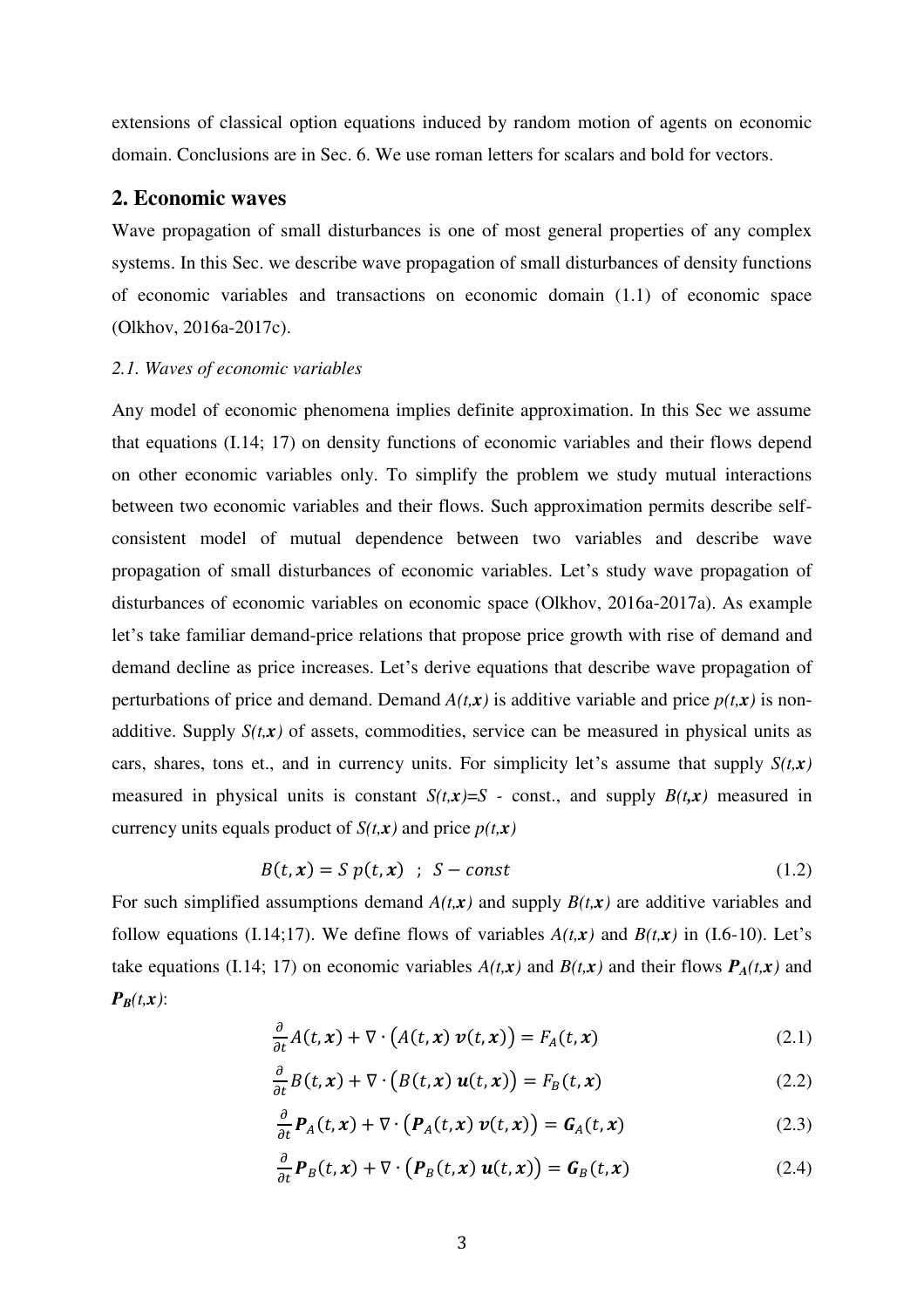$$
\boldsymbol{P}_A(t,\boldsymbol{x}) = A(t,\boldsymbol{x}) \boldsymbol{v}(t,\boldsymbol{x}) ; \ \boldsymbol{P}_B(t,\boldsymbol{x}) = B(t,\boldsymbol{x}) \boldsymbol{u}(t,\boldsymbol{x}) \qquad (2.5)
$$

To describe Demand-Price model (2.1-2.5) let's define functions  $F_A(t,x)$  and  $F_B(t,x)$ . Let's remind that

$$
\nabla - represents gradient; \quad \nabla \cdot - represents \,divigence \tag{2.6}
$$

Let's assume that function  $F_A(t, x)$  is proportional to time derivative of supply  $B(t, x)$ :

$$
F_A(t, \mathbf{x}) = \alpha_1 \frac{\partial}{\partial t} B(t, \mathbf{x}) \; ; \; F_B(t, \mathbf{x}) = \alpha_2 \frac{\partial}{\partial t} A(t, \mathbf{x}) \; ; \; \alpha_1 < 0 \; ; \; \alpha_2 > 0 \tag{3.1}
$$

and function  $F_B(t, x)$  is proportional to time derivative of demand  $A(t, x)$ . These assumptions for  $\alpha$ <sup>1</sup>  $\leq$  0 give simple model of demand decline with price growth and price growth with demand increase for  $\alpha_2 > 0$ . Indeed, due to assumption (1.2) supply *B* (*t,x*) measured in currency units is proportional to price  $p(t, x)$  and hence time derivative of supply  $B(t, x)$  equals time derivative of price  $p(t,x)$ . To define functions  $G_A(t,x)$  and  $G_B(t,x)$  in equations (2.3; 2.4) let's take

$$
G_A(t, x) = \beta_1 \nabla B(t, x) \; ; \; G_B(t, x) = \beta_2 \nabla A(t, x) \; ; \; \beta_1 < 0 \; ; \; \beta_2 > 0 \tag{3.2}
$$

Relations (3.2) propose that demand velocity  $v(t,x)$  decrease in the direction of economic domain with high supply prices (3.3) with

$$
\nabla B(t, x) > 0 \tag{3.3}
$$

and (3.2) represents that supply velocity  $u(t,x)$  grows up in the direction of economic domain with high demand  $(3.4)$ :

$$
\nabla A(t, x) > 0 \tag{3.4}
$$

Thus equations (2.1-2.4) take form:

$$
\frac{\partial}{\partial t}A(t,x) + \nabla \cdot \left( A(t,x) \, \mathbf{v}(t,x) \right) = \alpha_1 \frac{\partial}{\partial t} B(t,x) \tag{4.1}
$$

$$
\frac{\partial}{\partial t}B(t,x) + \nabla \cdot (B(t,x) \, u(t,x)) = \alpha_2 \frac{\partial}{\partial t}A(t,x) \tag{4.2}
$$

$$
\frac{\partial}{\partial t} \mathbf{P}_A(t, x) + \nabla \cdot \left( \mathbf{P}_A(t, x) \, \mathbf{v}(t, x) \right) = \beta_1 \nabla B(t, x) \tag{4.3}
$$

$$
\frac{\partial}{\partial t} \boldsymbol{P}_B(t, x) + \nabla \cdot \left( \boldsymbol{P}_B(t, x) \, \boldsymbol{u}(t, x) \right) = \beta_2 \nabla A(t, x) \tag{4.4}
$$

$$
\alpha_1 < 0 \; ; \; \alpha_2 > 0 \; ; \; \beta_1 < 0 \; ; \; \beta_2 > 0 \tag{4.5}
$$

To derive equations that describe wave propagation of disturbances of demand and price let's take linear approximation for equations (4.1-4.4) for disturbances of demand  $A(t, x)$  and price  $p(t, x)$ . Let's take disturbances as follows:

$$
A(t, x) = A_0(1 + \varphi(t, x)); \ B(t, x) = Sp_0(1 + \pi(t, x))
$$
\n(5.1)

Relations (5.1) define dimensionless disturbances of demand  $\varphi(t,x)$  and price  $\pi(t,x)$ . Let's take that velocities  $v(t, x)$  and  $u(t, x)$  are small and in linear approximation equations (4.1-4.4) take form: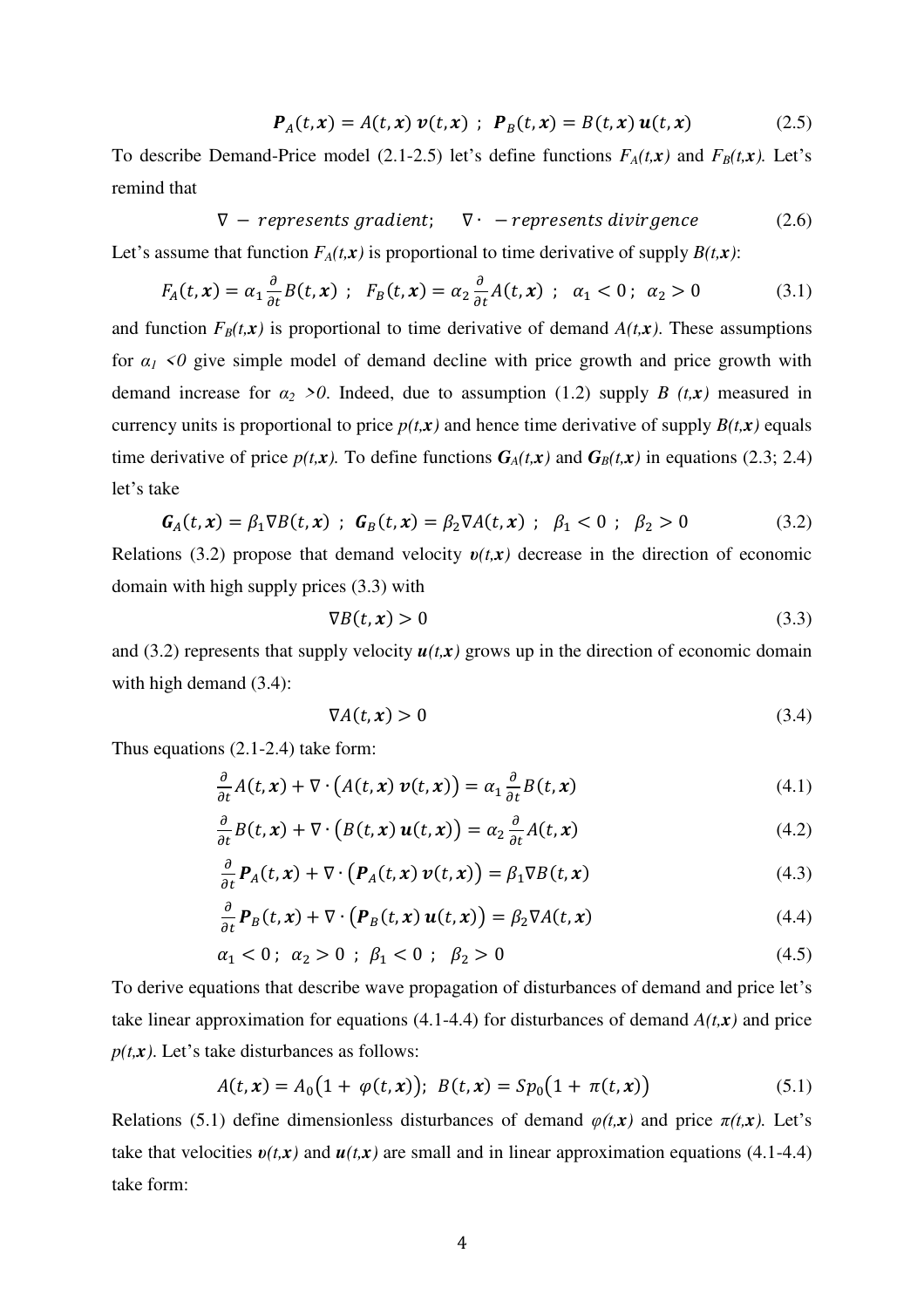$$
\frac{\partial}{\partial t}\varphi(t,x) + \nabla \cdot \boldsymbol{v}(t,x) = \alpha_1 C \frac{\partial}{\partial t} \pi(t,x) \quad ; \quad C = \frac{Sp_0}{A_0} \tag{5.2}
$$

$$
C\left(\frac{\partial}{\partial t}\pi(t,x) + \nabla \cdot \boldsymbol{u}(t,x)\right) = \alpha_2 \frac{\partial}{\partial t} \varphi(t,x) \tag{5.3}
$$

$$
\frac{\partial}{\partial t}\mathbf{v}(t,\mathbf{x}) = \beta_1 C \nabla \pi(t,\mathbf{x}) \ ; \ C \frac{\partial}{\partial t} \mathbf{u}(t,\mathbf{x}) = \beta_2 \nabla \varphi(t,\mathbf{x}) \tag{5.4}
$$

In Appendix A we show that equations  $(5.2-5.4)$  can take form of equations  $(5.5)$  on disturbances of demand  $\varphi(t, x)$  and price  $\pi(t, x)$ :

$$
\left[ (1 - \alpha_1 \alpha_2) \frac{\partial^4}{\partial t^4} + (\alpha_1 \beta_2 + \beta_1 \alpha_2) \Delta \frac{\partial^2}{\partial t^2} - \beta_1 \beta_2 \Delta^2 \right] \varphi(t, x) = 0 \tag{5.5}
$$

As we show in Appendix A for  $\alpha_1 \alpha_2 < 0$  for any negative  $\beta_1 < 0$  there exist domain with positive  $\beta_2 > 0$  for which equations on disturbances of demand  $\varphi(t, x)$  and price  $\pi(t, x)$  take form of bi-wave equation (5.6):

$$
\left(\frac{\partial^2}{\partial t^2} - c_1^2 \Delta\right) \left(\frac{\partial^2}{\partial t^2} - c_2^2 \Delta\right) \varphi(t, \mathbf{x}) = 0 \tag{5.6}
$$

with different values of wave speed  $c_1$  and  $c_2$  determined by  $\alpha_1$ ,  $\alpha_2$ ,  $\beta_1$ ,  $\beta_2$  (A.5; 6). Bi-wave equations (5.6) describe more complex wave propagation than common second order wave equations. In Appendix A we show that equations (5.6) allow wave propagation of price disturbances  $\pi(t, x)$  (A.8) with exponential growth of amplitude as  $exp(\gamma t)$ . Thus exponential growth of small price disturbances  $\pi(t, x)$  may disturb sustainable economic evolution.

### *2.2 Waves of transactions*

Transactions and their flows are determined on economic domain (II.1.1; 1.2):

$$
\mathbf{z} = (\mathbf{x}, \mathbf{y}) \; ; \; \mathbf{x} = (x_1 \dots x_n) \; ; \; \mathbf{y} = (y_1 \dots y_n) \tag{6.1}
$$

$$
0 \le x_i \le 1, i = 1, \dots n \; ; \; 0 \le y_j \le 1, j = 1, \dots n \tag{6.2}
$$

and are described by (II.5.9; 5.10). Let's take transactions  $S(t,z)$  at  $z=(x,y)$  that describe supply of goods, commodities or assets from point *x* to *y* and may depend on macroeconomic variables, other transactions and expectations (Olkhov, 2017b; 2019d). Self-consistent description of transactions, expectation, variables and other transaction is a too complex problem. Let's study simple self-consistent model of mutual interaction between two transactions and their flows. Let's assume that transaction  $S(t,z)$ ,  $z=(x,y)$  supply goods or commodities from point *x* to point *y* as respond to demand  $D(t,z)$ ,  $z=(x,y)$  for these commodities from point *y* to point *x*. Let's assume that interactions between transactions  $S(t,z)$  and  $D(t,z)$  and their flows  $P(t,z)$  and  $Q(t,z)$  are described by functions  $F_1(t,z)$ ,  $F_2(t,z)$  and  $G_1(t,z)$ ,  $G_2(t,z)$  and depend only on each other and their flows. Both transactions follow equations alike to (II.5.9; 5.10). Let's define functions  $F_1(t,z)$ ,  $F_2(t,z)$  and  $G_1(t,z)$ ,  $G_2(t,z)$  for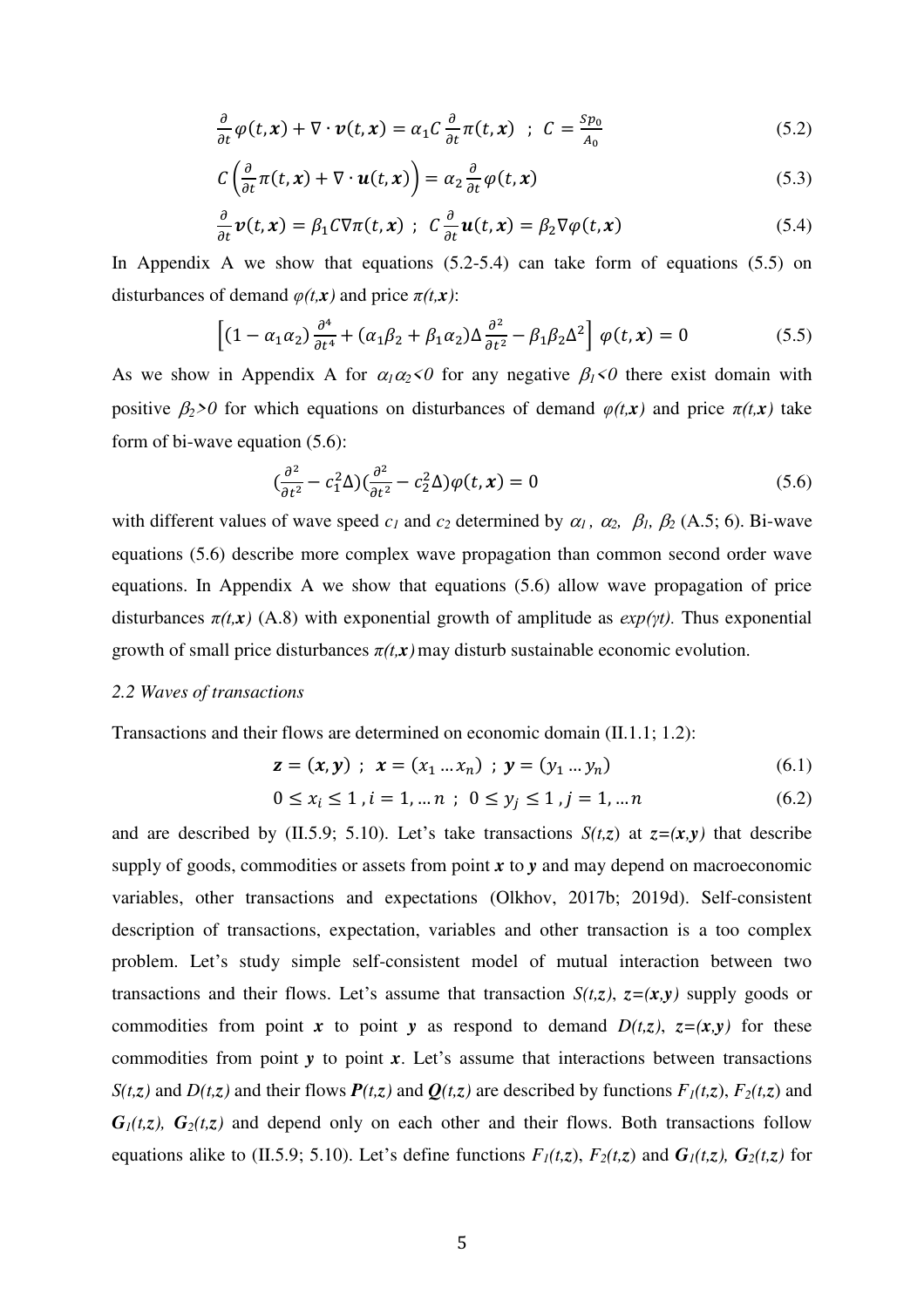equations on *S*(*t*,*z*) and *D*(*t*,*z*) and flows *P*(*t*,*z*) and *Q*(*t*,*z*) respectively as (see 2.5):

$$
F_1(t, \mathbf{z}) = \alpha_1 \nabla \cdot \boldsymbol{Q}(t, \mathbf{z}) \; ; \; F_2(t, \mathbf{z}) = \alpha_2 \nabla \cdot \boldsymbol{P}(t, \mathbf{z}) \tag{6.3}
$$

$$
\mathbf{G}_1(t, \mathbf{z}) = \beta_1 \nabla D(t, \mathbf{z}) \quad ; \quad \mathbf{G}_2(t, \mathbf{z}) = \beta_2 \nabla S(t, \mathbf{z}) \tag{6.4}
$$

Economic meaning of (6.3; 6.4) is follows. Due to (II.5.6) flows  $P(t,z)$  and  $Q(t,z)$  looks as:

$$
\boldsymbol{P}(t,\mathbf{z}) = S(t,\mathbf{z})\boldsymbol{v}(t,\mathbf{z}) \; ; \; \boldsymbol{v}(t,\mathbf{z}) = (\boldsymbol{v}_x(t,\mathbf{z});\boldsymbol{v}_y(t,\mathbf{z})) \tag{6.5}
$$

$$
\boldsymbol{Q}(t,\mathbf{z}) = D(t,\mathbf{z})\boldsymbol{u}(t,\mathbf{z}) \quad ; \ \boldsymbol{u}(t,\mathbf{z}) = (\boldsymbol{u}_x(t,\mathbf{z});\boldsymbol{u}_y(t,\mathbf{z})) \tag{6.6}
$$

Velocity  $v_x$  of supply flow  $P(t,z)$  describes motion of suppliers at and velocity  $v_y$  describe motion of consumers on economic domain. Divergence in (6.3) describes sources and run-off of flows in a unit volume

$$
dV = dV_x dV_y
$$

Volume  $dV_x$  describes a unit volume of variable x and  $dV_y$  describes a unit volume near variable *y*. Transactions  $S(t,z)$ ,  $z=(x,y)$  supply goods from a unit volume  $dV_x$  near point *x* to a unit volume  $dV_y$  near *y*. Transactions  $D(t,z)$  describe demand of goods from a unit volume  $dV$ <sup>*y*</sup> near *y* to a unit volume  $dV$ <sup>*x*</sup> near *x*. Divergence in (6.3) equals:

$$
\nabla \cdot \boldsymbol{Q}(t, \mathbf{z}) = \nabla_{\mathbf{x}} \cdot \boldsymbol{Q}(t, \mathbf{x}, \mathbf{y}) + \nabla_{\mathbf{y}} \cdot \boldsymbol{Q}(t, \mathbf{x}, \mathbf{y}) \tag{6.7}
$$

Here *x*-divergence  $\nabla$ <sub>*x*</sub>  $\cdot$   $Q$ (*t*, *x*, *y*) describes sources and sinks of demand flow  $Q$ (*t*,*z*) of suppliers at point *x* in a unit volume  $dV_x$ . Divergence  $\overline{V}_y \cdot Q(t, x, y)$  – describes sources and sinks of demand flow  $Q(t, z)$  of consumers of goods, those who generate demand at point *y* in a unit volume *dVy*. Let's treat

$$
\nabla_x \cdot \boldsymbol{Q}(t, x, y) < 0 \tag{6.8}
$$

as sinks of demand flow into point  $x$  that is met by supply  $S(t,z)$  from point  $x$ . Let's present divergence of supply flow  $P(t,z)$  (6.9) similar to (6.7):

$$
\nabla \cdot \boldsymbol{P}(t, \mathbf{z}) = \nabla_{\mathbf{x}} \cdot \boldsymbol{P}(t, \mathbf{x}, \mathbf{y}) + \nabla_{\mathbf{y}} \cdot \boldsymbol{P}(t, \mathbf{x}, \mathbf{y}) \tag{6.9}
$$

Here *x*-divergence  $\nabla_x \cdot P(t, x, y)$  describes sources and sinks of supply flow  $P(t, z)$  of from *x* in a unit volume  $dV_x$ . Relations (6.10)

$$
\nabla_x \cdot \boldsymbol{P}(t, x, y) > 0 \tag{6.10}
$$

describe sources of supply flow  $P(t,z)$  from point x to y. Due to (6.3; 6.4) equations on transactions  $S(t,z)$  and  $D(t,z)$  take form similar to (II.5.9):

$$
\frac{\partial}{\partial t} S + \nabla \cdot (S \, \mathbf{v}) = \alpha_1 \, \nabla \cdot \, \mathbf{Q}(t, \mathbf{z}) \tag{7.1}
$$

$$
\frac{\partial}{\partial t}D + \nabla \cdot (D \mathbf{u}) = \alpha_2 \nabla \cdot \mathbf{P}(t, \mathbf{z}) \tag{7.2}
$$

and equations on flows  $P(t,z)$  and  $Q(t,z)$ 

$$
\boldsymbol{P}(t,\mathbf{z}) = S(t,\mathbf{z})\boldsymbol{v}(t,\mathbf{z}) \hspace{0.2cm}; \hspace{0.2cm} \boldsymbol{Q}(t,\mathbf{z}) = D(t,\mathbf{z})\boldsymbol{u}(t,\mathbf{z}) \hspace{1cm} (7.3)
$$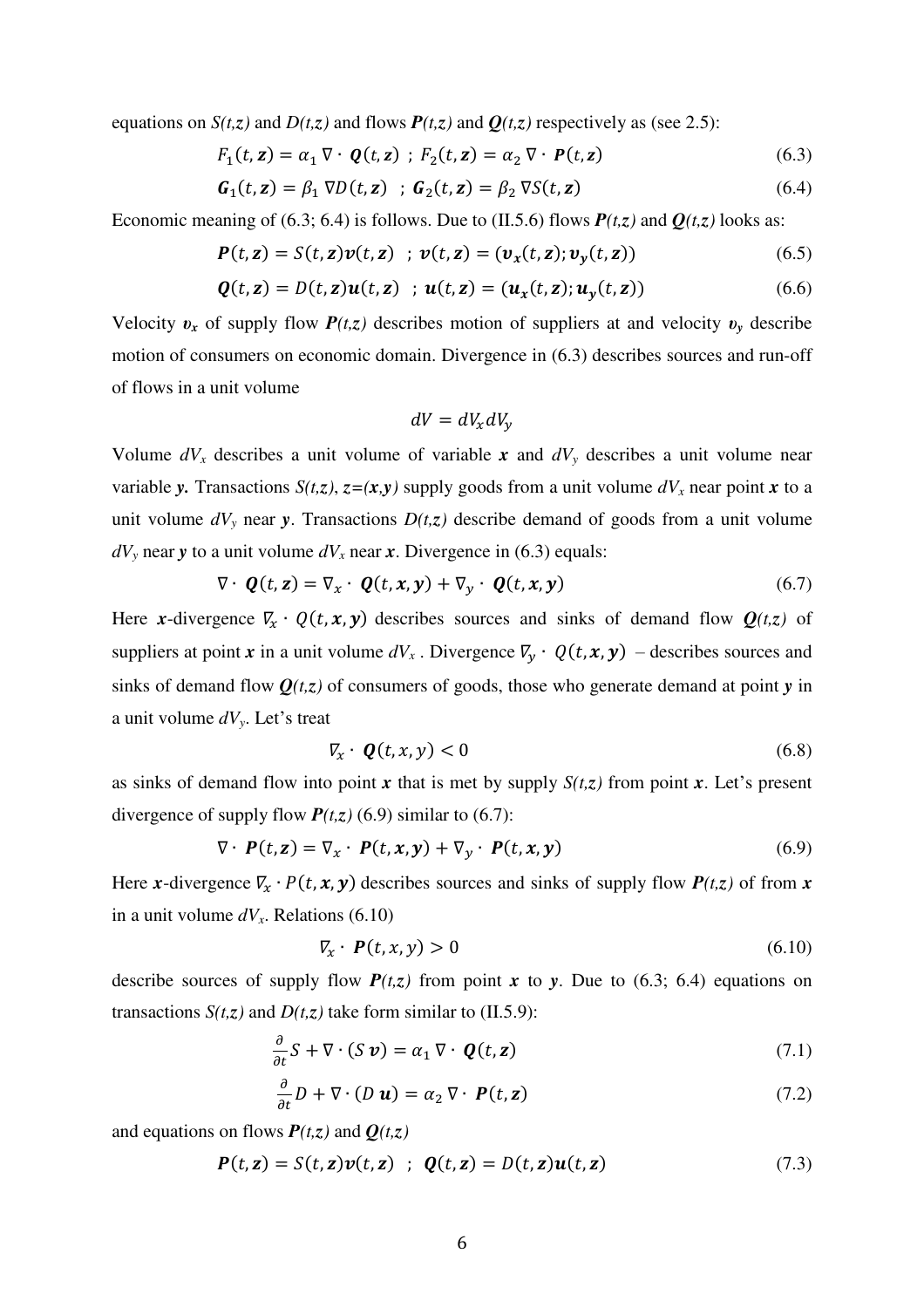on 2*n*-dimensional economic domain  $z=(x,y)$  take form similar to (II.5.10):

$$
\frac{\partial}{\partial t} \boldsymbol{P}(t, \mathbf{z}) + \nabla \cdot (\boldsymbol{P}(t, \mathbf{z}) \, \boldsymbol{v}(t, \mathbf{z})) = \beta_1 \, \nabla D(t, \mathbf{z}) \tag{7.4}
$$

$$
\frac{\partial}{\partial t} \boldsymbol{Q}(t, \mathbf{z}) + \nabla \cdot (\boldsymbol{Q}(t, \mathbf{z}) \, \boldsymbol{u}(t, \mathbf{z})) = \beta_2 \, \nabla S(t, \mathbf{z}) \tag{7.5}
$$

Equations (7.1; 7.2; 7.3; 7.4) cause equations on macroeconomic supply *S(t)* and demand *D(t)* (II.4.1). Functions *S(t)* and *D(t)* (7.6) describe macroeconomic supply and demand of selected goods, commodities etc.

$$
S(t) = \int dx dy S(t, x, y) ; D(t) = \int dx dy D(t, x, y)
$$
 (7.6)

$$
\frac{d}{dt}S(t) = 0 \; ; \; \frac{d}{dt}D(t) = 0 \; ; \; \frac{d}{dt}P(t) = 0 \; ; \; \frac{d}{dt}Q(t) = 0 \tag{7.7}
$$

Relations (7.7) valid as integral of divergence over economic space equals zero due to divergence theorem (Gauss' Theorem) (Strauss, 2008, p.179) because no flows exist outside of economic domain and because transactions are equal zero outside of economic domain. Thus model interactions (6.3; 6.4) and equations (7.1-7.5) describe constant or slow-changing macroeconomic supply and demand, but allow model wave propagation of small disturbances of supply and demand. To derive wave equations let's study small perturbations of transactions *S*(*t,z*) and *D*(*t,z*) and assume that velocities  $v(t,z)$  and  $u(t,z)$  of supply and demand flows are small. Let's take:

$$
S(t, z) = S_0(1 + s(t, z)) \; ; \; D(t, z) = D_0(1 + d(t, z)) \tag{7.8}
$$

$$
\boldsymbol{P}(t,\mathbf{z}) = S_0 \boldsymbol{v}(t,\mathbf{z}) \; ; \; \boldsymbol{Q}(t,\mathbf{z}) = D_0 \boldsymbol{u}(t,\mathbf{z}) \tag{7.9}
$$

and let's assume that velocities  $v(t,z)$  and  $u(t,z)$  in (7.9) are small. Relations (7.7) model  $S_0$ and  $D_0$  that are constant or slow-changing to compare with small disturbances  $s(t,z)$  and  $d(t,z)$ . Let's take equations (7.1; 7.2; 7.4; 7.5) in linear approximation by perturbations  $s(t,z)$ , *d(t,z)* (7.8) and *υ(t,z)* and *u(t,z).*

$$
S_0 \frac{\partial}{\partial t} s(t, \mathbf{z}) + S_0 \nabla \cdot \mathbf{v} = \alpha_1 D_0 \nabla \cdot \mathbf{u} \quad ; \quad D_0 \frac{\partial}{\partial t} d(t, \mathbf{z}) + D_0 \nabla \cdot \mathbf{u} = \alpha_2 S_0 \nabla \cdot \mathbf{v} \tag{8.1}
$$

$$
S_0 \frac{\partial}{\partial t} \mathbf{v}(t, \mathbf{z}) = \beta_1 D_0 \nabla d(t, \mathbf{z}) ; D_0 \frac{\partial}{\partial t} \mathbf{u}(t, \mathbf{z}) = \beta_2 S_0 \nabla s(t, \mathbf{z})
$$
(8.2)

Equations (8.1; 8.2) cause (see Appendix B, B.5) equations on  $s(t,z)$ ,  $d(t,z)$  (8.3):

$$
\left[\frac{\partial^4}{\partial t^4} - a\Delta \frac{\partial^2}{\partial t^2} + b\Delta^2\right] s(t, \mathbf{z}) = 0
$$
\n(8.3)

Equations (8.3) may take form of bi-wave equation (B.7):

$$
\left(\frac{\partial^2}{\partial t^2} - c_1^2 \Delta\right) \left(\frac{\partial^2}{\partial t^2} - c_2^2 \Delta\right) s(t, \mathbf{z}) = 0 \tag{8.4}
$$

Wave propagation of small disturbances of supply  $s(t,z)$  and demand  $d(t,z)$  transactions induces wave propagation of disturbances of economic variables (B.14.1-B.16.5) determined by transactions  $S(t, x, y)$  and  $D(t, x, y)$ . Bi-wave equations describe wave propagation of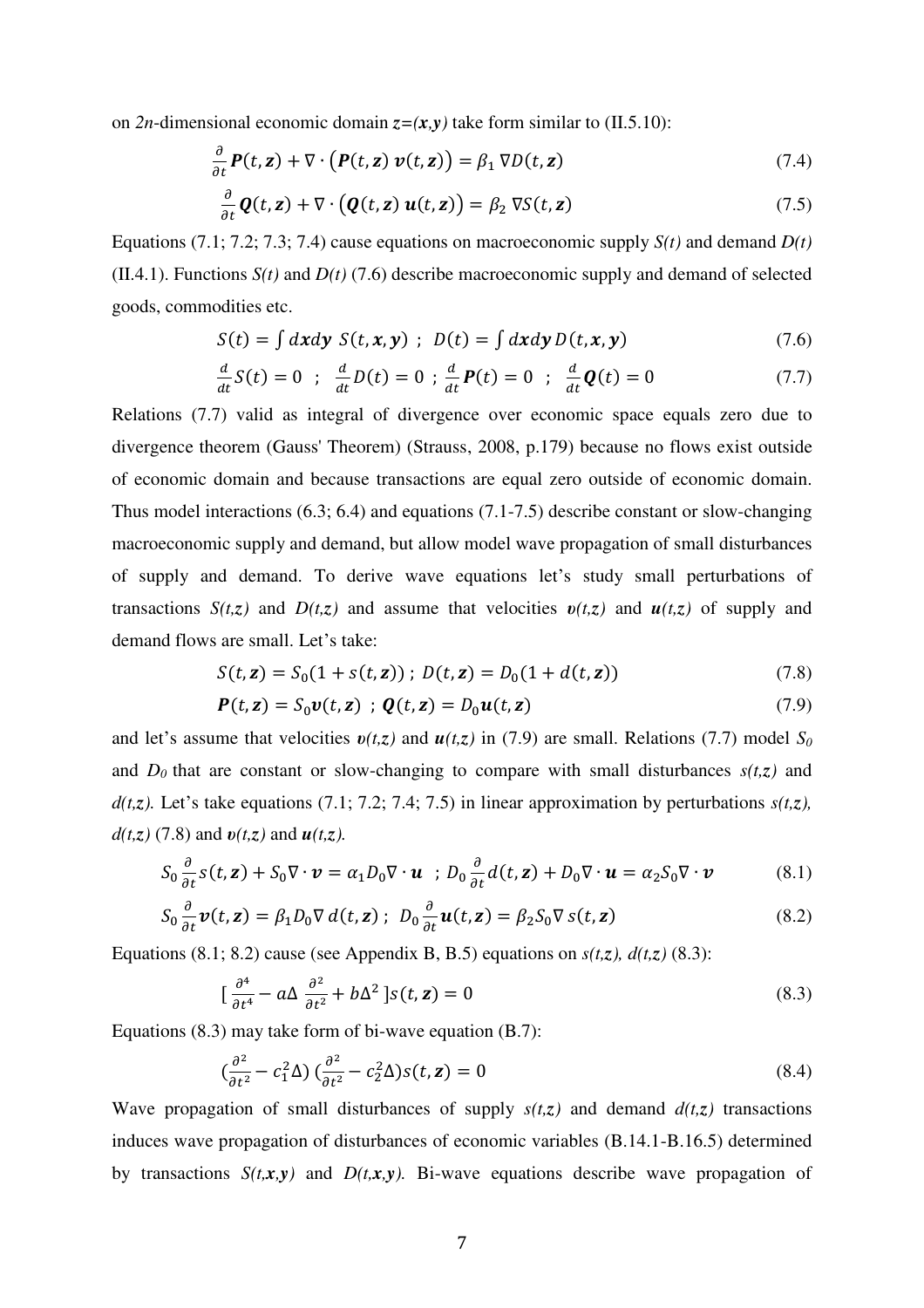disturbances of economic variables induced by transactions and take form (B.17.3) similar to (8.4). Wave propagation of small disturbances of transactions induces fluctuations (B.18.1; 18.2) of macroeconomic variables *S(t)* and *D(t)* (7.6). As we show in Appendix B disturbances  $s(t)$  of macroeconomic supply  $S(t)$  at moment *t* may grow up as  $exp(\gamma t)$  for  $\gamma > 0$ or dissipate to constant rate *S*<sup>0</sup> for *γ*<*0* and fluctuate with frequency ω.

#### *2.3 Economic surface-like waves*

In sections 2.1 and 2.2 we study wave propagation of small disturbances of densities functions of economic variables and transactions. These waves have parallels to sound waves in continuous media. Now let's show that disturbances of velocities of transactions flows may be origin of waves alike to surface waves in fluids (Olkhov, 2017c). Let's study simple model of economics under action of a single risk on *1*-dimensional economic space. Hence economic transactions are determined on *2*-dimensional economic domain (6.1; 6.2). Borders of economic domain establish bound lines for economic transactions. Disturbances of transactions near these bound lines may disturb bound lines and induce surface-like waves of along borders of economic domain. On other hand disturbances of transactions at bound lines may induce surface-like waves of perturbations that propagate inside economic domain and cause disturbances of transactions and economic variables far from borders of economic domain. Such surface-like waves may propagate along with growth of wave amplitude and thus impact of such waves of small perturbations may grow up in time. Thus description of economic surface-like waves may explain propagation and amplification of transactions disturbances near borders of economic domain. Let's remind that borders of economic domain are areas with maximum or minimum risk ratings. Thus, for example, perturbations of transactions near maximum risk ratings may propagate inside economic domain to areas with low risk ratings and growth of amplitudes of such perturbation may hardly disturb economic processes with low risk ratings.

For simplicity let's consider same example as in sec. 2.2 and Appendix B. Let's take model relations between supply transactions  $S(t, z)$  and Demand transactions  $D(t, z)$  on economic domain (6.1; 6.2),  $z=(x,y)$  and study small disturbances of transactions and flows similar to (7.8; 7.9) and equations (8.1; 8.2). Velocities of transactions on *2-*dimensinal economic domain take form:

$$
\boldsymbol{v}(t,x,y) = \Big(v_x(t,x,y); v_y(t,x,y)\Big); \boldsymbol{u}(t,x,y) = \Big(u_x(t,x,y); u_y(t,x,y)\Big) \tag{9.1}
$$

Let's take that transactions  $D(t,z)$ ,  $z=(x,y)$  transfer demand request from consumes at *y* to suppliers at *x*. Hence velocities  $v_x$  and  $u_x$  along axis *X* describe motion of suppliers and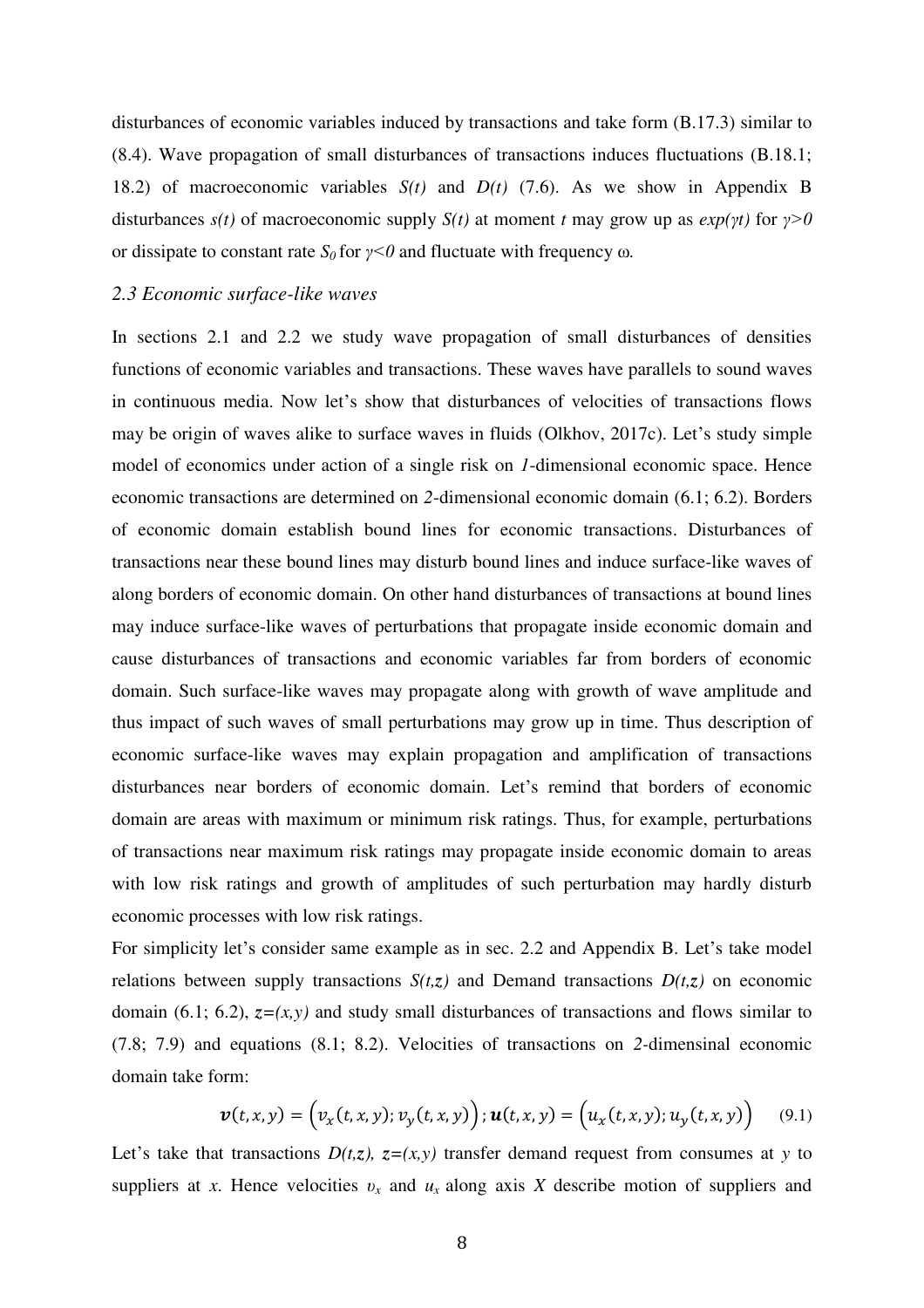velocities *υ<sup>y</sup>* and *uy* along *Y* describe motion of consumers of goods and services provided by suppliers. Let's study possible waves that can be generated by disturbances (7.8; 7.9) near border  $y=1$  of economic domain (6.1; 6.2). Border  $y=1$  describes consumers with maximum risks. Let's define perturbations of the border as *y=ξ(t,x)*. Interactions between transactions *S(t,z)* and *D(t,z)* require that border  $y = \zeta(t,x)$  should be common for both. Otherwise interaction between them will be violated. Time derivations of function  $y = \xi(t, x)$  define *y*velocities  $v_y$  and  $u_y$  at  $y = \xi(t, x)$  as:

$$
\frac{\partial}{\partial t}\xi(t,x) = v_y(t,x,y) = \xi(t,x) = u_y(t,x,y) = \xi(t,x)
$$
\n(9.2)

Time derivation (9.2) describes velocities  $v_y$  of consumers with maximum risks and velocities  $u<sub>y</sub>$  of demanders of goods. Let's modify equations (8.2) and assume that near border  $y=1$ 

$$
S_0 \frac{\partial}{\partial t} \mathbf{v}(t, \mathbf{z}) = D_0(\beta_1 \nabla d(t, \mathbf{z}) + \mathbf{g}); \ D_0 \frac{\partial}{\partial t} \mathbf{u}(t, \mathbf{z}) = S_0(\beta_2 \nabla s(t, \mathbf{z}) + \mathbf{h}) \tag{9.3}
$$

As *g* **and** *h* we introduce constant economic or financial "*accelerations*"  $h=(h_x,h_y)$  and  $g=(g_x, g_y)$  $g_y$ *)* that act on economic agents, supply  $S(t,z)$  and demand  $D(t,z)$  transactions along axes *X* and *Y* and prevent agents from taking excess risk. Let's introduce functions *G* and *H*:

$$
G(x, y) = g_x x + g_y y ; H(x, y) = h_x x + h_y y ; g_x, g_y, h_x, h_y - const
$$
 (9.4)

Let's assume that potentials  $\varphi$  and  $\psi$  determine velocities  $v$  and  $u$  as:

$$
\mathbf{v} = \nabla \varphi \; ; \; \mathbf{u} = \nabla \psi \tag{9.5}
$$

Thus equations (8.2) on velocities take form:

$$
S_0 \frac{\partial}{\partial t} v_x = D_0 (\beta_1 \frac{\partial}{\partial x} d - g_x); \ S_0 \frac{\partial}{\partial t} v_y = D_0 (\beta_1 \frac{\partial}{\partial y} d - g_y)
$$
(9.6)

$$
D_0 \frac{\partial}{\partial t} u_x = S_0 \left( \beta_2 \frac{\partial}{\partial x} s - h_x \right); \ B_0 \frac{\partial}{\partial t} u_y = S_0 \left( \beta_2 \frac{\partial}{\partial y} s - h_y \right) \tag{9.7}
$$

Relations (9.5) allow present (9.6; 9.7) as

$$
S_0 \frac{\partial}{\partial t} \frac{\partial}{\partial x} \varphi = D_0 (\beta_1 \frac{\partial}{\partial x} d - g_x) \quad ; \quad S_0 \frac{\partial}{\partial t} \frac{\partial}{\partial y} \varphi = D_0 (\beta_1 \frac{\partial}{\partial y} d - g_y) \tag{9.8}
$$

$$
D_0 \frac{\partial}{\partial t} \frac{\partial}{\partial x} \psi = S_0 \left( \beta_2 \frac{\partial}{\partial x} s - h_x \right) \ ; \ D_0 \frac{\partial}{\partial t} \frac{\partial}{\partial y} \psi = S_0 \left( \beta_2 \frac{\partial}{\partial y} s - h_y \right) \tag{9.9}
$$

Then (9.4) supply  $s(t,x,y)$  and demand  $d(t,x,y)$  transactions can be written as:

$$
\beta_2 S_0 s(t, x, y) = S_0 \left[ h_x(x - 1) + h_y(y - 1) \right] + D_0 \frac{\partial}{\partial t} \psi(t, x, y) \tag{10.1}
$$

$$
\beta_1 D_0 d(t, x, y) = D_0 [g_x (x - 1) + g_y (y - 1)] + S_0 \frac{\partial}{\partial t} \varphi(t, x, y)
$$
(10.2)

For  $\varphi = \psi = 0$  (10.1; 10.2) describe steady state of supply  $s(t, x, y)$  and demand  $d(t, x, y)$ perturbations and on border  $y=1$   $s(t,x,y)$  and  $d(t,x,y)$  take form (10.3):

$$
\beta_2 s(t, x, 1) = h_x(x - 1); \ \beta_1 d(t, x, 1) = g_x(x - 1) \tag{10.3}
$$

On surface  $y = \zeta(t,x)$  disturbances  $s(t,x,y)$  and  $d(t,x,y)$  take form: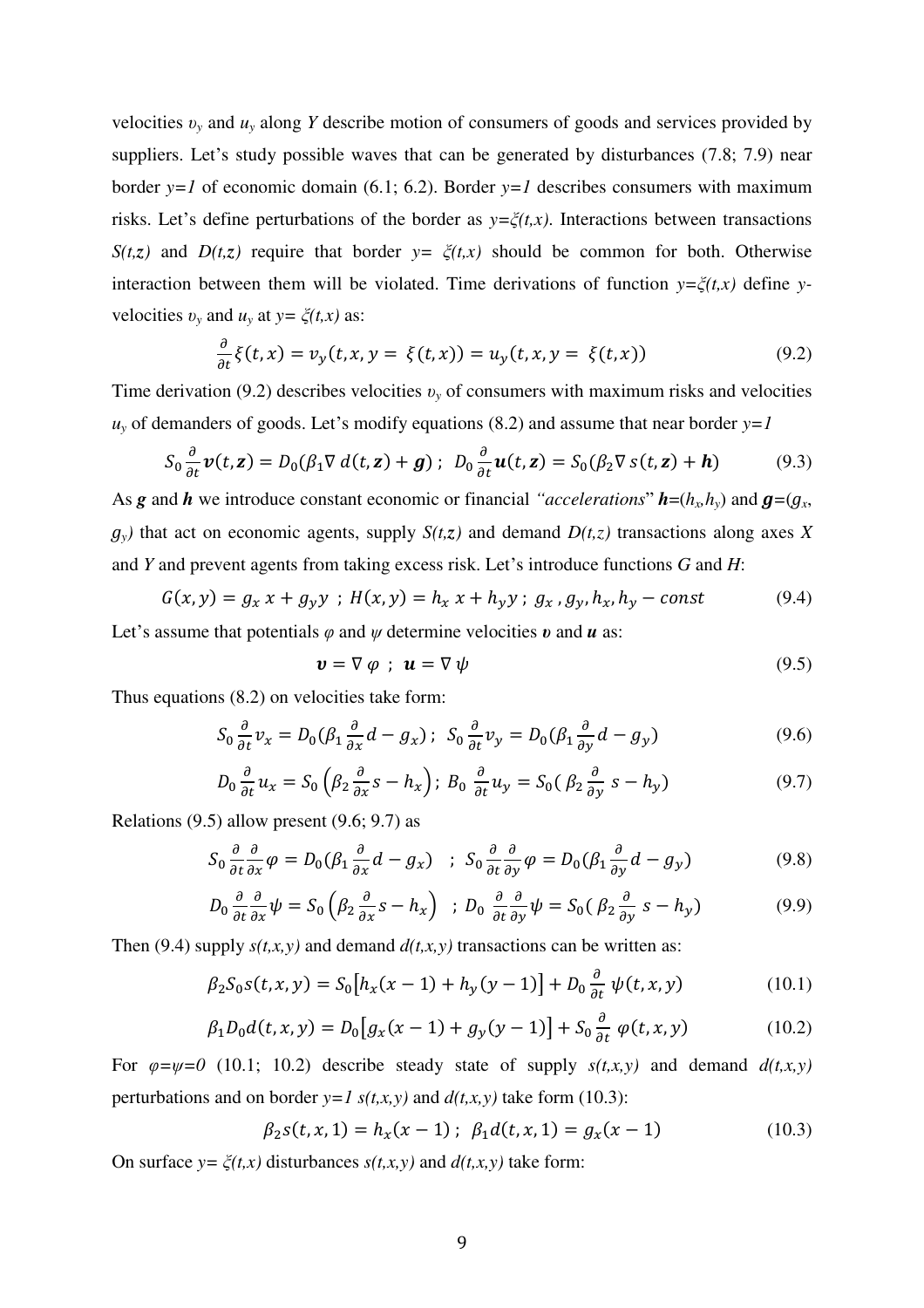$$
\beta_2 S_0 s(t, x, y)|_{y=\xi(t, x)} = S_0 \big[ h_x(x - 1) + h_y(\xi(t, x) - 1) \big] + D_0 \frac{\partial}{\partial t} \psi(t, x, \xi(t, x)) \tag{10.4}
$$

$$
\beta_1 D_0 d(t, x, y)|_{y=\xi(t, x)} = D_0 [g_x(x-1) + g_y(\xi(t, x) - 1)] + S_0 \frac{\partial}{\partial t} \varphi(t, x, \xi(t, x))
$$
(10.5)

Let's propose that perturbations  $y = \zeta(t,x)$  near  $y=1$  are small and assume that  $s(t,x,y)$  and *d*(*t,x,y*) take values *s*(*t,x,1*) and *d*(*t,x,1*) in a steady state for  $\varphi = \psi = 0$  on  $y = 1$  (10.3). Hence from (10.4; 10.5) obtain:

$$
S_0 h_y(\xi(t, x) - 1) = - D_0 \frac{\partial}{\partial t} \psi(t, x, \xi(t, x))
$$
\n(10.6)

$$
D_0 g_y(\xi(t, x) - 1) = -S_0 \frac{\partial}{\partial t} \varphi(t, x, \xi(t, x))
$$
\n(10.7)

Hence obtain:

$$
\xi(t,x)-1=-\frac{D_0}{s_0h_y}\frac{\partial}{\partial t}\,\psi\big(t,x,\xi(t,x)\big)=-\frac{s_0}{s_0g_y}\frac{\partial}{\partial t}\,\varphi\big(t,x,\xi(t,x)\big) \tag{10.8}
$$

Equations (10.8) determine relations between  $h_y$  and  $g_y$ 

$$
S_0{}^2 h_y = D_0{}^2 g_y
$$
  

$$
\frac{\partial}{\partial t} \xi(t, x) = \frac{\partial}{\partial y} \psi = \frac{\partial}{\partial y} \varphi = -\frac{S_0}{D_0 g_y} \frac{\partial^2}{\partial t^2} \varphi(t, x, y = \xi(t, x))
$$
(10.9)

Equation (10.9) describes constraints on potentials  $\varphi$  and  $\psi$  at  $y = \zeta(t, x)$ . To derive equations on potentials  $\varphi$  and  $\psi$  let's substitute (10.1; 10.2) into (8.1) and neglect all non-linear terms with potentials and financial "*accelerations*". Equations on *φ* and *ψ* take form:

$$
S_0 \left(\frac{\partial^2}{\partial t^2} - \alpha_2 \beta_1 \Delta\right) \varphi = -\beta_1 D_0 \Delta \psi \; ; \; D_0 \left(\frac{\partial^2}{\partial t^2} - \alpha_1 \beta_2 \Delta\right) \psi = -\beta_2 S_0 \Delta \varphi \; ; \; \Delta = \frac{\partial^2}{\partial x^2} + \frac{\partial^2}{\partial y^2} \quad (11.1)
$$

From  $(11.1)$  obtain:

$$
\left[\left(\frac{\partial^2}{\partial t^2} - \alpha_2 \beta_1 \Delta\right) \left(\frac{\partial^2}{\partial t^2} - \alpha_1 \beta_2 \Delta\right) - \beta_1 \beta_2 \Delta^2 \right] \varphi = 0 \tag{11.2}
$$

Let's take functions  $\varphi$  and  $\psi$  *as*:

$$
\varphi = \psi = \cos(kx - \omega t) f(y - 1) \; ; \; f(0) = 1 \tag{11.3}
$$

Let's take into account that perturbations  $\xi(t,x)$  near steady boundary  $y=X$  are small and hence relations (10.9) for (11.3) at  $y=1$  give:

$$
\frac{\partial}{\partial y} f(0) = \frac{S_0 \omega^2}{D_0 g_y} > 0 \tag{11.4}
$$

and substitute (11.3) into (11.2). Then  $(B.17.2)$  obtain equation on function  $f(y)$  as ordinary differential equation of forth order :

$$
\left(q_4 \frac{\partial^4}{\partial y^4} + q_2 \frac{\partial^2}{\partial y^2} + q_0\right) f(y) = 0\tag{11.5}
$$

$$
q_4 = b \; ; \; q_2 = a\omega^2 - 2bk^2 \; ; \; q_0 = \omega^4 - a\omega^2k^2 + bk^4 \tag{11.6}
$$

Characteristic equation (11.7) of equation (11.5)

$$
q_4\gamma^4 + q_2\gamma^2 + q_0 = 0\tag{11.7}
$$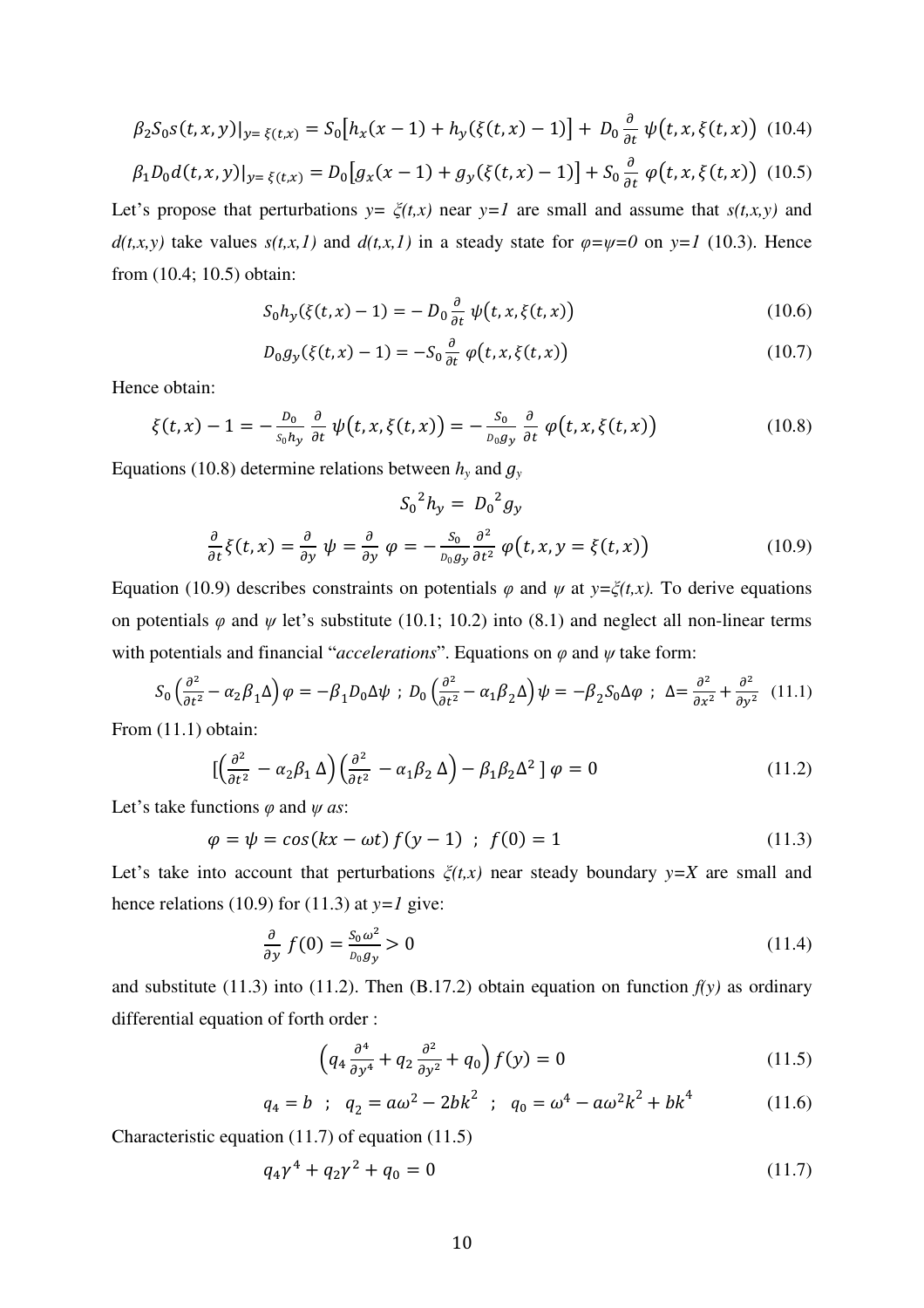defines roots *γ 2* :

$$
\gamma_{1,2}^2 = \frac{-q_2 + (-\sqrt{q_2^2 - 4q_0 q_4})}{2q_4} = \frac{-q_2 + (-\omega^2 \sqrt{a^2 - 4b})}{2b} \tag{11.8}
$$

For single positive root  $\gamma$ >0 obtain simplest potentials  $\varphi$  and  $\psi$  as:

$$
\varphi = \psi = \cos(kx - \omega t) \exp(\gamma(y - 1)) \quad ; \quad \gamma = \frac{s_0 \omega^2}{p_0 g_y} > 0 \tag{12.1}
$$

Function  $y = \xi(t, x)$  (10.8) takes form:

$$
\xi(t,x) = 1 - \frac{S_0 \omega}{D_0 g_y} \sin(kx - \omega t) = 1 - \sqrt{\frac{S_0 \gamma}{D_0 g_y}} \sin(kx - \omega t)
$$
 (12.2)

Border  $y=1$  define position of consumers for supply transactions  $s(t,x,y)$  and consumers as origin of demand for demand transactions  $d(t, x, y)$ . Supply  $s(t, x, y)$  and demand  $d(t, x, y)$  waves at stationary border  $y=1$  take form:

$$
\beta_2 S_0 s(t, x, 1) = S_0 h_x(x - 1) + D_0 \omega \sin(kx - \omega t)
$$
\n(12.3)

$$
\beta_1 D_0 d(t, x, 1) = D_0 g_x(x - 1) + S_0 \omega \sin(kx - \omega t)
$$
\n(12.4)

Surface-like waves of supply transactions  $s(t, x, 1)$  (12.3) reflect change of supply for consumers at  $y=1$  from suppliers at *x*. Relations (12.4) describe change of demand from consumers at *y*=*l* to suppliers at *x*. Integral of supply transactions  $s(t,x,l)$  by  $dx$  (12.3) along border *y*=*l* over  $(0,1)$  define supply  $s(t,1)$  at risk border *y*=*l* as function of time:

$$
\beta_2 S_0 s(t, 1) = S_0 [1 - \frac{h_x}{2}] + 2 \frac{b_0 \omega}{k} \sin \left(\omega t - \frac{k}{2}\right) \sin \left(\frac{k}{2}\right) \tag{12.5}
$$

Function  $s(t,1)$  (12.5) describes fluctuations of supply to consumers at  $y=1$  with frequency  $\omega$ from all suppliers of the economy. Simplest solution (12.1) with *γ>*0 describe exponential dissipation of disturbances induced by surface-like waves inside macro domain *y<1*.

Actually there might be surface-like waves that describe amplification of disturbances at *y=1* inside economic domain along axis *Y* for  $y \leq 1$ . For root  $\gamma^2 > 0$  (11.8) let's take two roots:

$$
\gamma_{1,2}=+/-\sqrt{\gamma^2}
$$

Then from (11.3; 11.4) obtain:

$$
f(0) = \lambda_1 + \lambda_2 = 1 \; ; \; \frac{\partial}{\partial y} f(0) = \gamma(\lambda_1 - \lambda_2) = \frac{S_0 \omega^2}{D_0 g_y} > 0
$$
  

$$
\lambda_1 = \frac{1}{2} + \frac{S_0 \omega^2}{2 \gamma D_0 g_y} \; ; \; \lambda_2 = \frac{1}{2} - \frac{S_0 \omega^2}{2 \gamma D_0 g_y}
$$
  

$$
\varphi = \psi = \cos(kx - \omega t) [\lambda_1 \exp(\gamma(y - 1)) + \lambda_2 \exp(-\gamma(y - 1))]
$$
  

$$
\beta_2 S_0 s(t, x, y) = S_0 [h_x(x - 1) + h_y(y - 1)] + \omega D_0 \sin(kx - \omega t) [\lambda_1 \exp(\gamma(y - 1)) + \lambda_2 \exp(-\gamma(y - 1))]
$$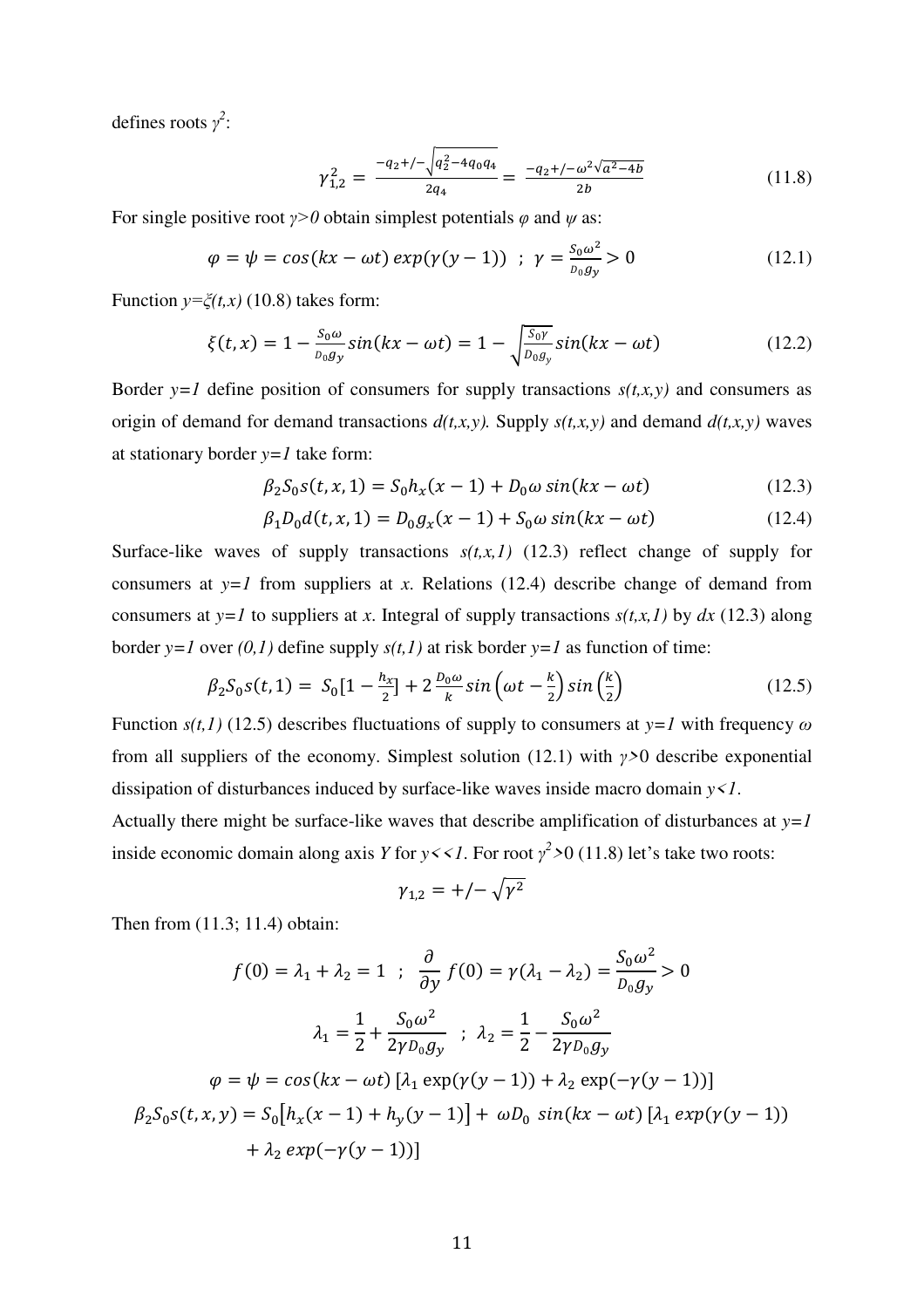$$
\beta_1 D_0 d(t, x, y) = D_0 [g_x (x - 1) + g_y (y - 1)] + \omega S_0 \sin(kx - \omega t) [\lambda_1 \exp(\gamma (y - 1)) + \lambda_2 \exp(-\gamma (y - 1))]
$$

and supply  $s(t,x,y)$  and demand  $d(t,x,y)$  transactions grow up as exponent for  $(y-1) < 0$ 

$$
s(t, x, y) \sim d(t, x, y) \sim \lambda_2 \exp(-\gamma(y - 1)) \tag{12.6}
$$

This example shows that small disturbances of supply to consumers at  $y=1$  may induce exponentially growing (12.6) disturbances of supply and demand at  $y \le l$  far from risk border. Suppliers at *x* may stop provide goods to consumers at *y* with high risks at border *y=1* and redirect their supply to more secure consumers with *y<1*.

## **3 Business cycles**

In Sec 2 we show that waves of small disturbances of economic variables or transactions on economic domain (6.1; 6.2) induce time fluctuations of small perturbations of macroeconomic variables. Velocities of these waves define time scales of such fluctuations. Let's call these economic fluctuations as "fast" contrary to "slow" fluctuations of economic variables noted as business cycles. In this section we show that "slow" fluctuations of flows of variables and transactions can cause oscillations of credits, investment, demand and economic growth noted as business cycles. Business cycles as slow fluctuations of macroeconomic and financial variables as GDP, investment, demand and etc., for decades are under permanent research (Tinbergen, 1935, Schumpeter, 1939, Lucas, 1980, Kydland & Prescott, 1991, Zarnowitz, 1992, Diebold & Rudebusch, 1999; Kiyotaki, 2011; Jorda, Schularick & Taylor, 2016). Below we present approximation of the business cycles induced by flows of economic transactions (Olkhov, 2017b; 2019a). For simplicity let's take same supply  $S(t, z)$  and demand  $D(t, z)$  transactions as in Sec.2 and let's describe business cycles of supply and demand. Let's take equations on  $S(t,z)$  and  $D(t,z)$  similar to (II. 5.9; 5.10) as:

$$
\frac{\partial}{\partial t} S + \nabla \cdot (Sv) = F_S(t, \mathbf{z}) \; ; \; \frac{\partial}{\partial t} D + \nabla \cdot (D\mathbf{u}) = F_D(t, \mathbf{z}) \tag{13.1}
$$

$$
\frac{\partial}{\partial t} \boldsymbol{P}_S + \nabla \cdot (\boldsymbol{P}_S \, \boldsymbol{v}) = \boldsymbol{G}_S(t, \mathbf{z}) \; ; \; \frac{\partial}{\partial t} \boldsymbol{P}_D + \nabla \cdot (\boldsymbol{P}_D \, \boldsymbol{u}) = \boldsymbol{G}_D(t, \mathbf{z}) \tag{13.2}
$$

For simplicity let's study economic evolution under action of a single risk similar to sec.2.3 and study business cycles on *2-*dimensional economic domain (6.1; 6.2). Thus coordinates *x* describe evolution of suppliers with economic variable *E* and *y* evolution of consumers of variable *E*,  $z=(x,y)$ . As variable *E* one may study any goods, commodities, credits, service, shares, assets and etc. To simplify model calculations let's assume that supply transactions *S*(*t,z*) and their flows  $P_S(t, z)$  depend on demand  $D(t, z)$  transactions and their flows  $P_D(t, z)$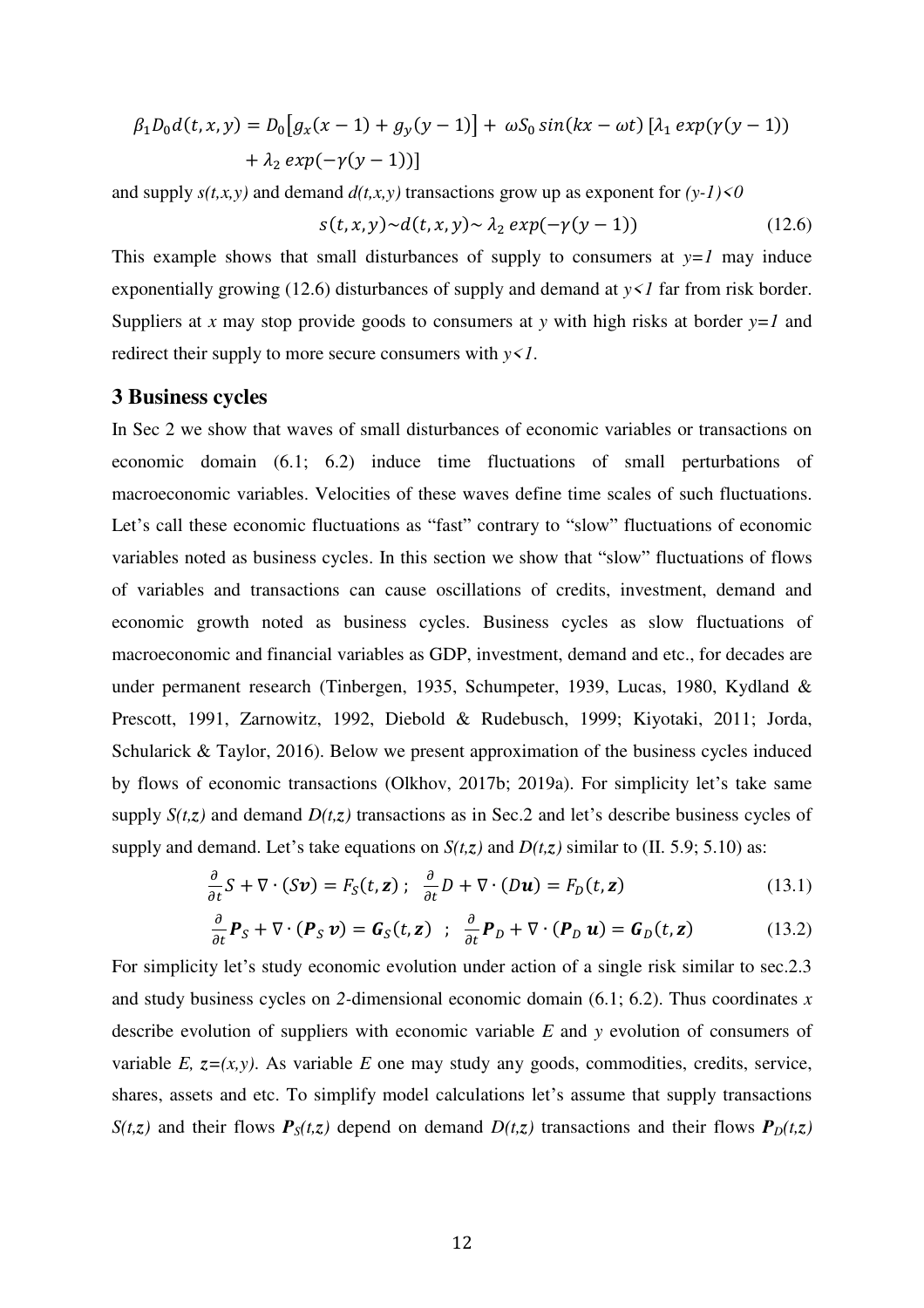only. We propose that demand transactions  $D(t, z)$  describe demand from consumers of variable *E* at *y* to suppliers at *x*. Let's take  $F_S$  and  $F_D$  for (13.1) as (*a* and *b* – const):

$$
F_S(t, \mathbf{z}) = a \mathbf{z} \cdot \mathbf{P}_D(t, \mathbf{z}) = a(x \cdot P_{Dx}(t, \mathbf{z}) + y \cdot P_{Dy}(t, \mathbf{z})) \tag{13.3}
$$

$$
F_D(t, \mathbf{z}) = b \mathbf{z} \cdot \mathbf{P}_S(t, \mathbf{z}) = b(x \cdot P_{Sx}(t, \mathbf{z}) + y \cdot P_{Sy}(t, \mathbf{z})) \tag{13.4}
$$

Relations (13.3-13.4) describe model with supply  $S(t,z)$  growth up if  $F<sub>S</sub>$  is positive and hence (13.3) for  $a > 0$  is positive if at least one component of demand velocities

$$
\mathbf{u}(t,\mathbf{z}) = \left(u_x(t,\mathbf{z});\ u_y(t,\mathbf{z})\right) \tag{13.5}
$$

direct from safer to risky direction. In other words: if demand transactions  $D(t, z)$  flew into risky direction that can increase supply  $S(t,z)$ . As well negative value of (13.3) models demand flows from risky to secure domain and cause decrease supply *S(t,z)* as suppliers may prefer more secure consumers. Such assumptions simplify relations between suppliers and consumers and neglect time gaps between providing supply from *x* to consumers at *y* and receiving demand from consumers at *y* to suppliers at *x* and neglect other factors that impact supply. Actually we neglect direct dependence of economic variables and transactions on risk coordinates of economic domain. This assumption simplifies the model and allows outline impact of mutual interactions between transactions  $S(t,z)$  and  $D(t,z)$  and their flows on the business cycle fluctuations of variable *E*. Let's take  $G_S(t, z)$  and  $G_D(t, z)$  for (13.2) as:

$$
\mathbf{G}_{Sx}(t, \mathbf{z}) = c_x P_{Dx}(t, \mathbf{z}) \; ; \; \mathbf{G}_{Sy}(t, \mathbf{z}) = c_y P_{Dy}(t, \mathbf{z}) \tag{13.6}
$$

$$
\mathbf{G}_{Dx}(t,\mathbf{z}) = d_x P_{Sx}(t,\mathbf{z}) \ ; \ \mathbf{G}_{Dy}(t,\mathbf{z}) = d_y P_{Sy}(t,\mathbf{z}) \tag{13.7}
$$

Equations (13.2; 13.6; 13.7) describe simple linear dependence between transaction flows  $P_s(t, z)$  and  $P_p(t, z)$ . Integrals by *dz* over economic domain (6.1; 6.2) for components of flows due to (II. 4.1; 5.6; 5.7; 5.8) equal:

$$
\mathbf{P}_S(t) = \int d\mathbf{z} \; \mathbf{P}_S(t, \mathbf{z}) = \int dxdy \; S(t, \mathbf{z})\mathbf{v}(t, \mathbf{z}) = S(t)\mathbf{v}(t) \; ; \; \mathbf{v} = (v_x; v_y) \tag{13.8}
$$

$$
\boldsymbol{P}_D(t) = \int d\mathbf{z} \ \boldsymbol{P}_D(t, \mathbf{z}) = \int dxdy \ D(t, \mathbf{z})\boldsymbol{u}(t, \mathbf{z}) = D(t)\boldsymbol{u}(t) \ ; \ \boldsymbol{u} = (u_x; u_y) \tag{13.9}
$$

$$
S(t) = \int dx dy \ S(t, x, y) ; \ D(t) = \int dx dy \ D(t, x, y)
$$
 (13.10)

As we show in Appendix C, distributions of economic agents by their risk ratings as coordinates on economic domain permit derive mean risk coordinates for each economic variable of transactions (Olkhov, 2017d; 2019a). Relations (C.2.3) define mean risk *XS(t)* of suppliers  $S(t)$  with economic variable *E* and mean risk  $Y_c(t)$  of consumers of variable *E*:

$$
S(t)XS(t) = \int dx dy \ x \ S(t, x, y) \ ; \ S(t)YC(t) = \int dx dy \ y \ S(t, x, y) \tag{14.1}
$$

We argue the business cycles of economic variables *E* (credit, investment, assets, commodities and etc.,) as processes induced and correlated with fluctuations of mean risks  $X<sub>S</sub>(t)$  of suppliers and mean risk  $Y<sub>C</sub>(t)$  of consumers of variable *E*. Flows of economic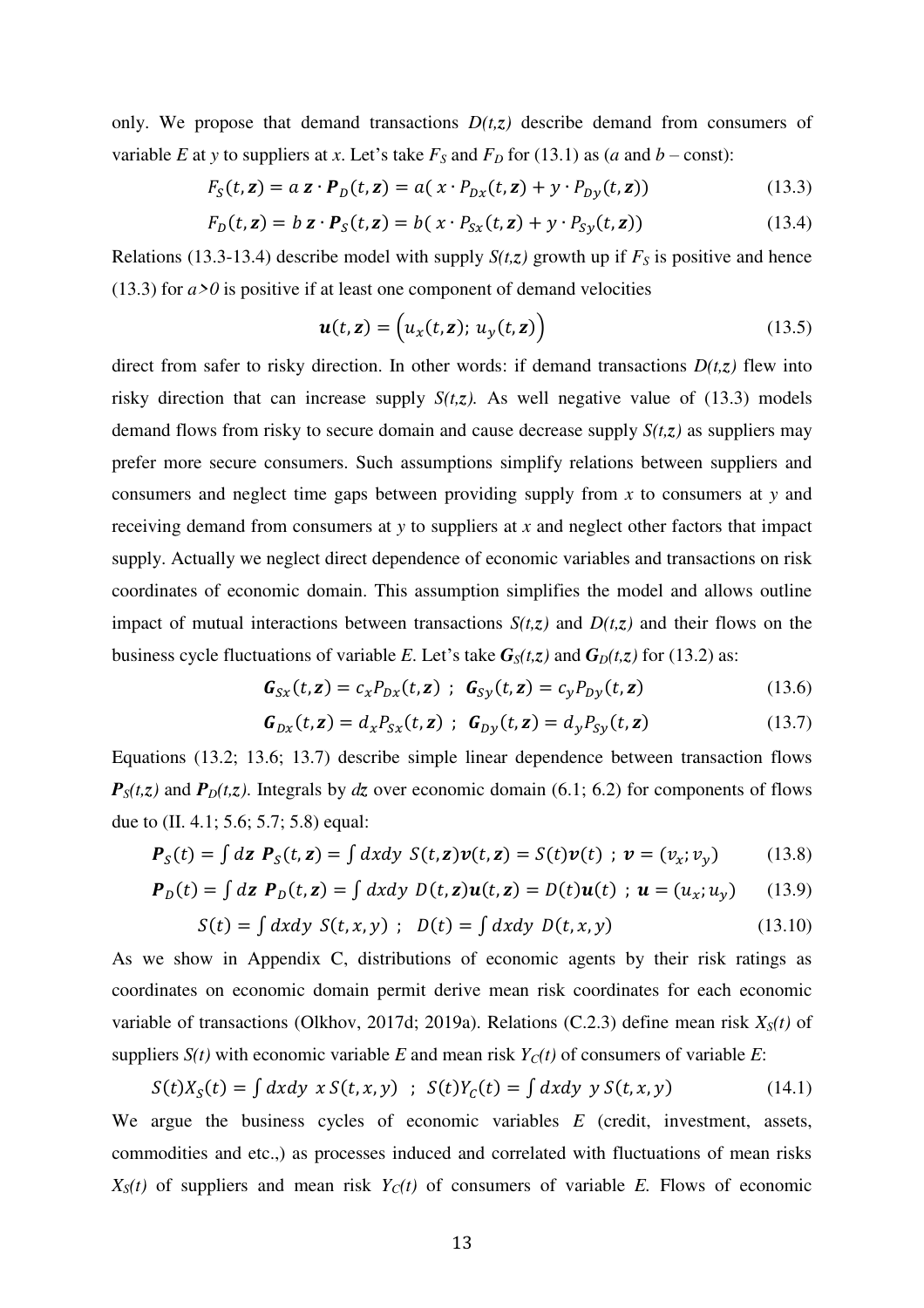transactions of supply  $P_S(t)$  and action (13.3, 13.4) of demand flows  $P_D(t)$  cause fluctuations of mean risks  $X<sub>S</sub>(t)$  of suppliers and consumers  $Y<sub>C</sub>(t)$  as well as mean risks of demanders  $Y<sub>D</sub>(t)$ and *XD(t)* (14.2, 13.10):

$$
D(t)X_D(t) = \int dx dy \; x \; D(t, x, y) \; ; \; D(t)Y_D(t) = \int dx dy \; y \; D(t, x, y) \tag{14.2}
$$

We show in Appendix C (C.2.5-2.7) mean risk  $X<sub>S</sub>(t)$  (14.1) moves as

$$
\frac{d}{dt}X_S(t) = v_x(t) + w_x(t) \tag{14.3}
$$

$$
w_x(t) = [X_{SF}(t) - X_S(t)] \frac{d}{dt} ln S(t)
$$
\n(14.4)

$$
F_S(t) = \int dx dy F_S(t, x, y) \quad ; \quad X_{SF}(t)F_S(t) = \int dx dy \, x F_S(t, x, y) \tag{14.5}
$$

Borders of economic domain (6.1, 6.2) reduce motion of mean risks (14.1,14.3) and thus velocities  $v_x(t)$  (13.8) and  $w_x(t)$  (14.4) should fluctuate and cause oscillations of mean risks. Frequencies of  $v_x(t)$  describe impact of flow fluctuations and frequencies of  $w_x(t)$  describe oscillations induced by interactions between supply and demand transactions. In Appendix C we study model equations (C.2.1-2.2) that describe fluctuations of macro supply *S(t)* (C.1.4) with variable *E* determined by flows  $P_S(t)$ ,  $P_D(t)$  (C.3.4-3.5) and derive relations for  $S(t)$ (C.5.6) in simple form as:

$$
S(t) = S(0) + a[S_x(1)\sin \omega t + S_y(1)\sin \nu t] + a S_x(3) exp \gamma t
$$
 (14.6)

Relations (14.6) model the business cycles with frequencies  $\omega$  and  $\nu$  of macro supply  $S(t)$ with variable *E* accompanied by exponential growth as *exp(γt)* due to economic growth of *S(t)*. Hence (14.6) may model credit cycles determined by fluctuations of creditors with frequencies *ω* and borrowers with frequencies *ν* with exponential growth as *exp(γt)* of credits provided in economy due to economic growth. The same approach may model investment cycles, consumption cycles and etc.

## **4 Expectations, price and return**

Assets pricing is the key issue of modern finance. Assets pricing research account thousands studies and we chose (Campbell, 1985; Campbell and Cochrane, 1995; Heaton and Lucas, 2000; Cochrane, 2001; Cochrane and Culp, 2003; Cochrane, 2017) for clear, precise and general treatment of the problem. Expectations as factors that impact assets pricing are studied at least since Muth (1961) and (Fama, 1965; Lucas, 1972; Sargent and Wallace, 1976; Hansen and Sargent, 1979; Blume and Easley, 1984; Brunnermeier and Parker, 2005; Dominitz and Manski, 2005; Greenwood and Shleifer, 2014; Lof, 2014; Manski, 2017). Assets pricing and return are studied by (Keim and Stambaugh, 1986; Mandelbrot, Fisher and Calvet, 1997; Brock and Hommes, 1998; Fama, 1998; Plerou et.al., 1999; Andersen et.al.,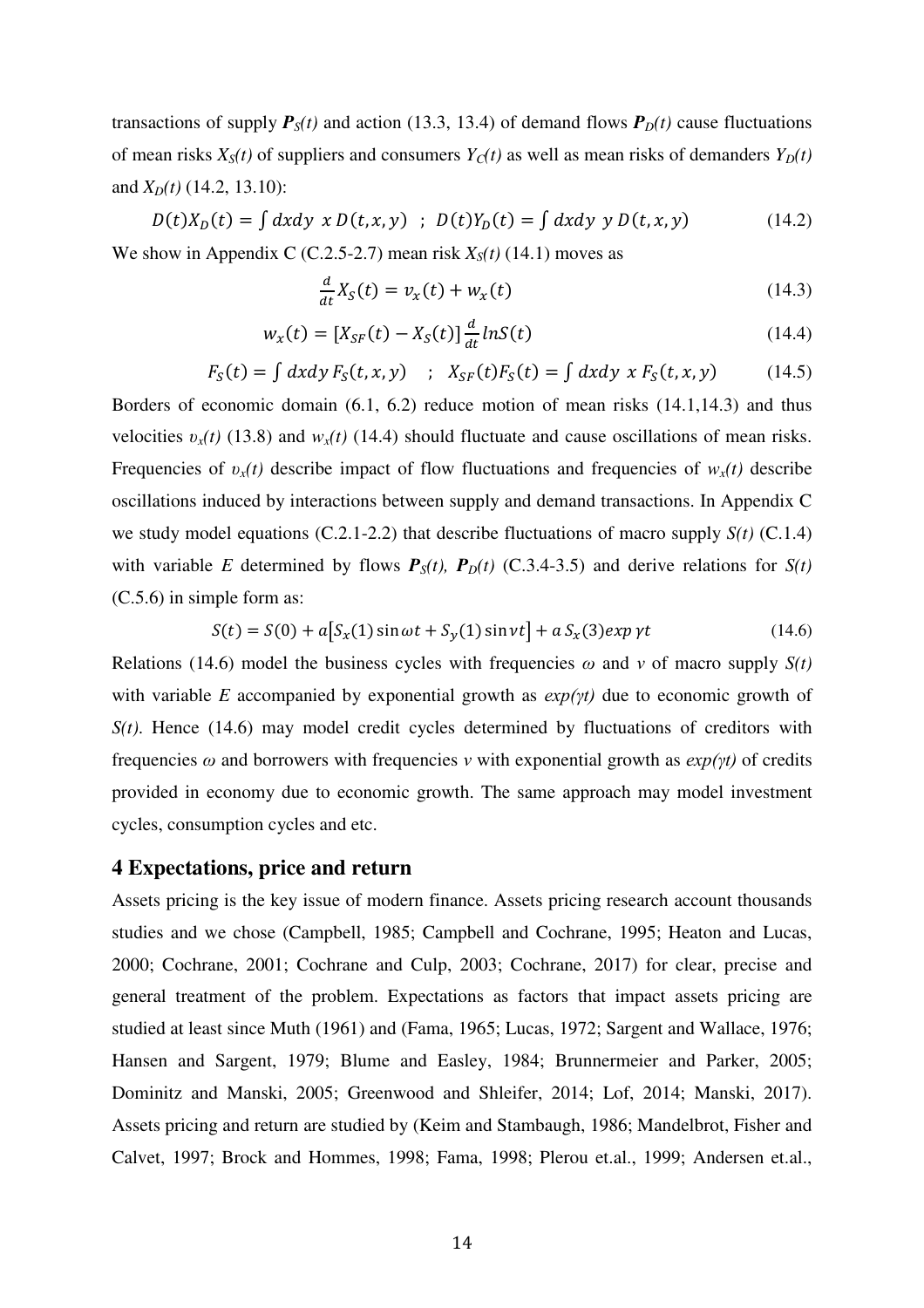2001; Gabaix et.al., 2003; Stanley et.al., 2008; Hansen, 2013; Greenwald, Lettau and Ludvigson, 2014; Gontis et.al., 2016; van Binsbergen and Koijen, 2017) and present only small part of publications. Below we study a simple case and describe possible impact of expectations on transactions, assets pricing and return (Olkhov, 2018; 2019b).

Let's study transactions with particular assets *E* at Exchange. Let's assume that agents perform different parts of transactions with assets *E* at Exchange under different expectations. Each transaction defines quantity *Q* of assets *E* (for example number of shares) and cost or value *C* of the deal. Obvious relations define assets price *p* of this transaction:

$$
C=pQ
$$

Transactions performed under different expectations may have different quantity, cost and asset price. Let's assume that agent *i* at point *x* have  $k, l=1,..K$  different expectations  $ex_i(k, l; t, x)$  that approve transactions  $bs_i(k, l; t, x)$  of asset *E* with Exchange:

$$
\boldsymbol{bs}_i(k, l; t, \boldsymbol{x}) = (Q_i(k; t, \boldsymbol{x}); C_i(l; t, \boldsymbol{x})) \tag{15.1}
$$

Here  $Q_i(k;t,x)$  and  $C_i(l;t,x)$  quantity and cost of transaction performed by agent *i* under expectation *k,l.* We propose that decision on quantity  $Q_i(k,t,x)$  of transaction is taken under expectation of type *k* and decision on cost  $C_i(l;t,x)$  of transaction is taken under expectation of type *l*. Let's define expectations  $ex_i(k, l; t, x)$  as:

$$
ex_i(k, l; t, x) = (ex_{Qik}(k; t, x), ex_{ci}(l; t, x)); k, l = 1, ... K
$$
\n(15.2)

Expectations  $ex_{\Omega}(k,t,\mathbf{x})$  and  $ex_{\Omega}(l,t,\mathbf{x})$  approve quantity Q and cost C of the transaction  $b\mathbf{s}_i(k,l;t,\mathbf{x})$ . Relations (II, 2.1, 2.2, 7.2) for define macro transaction  $\mathbf{BS}(k,l;t,\mathbf{x})$  under expectation of type *k,l=1,…K* as

$$
\mathbf{BS}(k, l; t, x) = (Q(k; t, x); C(l; t, x)) = \sum_{i \in dV(x); \Delta} \mathbf{bs}_i(k, l; t, x)
$$
(15.3)  

$$
Q(k; t, x) = \sum Q_k(k; t, x) \qquad C(t, x) = \sum C_k(l; t, x)
$$

$$
Q(k; t, x) = \sum_{i \in dV(x); \Delta} Q_i(k; t, x) \quad ; \quad C(t, x) = \sum_{i \in dV(x); \Delta} C_i(l; t, x)
$$

Similar to (II, 7.5-7.7) let's introduce expected transactions  $Et(k, l; t, x)$  at point *x* as

$$
\begin{aligned} \mathbf{Et}(k, l; t, x) &= (Et_Q(k; t, x); Et_C(l; t, x)) \tag{15.4} \\ Et_Q(t, x) &= \sum_{i \in dV(x); \Delta} ex_{Qi}(k; t, x) Q_i(k; t, x) \\ Et_C(l; t, x) &= \sum_{i \in dV(x); \Delta} ex_{Ci}(l; t, x) C_i(l; t, x) \end{aligned}
$$

Let's study relations between transactions *BS(k,l;t)* (15.3) and expected transactions *Et(k,l;t)* (15.4) of entire economics as functions of time *t* only:

 $BS(k, l; t) = \int dx \, BS(k, l; t, x)$ ;  $Et(k, l; t) = \int dx \, Et(k, l; t, x)$ ;  $k, l = 1,..K$  (15.5)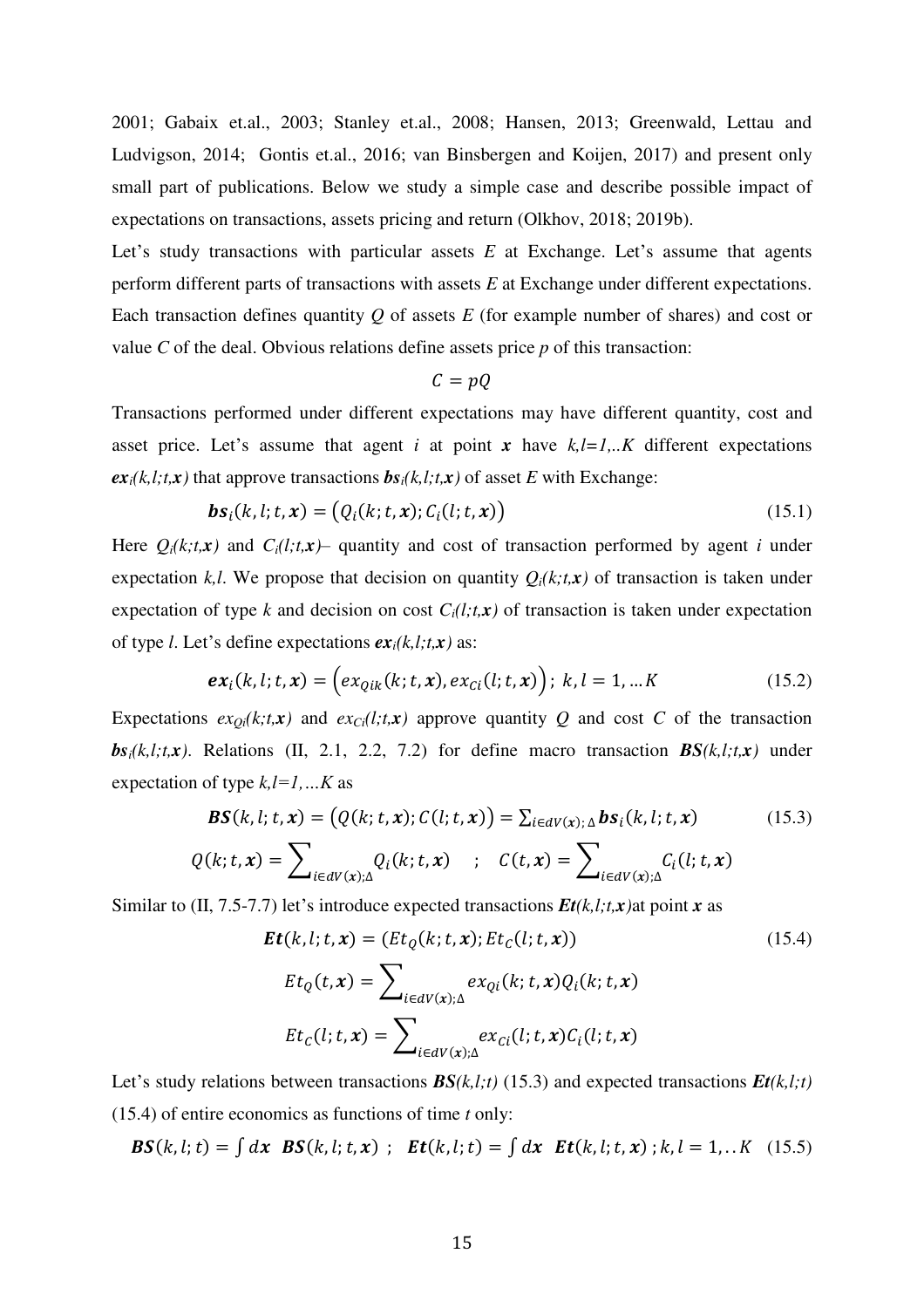Integrals in (15.5) define  $BS(k, l; t)$  all transactions with asset *E* made by all agents of entire economics at Exchange under expected transactions *Et(k,l;t)*. Due to equations (5.1-5.3), (8.1, 8.2) and (9.1, 9.2) equations on (15.5) take form:

$$
\frac{d}{dt}Q(k;t) = F_Q(k;t) \; ; \; \frac{d}{dt}C(l;t) = F_C(l;t) \tag{15.6}
$$

$$
\mathbf{F}(k; t) = (F_Q; F_C); \ \ F_Q(k; t) = \int dx \ F_Q(k; t, x) \ ; \ F_C(l; t) = \int dx \ F_C(l; t, x) \tag{15.7}
$$

$$
\frac{d}{dt} E t_Q(k; t) = F e_Q(k; t) ; \frac{d}{dt} E t_C(l; t) = F e_C(l; t)
$$
\n(15.8)

 $\bm{Fe}(k, l; t) = (Fe_Q; Fe_C)$ ;  $Fe_Q(k; t) = \int dx \; Fe_Q(k; t, x); Fe_C(l; t) = \int dx \; Fe_C(l; t, x)$ (15.9) Relations (15.1-15.3) define expectations *Exkl(t)* of entire economics as:

$$
\mathbf{Ex}(k, l; t) = (Ex_Q; Ex_C)
$$
  
\n
$$
Et_Q(k; t) = Ex_Q(k; t)Q(k; t) \qquad ; \qquad Et_C(l; t) = Ex_C(l; t)C(l; t) \qquad (15.10)
$$

Equations (15.6-9) describe transactions  $BS(k, l; t)$  (15.5) with assets *E* of the entire economics under expectations  $\mathbf{Ex}(k,l;t)$  (15.10). Let's describe a model of mutual action between small disturbances of transactions and expectations in a linear approximation. Let's consider (15.6- 9) and assume that mean transactions  $BS_0(k, l; t)$  and  $Et_0(k, l; t)$  are slow to compare with small dimensionless disturbances  $\mathbf{bs}(k,l;t)$  and  $\mathbf{et}(k,l;t)$  and let's take  $\mathbf{BS}_0(k,l)$  and  $\mathbf{Et}_0(k,l)$  as const. Due to (15.3-5):

$$
\mathbf{BS}(k, l; t) = (Q; C); \ Q(k; t) = Q_{0k}(1 + q(k; t)); \ C(l; t) = C_{0l}(1 + c(l; t)) \tag{16.1}
$$

$$
\boldsymbol{Et}(k, l; t) = \big( Et_Q(k; t); Et_C(l; t)\big) \tag{16.2}
$$

$$
Et_Q(k;t) = Et_{Q0k}\left(1 + et_q(k;t)\right); Et_C(l;t) = Et_{C0l}(1 + et_c(l;t))
$$
\n(16.3)

Equations on small disturbances  $bs(k, l; t)$  and  $et(k, l; t)$  take form:

$$
Q_{0k} \frac{d}{dt} q(k; t) = f_q(k; t) ; C_{0l} \frac{d}{dt} c(l; t) = f_c(l; t)
$$
 (16.2)

$$
Et_{Q0k} \frac{d}{dt}et_q(k;t) = fe_q(k;t); Et_{C0l} \frac{d}{dt}et_c(l;t) = fe_c(l;t)
$$
\n(16.3)

$$
Fe_{Qk} = Fe_{Q0k} + fe_Q(k; t) ; Fe_{Cl} = Fe_{C0l} + fe_C(l; t)
$$
\n(16.4)

Let's assume that factors  $f_q(k;t)$  and  $f_c(l;t)$  in (16.2) depend on disturbances of expected transactions  $et_q(k;t)$  and  $et_c(l;t)$  and  $fe_q(k;t)$  and  $fe_c(l;t)$  in (16.3) depend on disturbances of  $q(k; t)$  and  $c(l; t)$ . For linear approximation by disturbances let's take (16.2-3) as:

$$
Q_{0k} \frac{d}{dt} q(k;t) = a_{qk} E t_{00k} e t_q(k;t) ; C_{0l} \frac{d}{dt} c(l;t) = a_{cl} E t_{c0l} e t_c(l;t)
$$
 (16.5)

$$
Et_{Q0k} \frac{d}{dt}et_q(k;t) = be_{qk}Q_{0k}q(k;t) \; ; \; Et_{C0l} \frac{d}{dt}et_c(l;t) = be_{cl}C_{0l} c(l;t) \tag{16.6}
$$

$$
\omega_{qk}^2 = -a_{qk} b e_{qk} > 0 \; ; \; \omega_{cl}^2 = -a_{cl} b e_{cl} > 0 \tag{16.7}
$$

If relations (16.7) are valid, then (16.5-6) are equations for harmonic oscillators: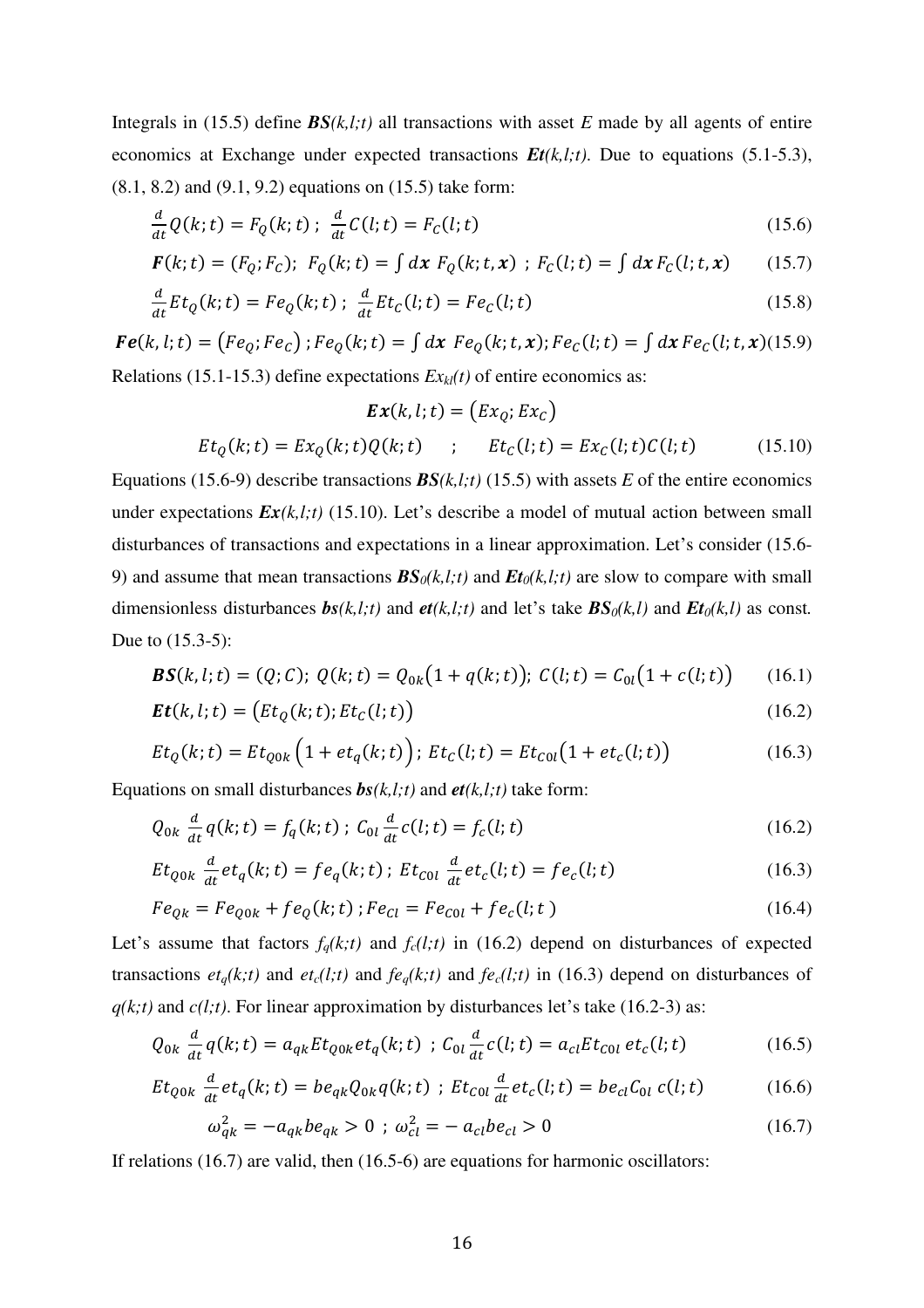$$
\left(\frac{d^2}{dt^2} + \omega_{qk}^2\right)q(k;t) = 0 \; ; \; \left(\frac{d^2}{dt^2} + \omega_{cl}^2\right)c(l;t) = 0 \tag{16.8}
$$

$$
\left(\frac{d^2}{dt^2} + \omega_{qk}^2\right) et_q(k; t) = 0 ; \left(\frac{d^2}{dt^2} + \omega_{cl}^2\right) et_c(l; t) = 0 ; k, l = 1,..K \quad (16.9)
$$

Simple solutions of (16.8) for dimensionless disturbances  $q_k(t)$  and  $c_l(t)$ :

$$
q(k; t) = g_{qk} sin \omega_{qk} t + d_{qk} cos \omega_{qk} t
$$
\n(17.1)

$$
c(l; t) = g_{cl} \sin \omega_{cl} t + d_{cl} \cos \omega_{cl} t \tag{17.2}
$$

$$
g_{qk}, d_{qk}, g_{cl}, d_{cl} \ll 1 \tag{17.3}
$$

Relations (17.1-3) describe simple harmonic fluctuations of disturbances of volume *Q(k;t)* and cost  $C(l;t)$  of transactions  $BS(k,l;t)$  performed under different expectations  $Ex(k,l;t)$ (16.10).

*Price fluctuations*. Let's note price of transaction made by all agents of entire economics under expectations of type *k, l* as *p(k,l;t)*

$$
C(k, l; t) = p(k, l; t)Q(k, l; t)
$$
\n
$$
(18.1)
$$

Now for convenience let's call *C(k,l;t)* as cost of transaction made under expectation of type *l* for volume  $Q(k,l;t)$  of transaction made under expectation of type k. Thus transaction *BS*( $k, l; t$ ) has cost *C*( $k, l; t$ ) made under expectation of type *l* and volume  $Q(k, l; t)$  of transaction made under expectation of type *k.* Double indexes *(k,l)* determine transaction with cost under expectation *l* and volume under expectation *k*. Sum of transactions  $BS(k, l; t)$  (16.1) by all expectations  $k, l=1,...K$  define transactions  $BS(t)$  in the entire economics:

$$
BS(t) = (Q(t); C(t)) ; Q(t) = \sum_{kl} Q(k, l; t) ; C(t) = \sum_{k,l} C(k, l; t) \quad (18.2)
$$

Price  $p(t)$  of transactions  $BS(t)$  (18.2) equals:

$$
C(t) = p(t)Q(t) \tag{18.3}
$$

Let's study disturbances of cost  $C(t)$ , volume  $Q(t)$  and price  $p(t)$  for (18.3) as:

$$
Q(t) = \sum_{k,l} Q_{0kl} (1 + q(k, l; t)) = Q_0 \sum_{k,l} \lambda_{kl} (1 + q(k, l; t))
$$
\n(18.4)

$$
C(t) = \sum_{k,l} C_{0kl} (1 + c(k, l; t)) = C_0 \sum_{k,l} \mu_{kl} (1 + c(k, l; t))
$$
\n(18.5)

Relations (18.4) describe impact of dimensionless disturbances  $q(k,l;t)$  on volume  $Q(t)$  and (18.5) describe impact of dimensionless disturbances  $c(k, l; t)$  on cost  $C(t)$  of transactions.

$$
Q_0 = \sum_{k,l} Q_{0kl} \; ; \; \lambda_{kl} = \frac{Q_{0kl}}{Q_0} \; ; \; C_0 = \sum_{k,l} C_{0kl} \; ; \; \mu_{kl} = \frac{C_{0kl}}{C_0} \; ; \; \sum \lambda_{kl} = \sum \mu_{kl} = 1 \; (18.6)
$$

Relations (18.3) define price  $p(t)$  for  $Q(t)$  (18.4) and  $C(t)$  (18.5):

$$
p(t) = \frac{c(t)}{q(t)} = \frac{\sum_{k,l} c(k,l;t)}{\sum_{k,l} q(k,l;t)} \qquad ; \qquad p_0 = \frac{c_0}{q_0} = \frac{\sum_{k,l} c_{0kl}}{\sum_{k,l} q_{0kl}} \tag{18.7}
$$

In linear approximation by disturbances  $q(k,l;t)$  and  $c(k,l;t)$  price  $p(t)$  (18.7) take form: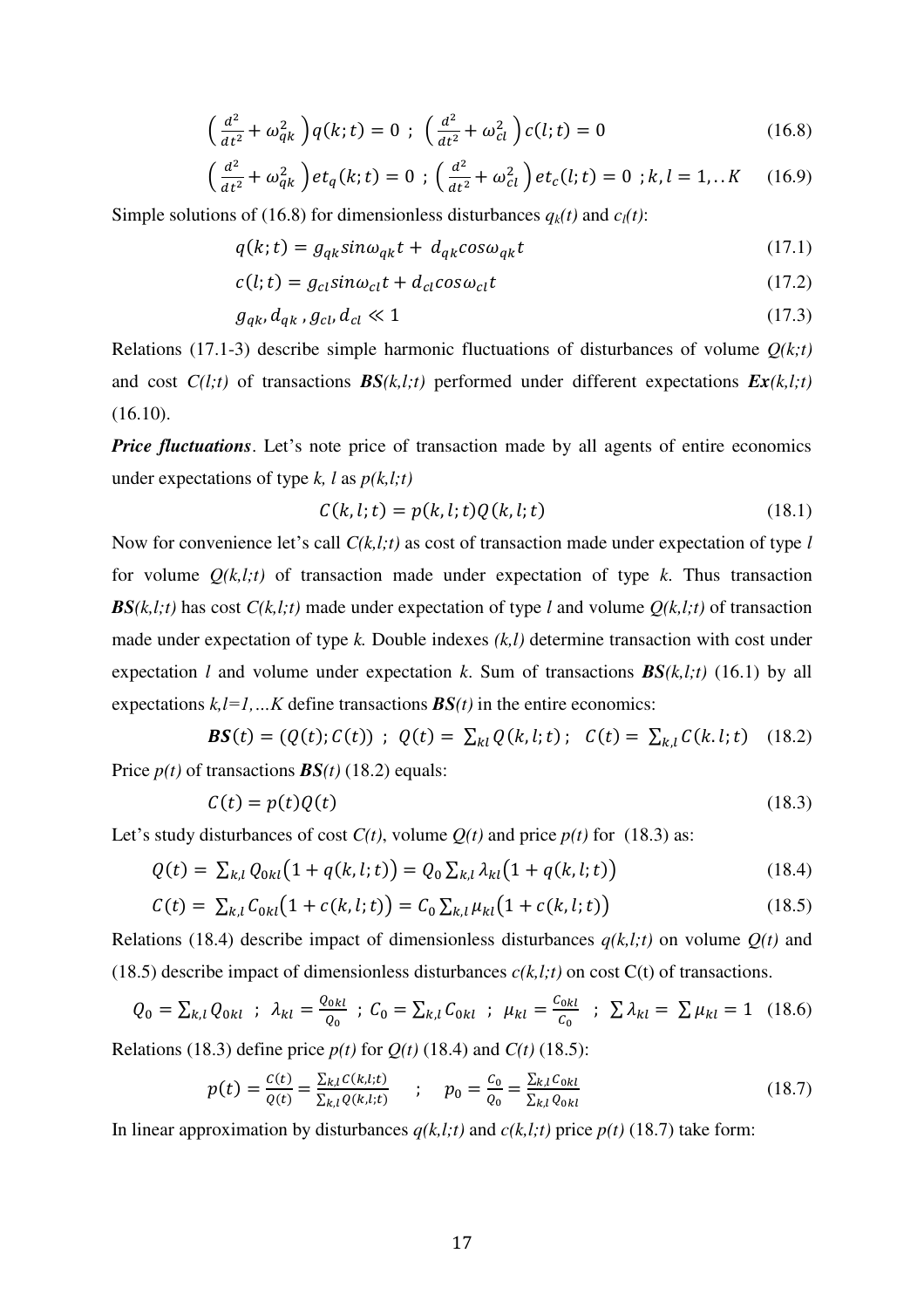$$
p(t) = \frac{C(t)}{Q(t)} = \frac{C_0 \sum_{k,l} \mu_{kl} (1 + c(k, l; t))}{Q_0 \sum_{k,l} \lambda_{kl} (1 + q(k, l; t))} = p_0 \left[ 1 + \sum_{k,l} \mu_{kl} c(k, l; t) - \sum_{k,l} \lambda_{kl} q(k, l; t) \right]
$$

$$
p(t) = p_0 [1 + \pi(t)] = p_0 \left[ 1 + \sum_{k,l} (\mu_{kl} c(k, l; t) - \lambda_{kl} q(k, l; t)) \right]
$$
(18.8)

Dimensionless fluctuations of price *π(t)* (18.8) equals weighted sum of disturbances *q(k,l;t)* and *c(,lk;t)* as (18.9)*:*

$$
\pi(t) = \sum_{k,l} \mu_{kl} c(k,l;t) - \lambda_{kl} q(k,l;t)
$$
\n(18.9)

Now let's take (18.1) and present  $\pi(t)$  in other form:

$$
C(k, l; t) = C_{0kl}[1 + c(k, l; t)] = p_{0kl}[1 + \pi(k, l; t)]Q_{0kl}[1 + q(k, l; t)]
$$
(19.1)

From (18.6-7) and (19.1) in linear approximation by  $c(k,l;t)$ ,  $\pi(k,l;t)$  and  $q(k,l;t)$  obtain:

$$
C_{0kl} = p_{0kl} Q_{0kl} \quad ; \quad c(k, l; t) = \pi(k, l; t) + q(k, l; t) \tag{19.2}
$$

Let's substitute (19.2) into (18.9):

$$
\pi(t) = \sum_{k,l} \mu_{kl} \pi(k, l; t) + \sum_{k,l} (\mu_{kl} - \lambda_{kl}) q(k, l; t)
$$
\n(19.3)

Relations (19.3) describe price perturbations  $\pi(t)$  as weighted sum of partial price disturbances  $\pi(k,l;t)$  and volume disturbances  $q(k,l;t)$ . Thus statistics of price disturbances  $\pi(t)$  is defined by statistics of partial price disturbances  $\pi(k,l;t)$  and statistics of volume disturbances  $q_k(k,l;t)$ .

*Return perturbations.* Price disturbances (19.3) cause perturbations of return *r(t,d):*

$$
r(t,d) = \frac{p(t)}{p(t-d)} - 1\tag{20.1}
$$

Let's introduce partial returns  $r(k,l;t,d)$  for price  $p(k,l;t)$  (18.1) and "returns"  $w(k,l;t,d)$  for volumes *Q(k,l;t)* (18.2):

$$
r(k, l; t, d) = \frac{p(k, l; t)}{p(k, l; t - d)} - 1 \qquad ; \qquad w(k, l; t, d) = \frac{Q(k, l; t)}{Q(k, l; t - d)} - 1 \tag{20.2}
$$

Let's assume for simplicity that mean price  $p_{0kl}$  and trade volumes  $Q_{0kl}$  are constant during time term *d* and (18.7; 19.3) present (20.1, 20.2) as

$$
r(t,d) = \frac{\pi(t) - \pi(t-d)}{1 + \pi(t-d)} \; ; \; w(k,l;t,d) = \frac{q(k,l;t) - q(k,l;t-d)}{1 + q(k,l;t-d)} \tag{20.3}
$$

$$
r(t,d) = \sum \mu_{kl} \frac{1 + \pi(k,l;t-d)}{1 + \pi(t-d)} r(r,l;t,d) + \sum (\mu_{kl} - \lambda_{kl}) \frac{1 + q(k;t-d)}{1 + \pi(t-d)} w(k,l;t,d)
$$
(20.4)

Let's define

$$
\varepsilon_{kl}(t-d) = \mu_{kl} \frac{1 + \pi(k; t-d)}{1 + \pi(t-d)} \quad ; \quad \eta_{kl}(t-d) = (\mu_{kl} - \lambda_{kl}) \frac{1 + q(k; t-d)}{1 + \pi(t-d)} \tag{20.5}
$$

$$
\sum_{k,l} \left[ \varepsilon_{kl}(t-d) + \eta_{kl}(t-d) \right] = 1 \tag{20.6}
$$

$$
r(t,d) = \sum_{k,l} \varepsilon_{kl} (t-d)r(k,l;t,d) + \sum_{k,l} \eta_{kl} (t-d)w(k,l;t,d)
$$
 (20.7)

Relations (20.6-7) describe return (20.1) as sum of partial returns and volume "returns" *w*(*k,l;t,d*) (20.2, 20.3). Sum for coefficients  $μ_k$  and  $μ_k$ - $λ_k$  for price  $p(t)$  (18.7; 19.3) and  $ε_{kl}(t)$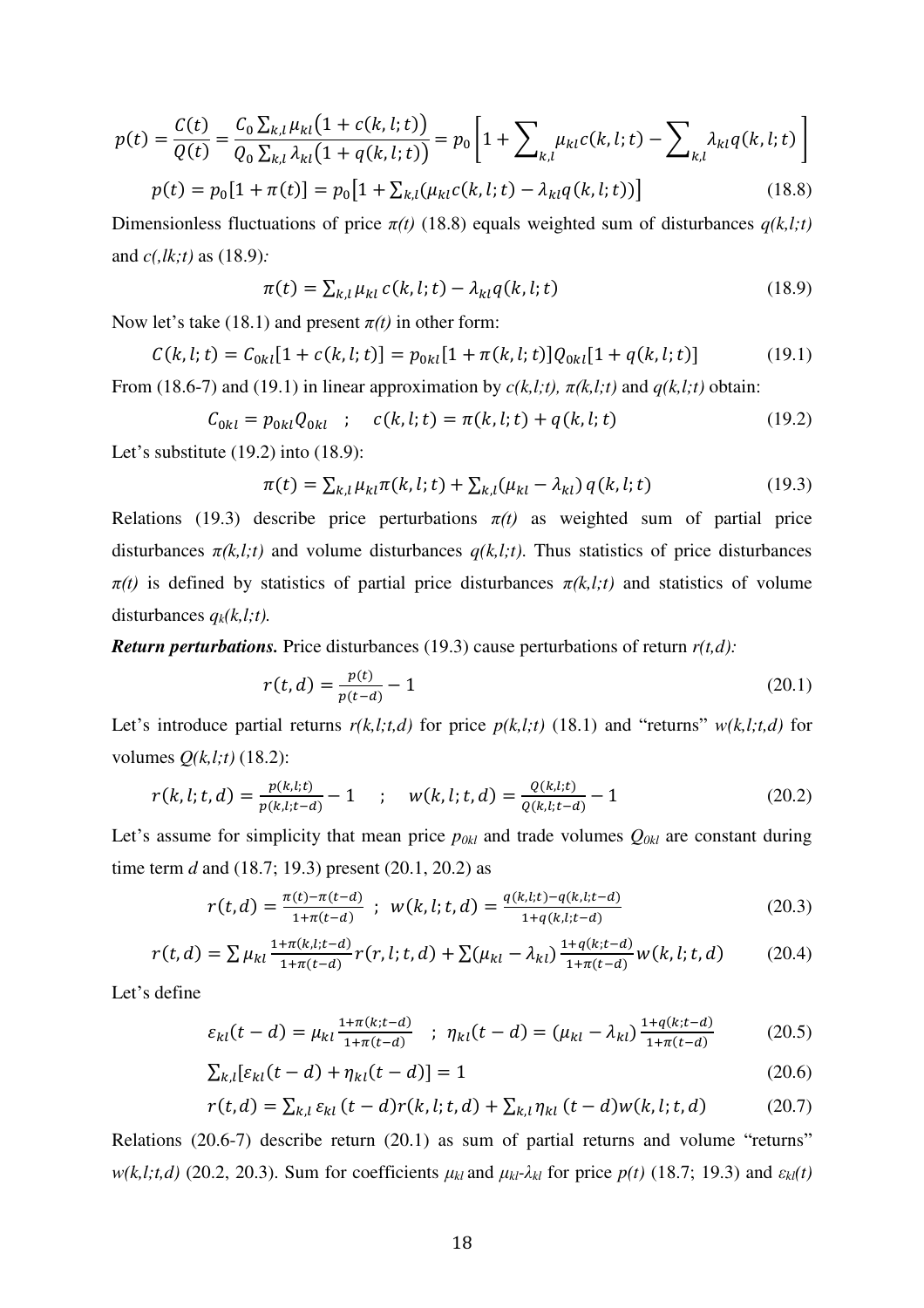and  $\eta_{kl}(t)$  for return  $r(t,d)$  (20.1) equals unit but (19.3) and (20.7) can't be treated as averaging procedure as some coefficients  $\mu_{kl}$ - $\lambda_{kl}$  and  $\eta_{kl}(t)$  should be negative. If mean price (19.2)  $p_{0kl} = p_0$  for all pairs of expectations  $(k, l)$  then from (18.6, 18.7) obtain

$$
p_{0kl} = p_0 = const \rightarrow \lambda_{kl} = \mu_{kl} ; \eta_{kl}(t) = 0 \text{ for all } k, l \tag{20.8}
$$

and relations (19.3; 20.7) take simple form

$$
\pi(t) = \sum_{k,l} \mu_{kl} \pi(k,l;t) \tag{20.9}
$$

$$
r(t,d) = \sum_{k,l} \mu_{kl} \frac{1 + \pi(k,l;t-d)}{1 + \pi(t-d)} r(k,l;t,d) = \sum_{k,l} \mu_{kl} \frac{\pi(k,l;t) - \pi(k,l;t-d)}{1 + \pi(t-d)}
$$
(20.10)

Thus assumption (20.8) on prices (19.2) for all pairs of expectations (*k,l)* cause representation (20.9, 20.10) of price disturbances  $\pi(t)$  as weighted sum of partial price disturbances  $\pi(k,l;t)$ for different pairs of expectations  $(k, l)$ . Otherwise price disturbances  $\pi(t)$  should take (19.3) and depend on volume perturbations  $q(k,l;t)$ . Assumption (20.8) cause returns as (20.10), otherwise returns take (20.7). Actually expectations are key factors for market competition and different expectations (*k,l)* should cause different mean partial prices *p0kl* . That should cause complex representation of price (19.3) and return (20.7) disturbances as well as impact volatility and statistic distributions of price and return disturbances.

## **5 Option pricing**

Option pricing accounts thousands articles published since classical Black, Scholes (1973) and Merton (1973) (BSM) studies (Hull and White, 1987; Hansen, Heaton, and Luttmer, 1995; Hull, 2009). Current observations of market data show that option pricing don't follow Brownian motion and classical BSM model (Fortune, 1996). Stochastic volatility is only one of factors that cause BSM model violation (Heston, 1993, Bates, 1995). Studies of economic origin of price stochasticity are important for correct modeling asset and option pricing. We propose that economic space modeling may give new look on description of asset stochasticity and option pricing. Indeed, economic space establishes ground for description of density functions of economic variables and transactions. On other hand economic space allows describe price evolution of assets for selected agent in a random economic environment. Random evolution of risk coordinates of selected assets impact assets and option pricing. Nevertheless it is clear that Brownian motion models don't fit real market option pricing, simple Brownian considerations allow argue some hidden complexities of option pricing problem. Below we discuss classical BSM treatment of option pricing based on assumption of price Brownian motion (Hull, 2009). We start with classical BSM approximation and describe model for option price caused by Brownian motion of economic agent on economic space that gives generalization of the classical BSM equations (Olkhov,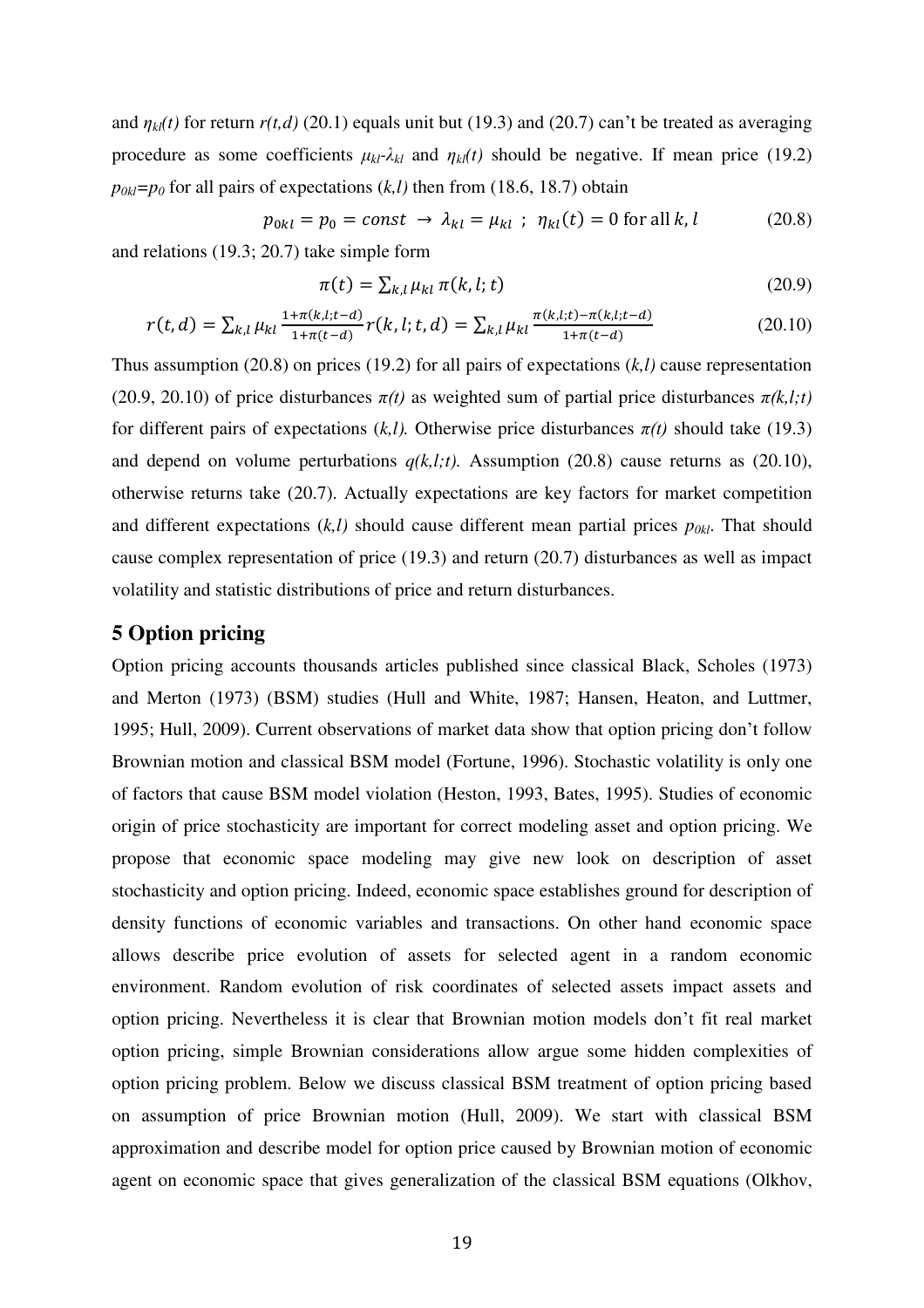2016a-2016c). Further we argue BSM assumptions and restrictions that arise from previous Section and may impact assets and option pricing models.

Let's start with classical derivation of the BSM (Hull, 2009) based on assumption that price *p* of selected agent's assets obeys Brownian motion  $dW(t)$  with volatility  $\sigma$  and linear trend  $v$ :

 $dp(t) = p v dt + p \sigma dW(t)$ ;  $\langle dW(t) \rangle = 0$ ;  $\langle dW(t) dW(t) \rangle = dt$  (21.1) Assumptions (21.1) give the classical BSM equation for the option price *V(p;t)* for risk-free rate *r* (Hull, 2009):

$$
\frac{\partial V}{\partial t} + rp \frac{\partial V}{\partial p} + \frac{1}{2} \sigma^2 p^2 \frac{\partial^2}{\partial p^2} V = rV
$$
 (21.2)

In Sec.4 we use coordinates x to define positions of agents those involved in transactions at Exchange with assets of selected agent *A*. Let's note *y* as coordinates of selected agent *A(t,y).* Let's assume that price  $p$  of assets of selected agent  $A(t, y)$  depends on time  $t$  and on risk coordinates *y* as *p(t,y).* Let's propose that disturbances of risk coordinates *y* of selected agent  $A(t, y)$  follow Brownian motion  $dY(t)$  on *n*-dimensional economic space:

$$
dy = vdt + dY(t) \; ; \; dY(t) = (dY_1...dY_n) \; ; \; < dY_i(t) > = 0 \tag{21.3}
$$
\n
$$
< dY_i(t) dY_j(t) > = \eta_{ij} dt \; ; \; < dW(t) dY_i(t) > = b_i
$$

Factors  $\eta_{ii}$  describe volatility of Brownian motion  $dY_i$  along axis *i* and  $\eta_{ij}$  for  $i\neq j$  describe correlations between Brownian motions  $dY_i$  along axes *i* and  $dY_j$  along axes *j*. Factors  $b_i$  – describe correlations between Brownian motion *dW* and *dY<sup>i</sup>* along axes *i.* Now let's extend assumption (21.1) and let's propose (21.4) that price  $p(t, y)$  depend on time *t* and on Brownian motion  $dY(t)$  (21.3) of selected agent  $A(t, y)$  on economic space:

 $dp(t, y) = p v dt + p\sigma dW(t) + p k \cdot dY$ ;  $k = (k_1, ... k_n) - const$  (21.4) Similar to (Hall, 2009) for risk-free rate *r* from (21.4) obtain extension of the classical BSM equation (21.2) for the option price  $V(p;t,y)$  on *n*-dimensional economic space (Olkhov, 2016c) :

$$
\frac{\partial V}{\partial t} + rp \frac{\partial V}{\partial p} + ry_i \frac{\partial V}{\partial y_i} + \frac{1}{2} p^2 q^2 \frac{\partial^2 V}{\partial p^2} + p(\sigma b_i + k_j \eta_{ji}) \frac{\partial^2 V}{\partial p \partial y_i} + \frac{\eta_{ij}}{2} \frac{\partial^2 V}{\partial y_i \partial y_j} = rV
$$
(21.5)  

$$
q^2 = (\sigma^2 + k_i k_j \eta_{ij} + 2\sigma k_i b_i); \quad i, j = 1, \dots n
$$

Additional parameters  $k_i$ ,  $b_i$ ,  $\eta_{ij}$ ,  $i,j=1,...n$ , define volatility  $q^2$  and coefficients for additional terms of equation (21.5) and impact option price  $V(p;t,y)$ . Extension (21.5) of the classical BSM equations (21.2) may uncover hidden complexities of option pricing that have origin in the random motion of agents  $A(t, y)$  on economic space. As special case for (21.5) one can study equation on option price  $V(p; t, y)$  on *1*-dimensional economic space for  $\sigma = 0$  without classical BSM assumptions (21.1):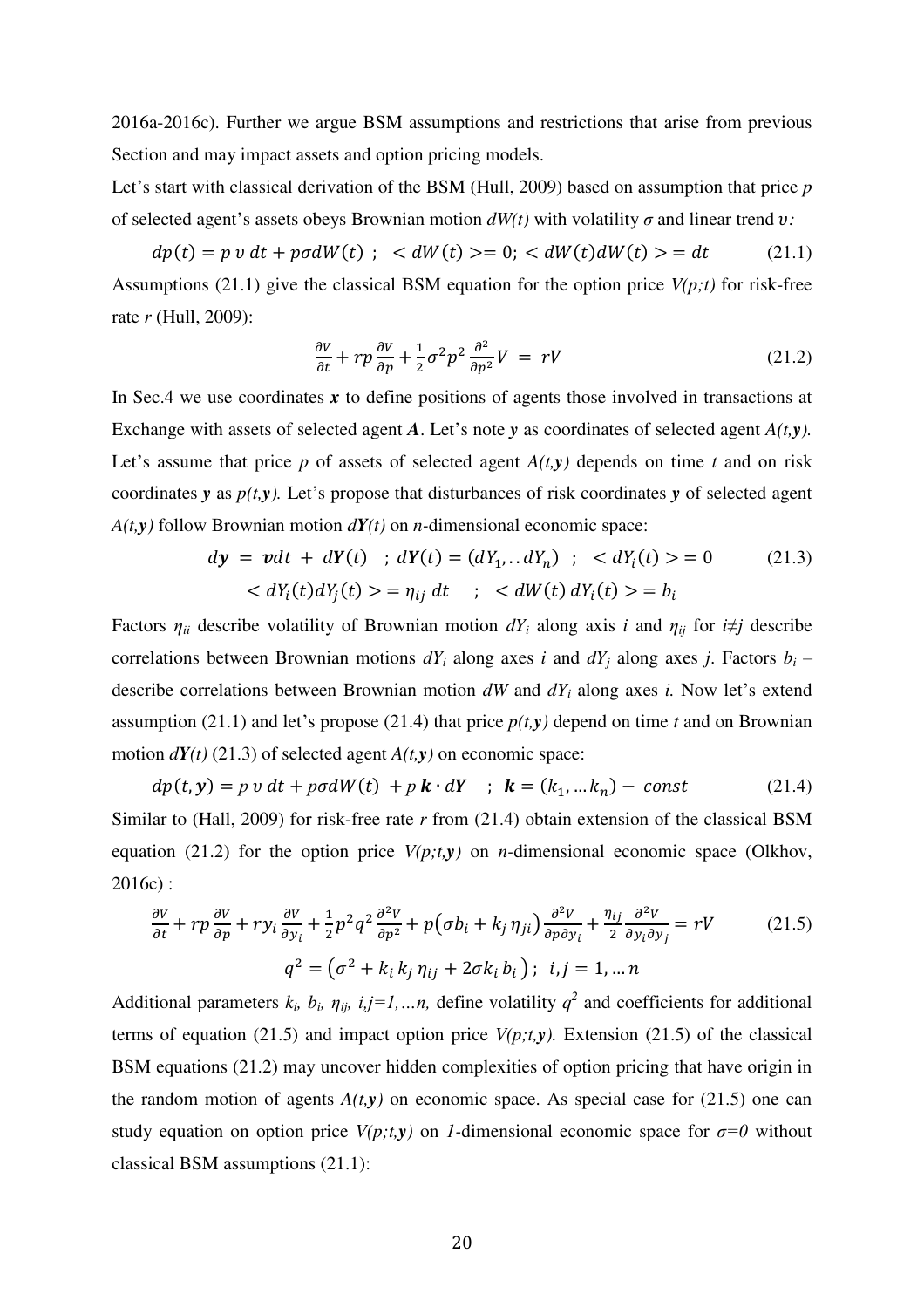$$
\frac{\partial V}{\partial t} + rp \frac{\partial V}{\partial p} + ry \frac{\partial V}{\partial y} + \frac{1}{2} p^2 k^2 \eta \frac{\partial^2 V}{\partial p^2} + p k \eta \frac{\partial^2 V}{\partial p \partial y} + \frac{\eta}{2} \frac{\partial^2 V}{\partial y^2} = rV
$$
 (21.6)

Equations (21.6) describe option price  $V(p;t,y)$  of assets which price  $p(t,y)$  depends only on Brownian motion  $dY(t)$  (21.3) of agents coordinates *y* on *1*-dimensional economic space. Let's mention that assumptions (21.3, 21.4) simplify assets pricing model that we argue in Sec.4. Indeed, in Sec.4 we discuss that asset price and its disturbances should depend on relations between transactions and expectations. Thus assumptions on Brownian motion (21.3) of coordinates of selected agent  $A(t, y)$  on economic space should impact transactions with assets of particular agent  $A(t, y)$  and corresponding expectations. Let's take relations (19.3) for price disturbances  $\pi(t, y)$  of assets of selected agent  $A(t, y)$  with coordinates  $y$ 

 $\pi(t, y) = \sum_{k,l} \mu_{kl} \pi(k, l; t, y) + \sum_{k,l} (\mu_{kl} - \lambda_{kl}) q(k, l; t, y)$  (22.1)

Let's remind that  $\pi(k,l;t,y)$  describe partial price disturbances of assets of agent  $A(t,y)$  for transactions of all economic agents with Exchange made under expectations of type *k* for decisions on trading volume  $Q(k,l;t,y)$  and expectations of type *l* for decisions on cost  $C(k, l; t, y)$  of transaction. As we mention in Sec.4, if partial price  $p_{0kl}$  (19.2) is constant for all type of expectations  $k, l$  then price disturbances  $\pi(t, y)$  take form (20.9) and equal weighted sum of partial prices  $\pi(k,l;t,y)$ . Otherwise price disturbances  $\pi(t,y)$  should depend on disturbances of partial prices  $\pi(k,l;t,y)$  and on perturbations of trading volumes  $q(k,l;t,y)$ . Let's mention that statistic distribution of price disturbances  $\pi(t, y)$  (22.1) may depend also on coefficients  $\lambda_{kl}$  and  $\mu_{kl}$  (18.6) that can fluctuate due to random change of coordinates of selected agent *A(t,y).* Possible impact of these numerous factors on option pricing should be studied further.

## **6. Conclusions**

There are endless economic and financial problems that should be described. In this paper we present only few to demonstrate advantages of our approach to economic theory. We develop economic theory on base of well known economic notions – economic agents, economic and financial variables and transactions, expectations of economic agents and risk ratings of economic agents. Economic modeling for decades use these notions. Our contribution to economic theory is follows. First, we propose distribute economic agents by their risk ratings as their coordinates on economic space. Second, we propose move from description of separate agents, their variables, transactions and expectations on economic space to description of aggregated, averaged density functions of variables, transactions and expectations on economic space. To make this transition we introduce two scales: *dV* and *Δ* . Scale *dV* define averaging over economic space and scale *Δ* define averaging over the time.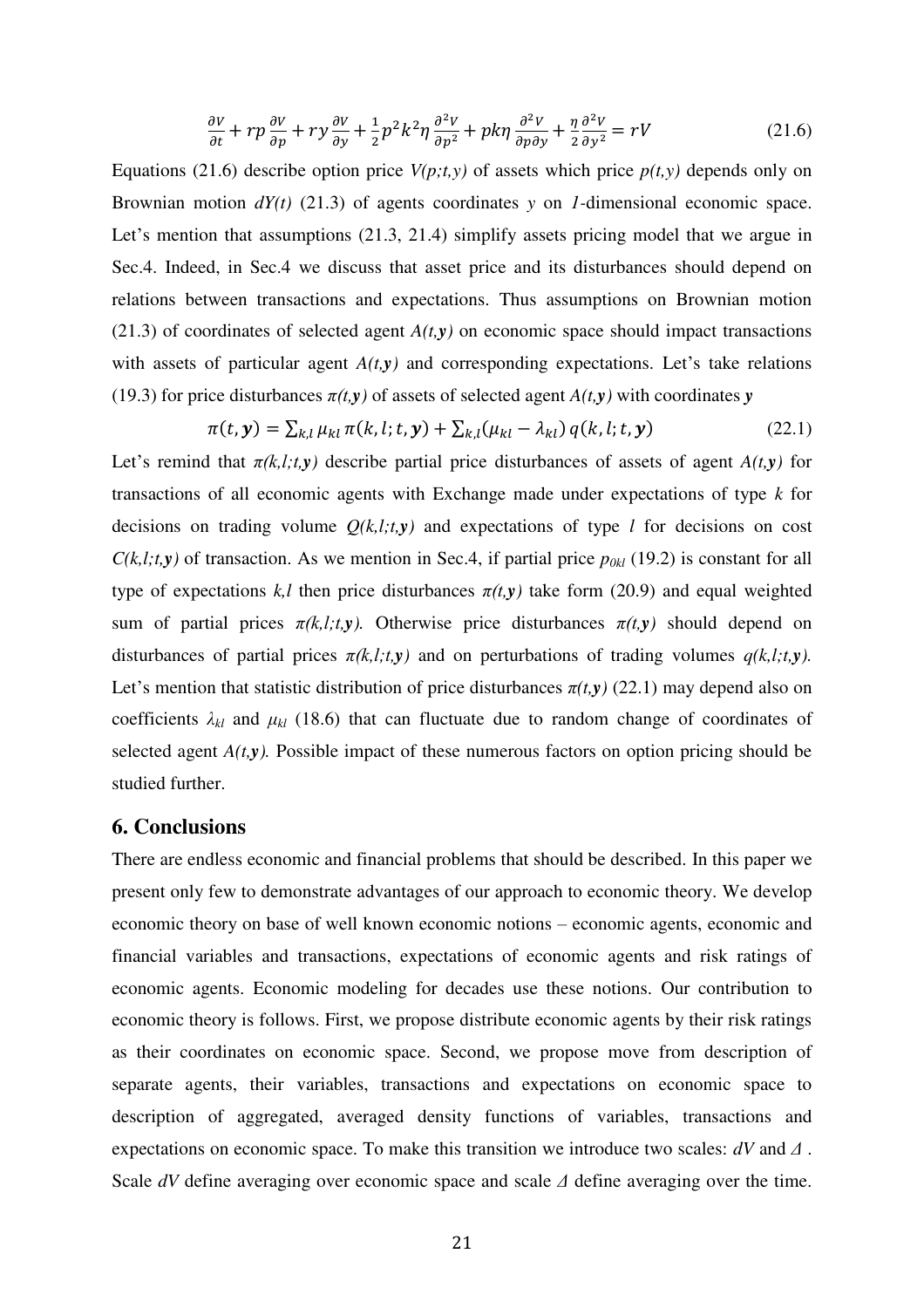Thus different scales *Δ = 1 day, 1 month, 1 year* describe different approximation of economy. All other considerations are consequences of these two steps.

We regard risks as main drivers of macroeconomic evolution and development. Any beneficial economic activity is related with risks and no risk-free financial success is possible. We propose that risk-free treatments of economic problems have not too much economic sense. Change of risk rating of economic agents due to their economic activity, their financial transactions with other agents, their economic and financial expectations, market trends, regulatory or technology changes, political, climate and other reasons induce change of risk ratings that cause motion of mean macroeconomic risks and flows of economic and financial variables and transactions on economic space. Motion of mean risks and economic flows impact evolution of macroeconomic states and cycles. We regard description of mean risks and economic flows as one of major problems of economic theory.

Any economic motions and flows are accompanied by generation of small perturbations of economic variables, transactions and expectations. Description of propagation of small economic and financial disturbances on economic space reflect most general problem of evolution of any complex system. Economic and financial dynamics are accompanied by generation, propagation and interactions of numerous economic waves of variables, transactions and expectations on economic domain. Wave propagation of small perturbations on economic space may explain interactions between different markets, industries, countries and describe transfer of economic and financial influence over macroeconomics. Total distinction of economic processes from physical problems cause room for amplification of small economic and financial perturbations during wave propagation over economic domain. Growth of wave amplitudes of economic disturbances during propagation on economic space may impact huge perturbations and shocks of entire macroeconomics. In Sec. 2 we describe cases of economic wave propagation of perturbations of variables and transactions. We describe economic waves that have parallels to sound waves and to surface waves. Economic sound-like waves describe propagation of variables and transactions density perturbations through economic domain. Economic surface-like waves describe propagation of perturbations along borders of economic domain. Such diversity has analogy in hydrodynamics but nature and properties of economic waves are completely different.

Borders of economic domain reduce area for economic agents by minimum and maximum risk grades. Thus borders reduce flows of economic variables and transactions on economic domain and cause fluctuations of these economic flows. Fluctuations of economic flows of variables and transactions induce fluctuations of corresponding mean risks. In Sec 3 we

22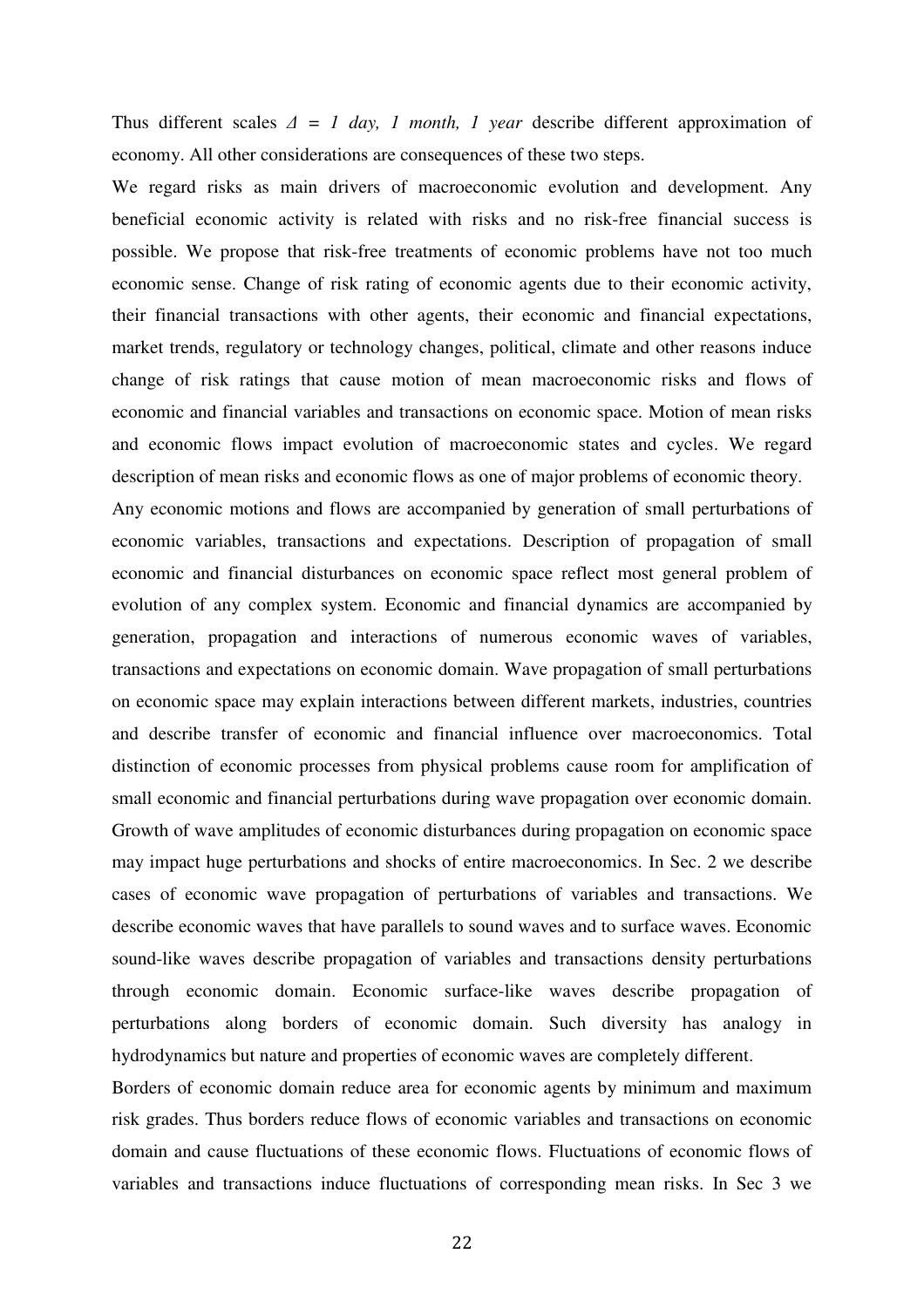regard fluctuations of mean risks and fluctuations of economic flows as characters of business cycles. Fluctuations of credit mean risks reflect credit cycles, fluctuations of investment mean risks reflect investment cycles and so on. Interactions between major economic and financial variables cause correlations of corresponding cycles. Description of these fluctuations requires relatively complex economic equations.

Evolution of economic variables is performed by transactions between agents. Agents take decisions on economic and financial transactions under numerous expectations. Agents form their expectations on base of macroeconomic and financial variables, transactions, market regulatory and technology trends, expectations of other agents and etc. Relations between economic and financial variables, transactions and expectations establish a really complex system. Assets pricing problem is only one that is determined by relations between transactions and expectations. In Sec. 4 we describe simple relations between transactions and expectations and model assets price disturbances as consequences of perturbations of transactions made under numerous expectations. As last economic example in Sec.5 we argue classical Black-Scholes-Merton (BSM) option price model. We show that economic space uncovers hidden complexities of classical BSM model and discuss relations between modeling price disturbances and option pricing.

As sample of items that differs our approach from general equilibrium let's outline factors *dV*  and *Δ* (I. 2-4) that determine densities of economic variables, transactions and expectations. Factors *dV* are responsible for averaging over scales of economic space and *Δ* define averaging over time scales. For example  $\Delta = I$  day, *1* month or *1* year determine different economic models with time averaging during *1* day, *1* month or *1* year*.* Thus each particular economic model describes processes with approximation determined by factors *dV* and *Δ.* That seems important for comparison of model predictions with economic observations. As we know there are no similar scales in general equilibrium models.

Let's underline that we present only essentials of economic theory and many problems should be studied further. Econometric problems and observation of economic and financial variables, transactions and expectations of agents and agents risk assessment are among the central. Up now there are no sufficient econometric data required to establish distribution of economic agents by their risk ratings as coordinates on economic space. Nevertheless we hope that our model may be useful for better understanding and description of economic and financial processes.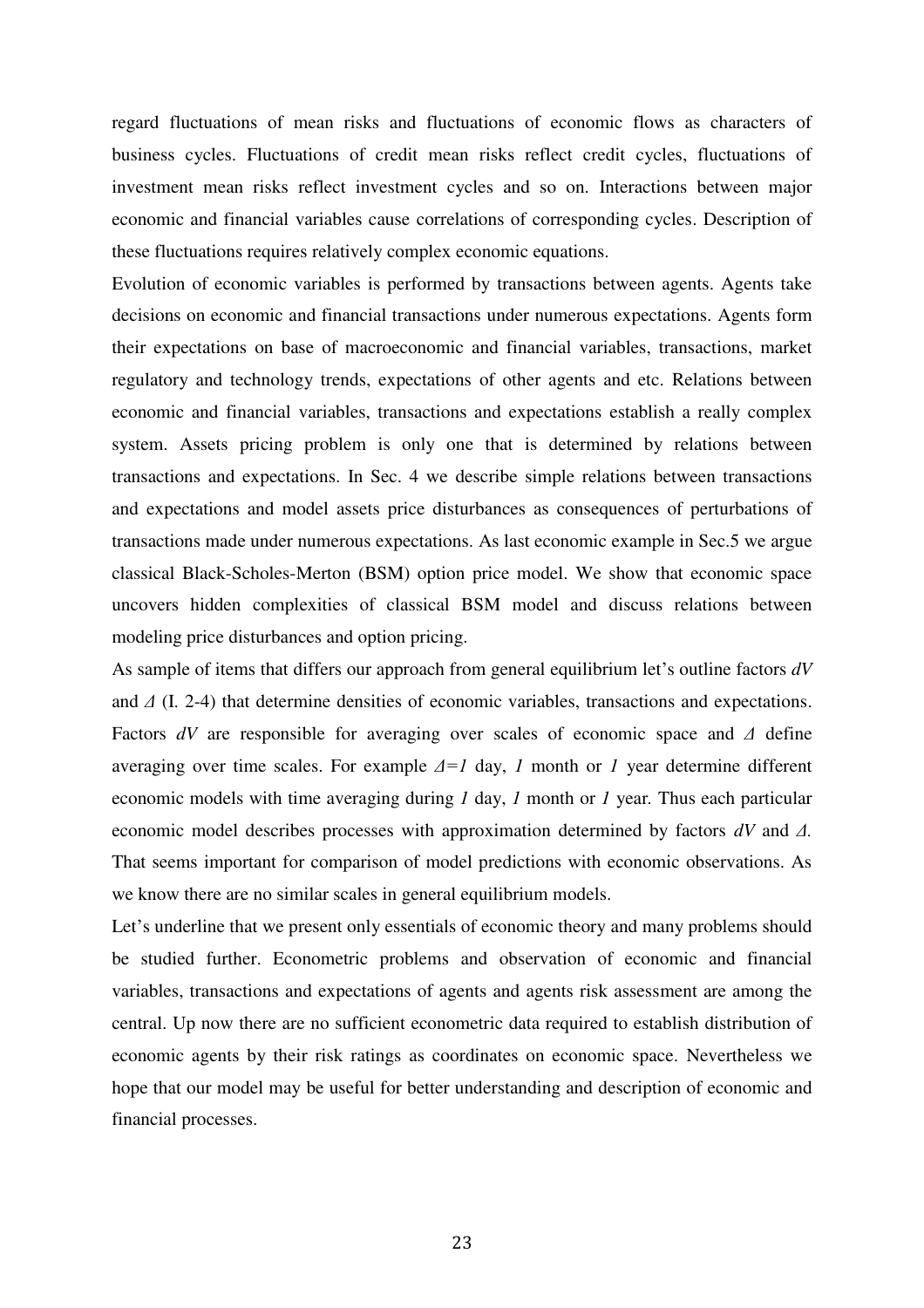Appendix A.

#### **Wave equations for economic variables**

Let's start with equations (5.2) and take time derivative. We obtain with help of (5.4):

$$
\frac{\partial^2}{\partial t^2} \varphi(t, x) = \alpha_1 C \frac{\partial^2}{\partial t^2} \pi(t, x) - \beta_1 C \Delta \pi(t, x)
$$
\n(A.1)

We have the similar equation from  $(5.3)$  and  $(5.4)$ :

$$
C \frac{\partial^2}{\partial t^2} \pi(t, x) = \alpha_2 \frac{\partial^2}{\partial t^2} \varphi(t, x) - \beta_2 \Delta \varphi(t, x)
$$
 (A.2)

Thus for  $(A.1)$  and  $(A.2)$  obtain:

$$
(1 - \alpha_1 \alpha_2) \frac{\partial^2}{\partial t^2} \varphi(t, x) = -\alpha_1 \beta_2 \Delta \varphi(t, x) - \beta_1 C \Delta \pi(t, x)
$$
 (A.3)

Let's take second time derivative from (A.3) and with (A.1; A.2) obtain for  $\varphi(t, x)$  and  $\pi(t, x)$ :

$$
\left[ (1 - \alpha_1 \alpha_2) \frac{\partial^4}{\partial t^4} + (\alpha_1 \beta_2 + \beta_1 \alpha_2) \Delta \frac{\partial^2}{\partial t^2} - \beta_1 \beta_2 \Delta^2 \right] \varphi(t, x) = 0 \tag{A.4}
$$

To derive wave equations let's take Fourier transform by time and coordinates or let's substitute the wave type solution  $\varphi(t, x) = \varphi(x - ct)$ . Than (A.4) takes form

$$
(1 - \alpha_1 \alpha_2)c^4 + (\alpha_1 \beta_2 + \alpha_2 \beta_1)c^2 - \beta_1 \beta_2 = 0
$$
\n
$$
a = 1 - \alpha_1 \alpha_2 > 1; b = \alpha_1 \beta_2 + \alpha_2 \beta_1 < 0; d = \beta_1 \beta_2 < 0
$$
\n(A.5)

For positive roots *c 2*

$$
c_{1,2}^2 = \frac{-b + (-\sqrt{b^4 + 4ad}}{2a} \tag{A.6}
$$

equation (A.4) takes form of bi-wave equation (A.7) for  $\varphi(t, x)$  and  $\pi(t, x)$ :

$$
\left(\frac{\partial^2}{\partial t^2} - c_1^2 \Delta\right) \left(\frac{\partial^2}{\partial t^2} - c_2^2 \Delta\right) \varphi(t, \mathbf{x}) = 0 \tag{A.7}
$$

Bi-wave equations (A.7) describe propagation of waves with two different speeds *c1* and *c2*. If  $\alpha_1$  and  $\alpha_2$  equals zero, there are no wave equations and (A.4) take form

$$
\left[\frac{\partial^4}{\partial t^4} - d\Delta^2\right] \varphi(t, x) = 0; \ d < 0
$$

Due to (1) supply  $B(t,x)$  is proportional to price  $p(t,x)$  and supply disturbances are proportional to price disturbances  $\pi(t, x)$  (5.1). Let's take  $\pi(t, x)$  as:

$$
\pi(t, x) = \pi_0 \cos(\mathbf{k} \cdot x - \omega t) \exp(\gamma t + \mathbf{p} \cdot x) \quad ; \quad \pi_0 \ll 1 \tag{A.8}
$$

Here  $k \times x$  is scalar product of vectors  $k$  and  $x$ . For price disturbances  $\pi(t,x)$  (A.8) equation (A.4) becomes a system of two equations:

$$
a[(\gamma^2 - \omega^2)^2 - 4\gamma^2\omega^2] + b[(p^2 - k^2)(\gamma^2 - \omega^2) + 4\gamma\omega \mathbf{k} \cdot \mathbf{p}] - d[(p^2 - k^2)^2 - 4(\mathbf{k} \cdot \mathbf{p})^2] = 0
$$
\n(A.9)

 $4a\omega\gamma(\gamma^2-\omega^2)+b[2\omega\gamma(p^2-k^2)-2(\gamma^2-\omega^2) \mathbf{k}\cdot\mathbf{p}]+4d(p^2-k^2) \mathbf{k}\cdot\mathbf{p}=0$ Let's study simple case. Let's  $p=0$ . Then (A.9) takes form: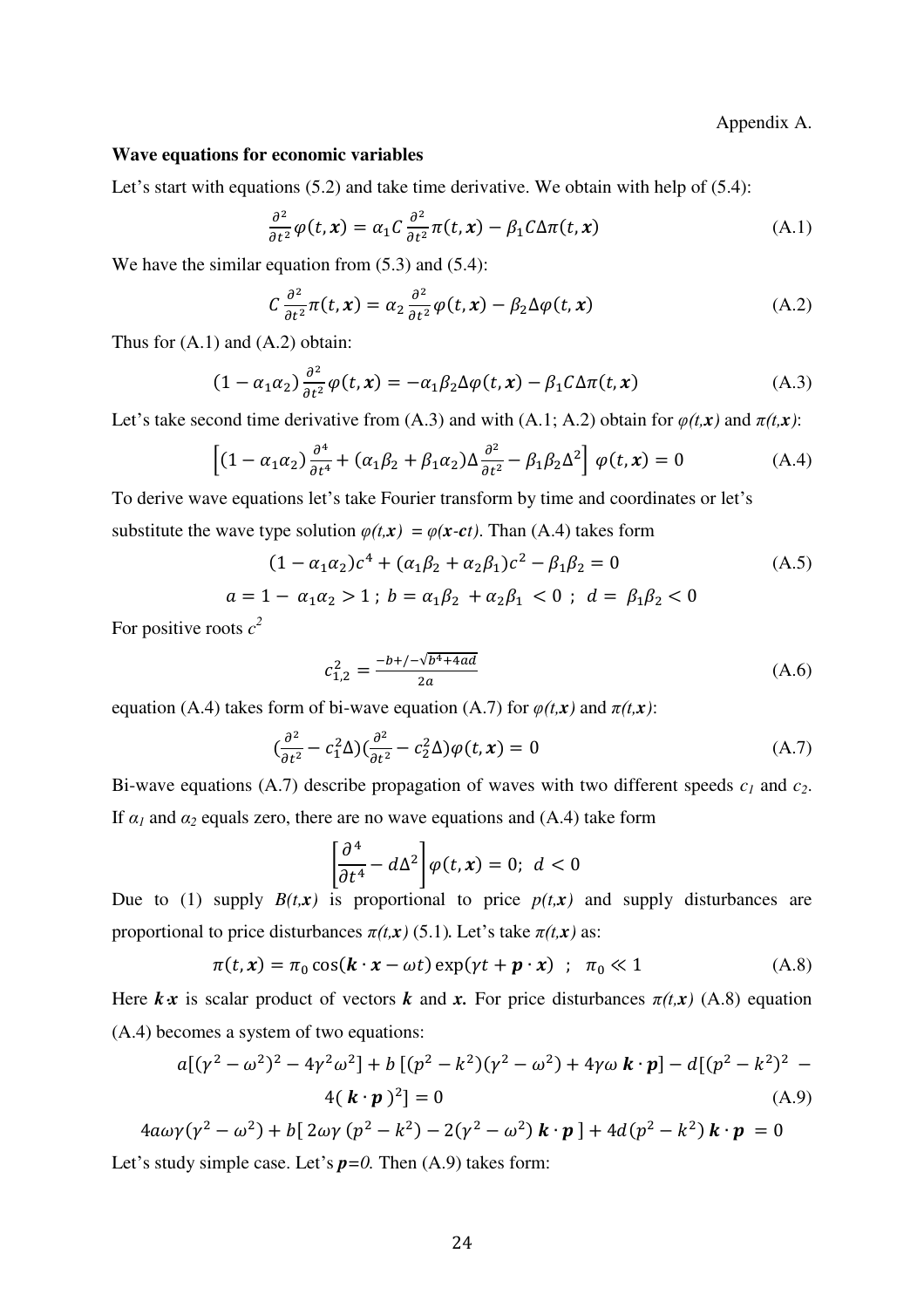$$
a[(\gamma^2 - \omega^2)^2 - 4\gamma^2 \omega^2] - bk^2(\gamma^2 - \omega^2) - dk^4 = 0
$$
  

$$
\gamma^2 - \omega^2 = \frac{bk^2}{2a} \; ; \; 4ad + b^2 < 0 \tag{A.10}
$$

Thus due to (A.10) roots  $c^2_{1,2}$  (A.6) of equations (A.5) become complex numbers.

$$
\gamma^4 - \frac{bk^2}{2a} \gamma^2 + \frac{k^4(b^2 + 4ad)}{16a^2} = 0 \ ; \ \gamma^2_{1,2} = \frac{k^2}{4a} \ (b + (-\sqrt{-4ad})
$$

Thus  $\gamma^2 > 0$  for

$$
\gamma^2 = \frac{k^2}{4a} \left( b + \sqrt{-4ad} \right) > 0 \quad ; \quad \omega^2 = \frac{k^2}{4a} \left( -b + \sqrt{-4ad} \right) > 0
$$

For  $\gamma > 0$  wave amplitude (A.8) grows up as  $exp(\gamma t)$ . Thus waves of small price disturbances  $\pi(t, x)$  can propagate on economic domain with exponential growth of amplitude in time and that may disturb sustainable economic evolution.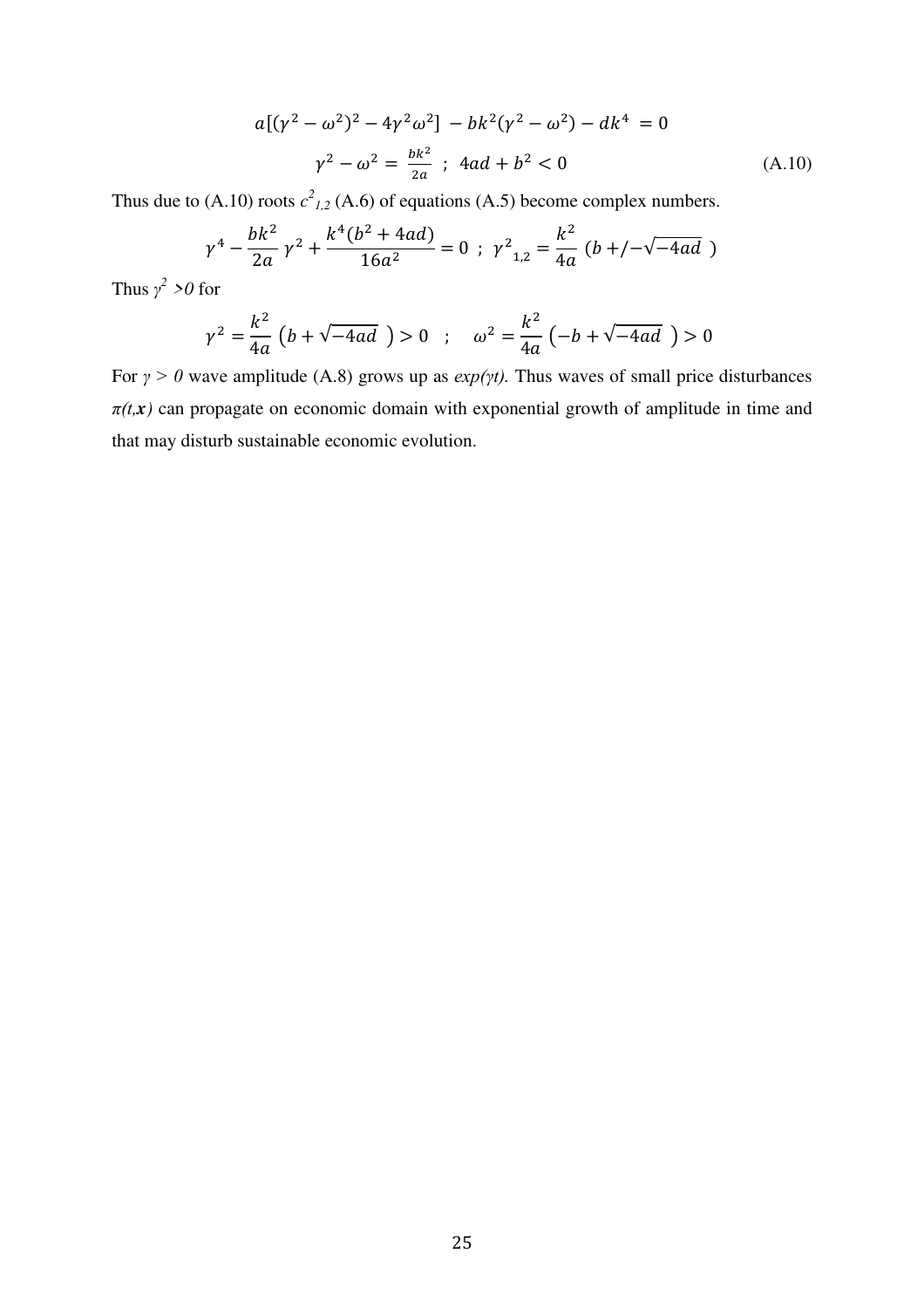### Appendix B

## **Wave equations for perturbations of economic transactions**

Let's start with equation for perturbations of supply *s(t,z)* (8.1) and take time derivative *∂/∂t*:

$$
S_0 \frac{\partial^2}{\partial t^2} s(t, \mathbf{z}) + S_0 \nabla \cdot \frac{\partial}{\partial t} \mathbf{v} = \alpha_1 D_0 \nabla \cdot \frac{\partial}{\partial t} \mathbf{u}
$$
(B.1)

and substitute equations on velocity  $v(t, z)$  and  $u(t, z)$  (8.2):

$$
S_0 \frac{\partial^2}{\partial t^2} s(t, \mathbf{z}) - \alpha_1 \beta_2 S_0 \Delta s(t, \mathbf{z}) = -\beta_1 D_0 \Delta d(t, \mathbf{z})
$$
 (B.2)

The same obtain for equation for perturbations of demand  $d(t, z)$ :

$$
D_0 \frac{\partial^2}{\partial t^2} d(t, \mathbf{z}) = \alpha_2 \beta_1 D_0 \Delta d(t, \mathbf{z}) - \beta_2 S_0 \Delta s(t, \mathbf{z})
$$
 (B.3)

Let's take second derivative by time  $\partial^2/\partial t^2$  of (B.2):

$$
S_0 \frac{\partial^4}{\partial t^4} s(t, \mathbf{z}) - S_0 \alpha_1 \beta_2 \Delta \frac{\partial^2}{\partial t^2} s(t, \mathbf{z}) = -D_0 \beta_1 \Delta \frac{\partial^2}{\partial t^2} d(t, \mathbf{z})
$$

and substitute (B.3):

$$
S_0 \left[ \frac{\partial^4}{\partial t^4} s(t, \mathbf{z}) - \alpha_1 \beta_2 \Delta \frac{\partial^2}{\partial t^2} s(t, \mathbf{z}) - \beta_1 \beta_2 \Delta^2 s(t, \mathbf{z}) \right] = -D_0 \alpha_2 \beta_1 \beta_1 \Delta^2 d(t, \mathbf{z}) \tag{B.4}
$$

Now take operator *∆* of (B.2) and obtain:

$$
S_0 \frac{\partial^2}{\partial t^2} \Delta s(t, \mathbf{z}) - S_0 \alpha_1 \beta_2 \Delta^2 s(t, \mathbf{z}) = -D_0 \beta_1 \Delta^2 d(t, \mathbf{z})
$$

and substitute into (B.4) obtain equations for perturbations of supply  $s(t,z)$  and demand  $d(t,z)$ :

$$
\left[\frac{\partial^4}{\partial t^4} - (\alpha_1 \beta_2 + \alpha_2 \beta_1) \Delta \frac{\partial^2}{\partial t^2} + \beta_1 \beta_2 (\alpha_1 \alpha_2 - 1) \Delta^2\right] s(t, \mathbf{z}) = 0
$$
 (B.5)

Let's define

$$
a = (\alpha_1 \beta_2 + \alpha_2 \beta_1) \quad ; \quad b = \beta_1 \beta_2 (\alpha_1 \alpha_2 - 1) \tag{B.6}
$$

Let's take

$$
s(t, z) = s(z - ct)
$$

and (B.5) takes form of bi-wave equation:

$$
\left(\frac{\partial^2}{\partial t^2} - c_1^2 \Delta\right) \left(\frac{\partial^2}{\partial t^2} - c_2^2 \Delta\right) s(t, \mathbf{z}) = 0; \ \mathbf{z} = (\mathbf{x}, \mathbf{y})
$$
\n(B.7)\n
$$
c_{1,2}^4 - ac_{1,2}^2 + b = 0
$$

1. For  $a > 0$ ;  $b > 0$  there are two positive roots for squares of velocities  $c^2$ 

$$
c_{1,2}^2 = \frac{a + (-\sqrt{a^2 - 4b}}{2} > 0
$$
 (B.8)

2. For  $a>0$ ;  $b<0$  or for  $a<0$ ;  $b<0$  there is one positive root for speed square

$$
c_1^2 = \frac{a + \sqrt{a^2 - 4b}}{2} > 0
$$
 (B.9)

3. For  $a < 0$ ;  $b > 0$  there are no positive roots and thus no wave regime. For each positive square of speed *c 2*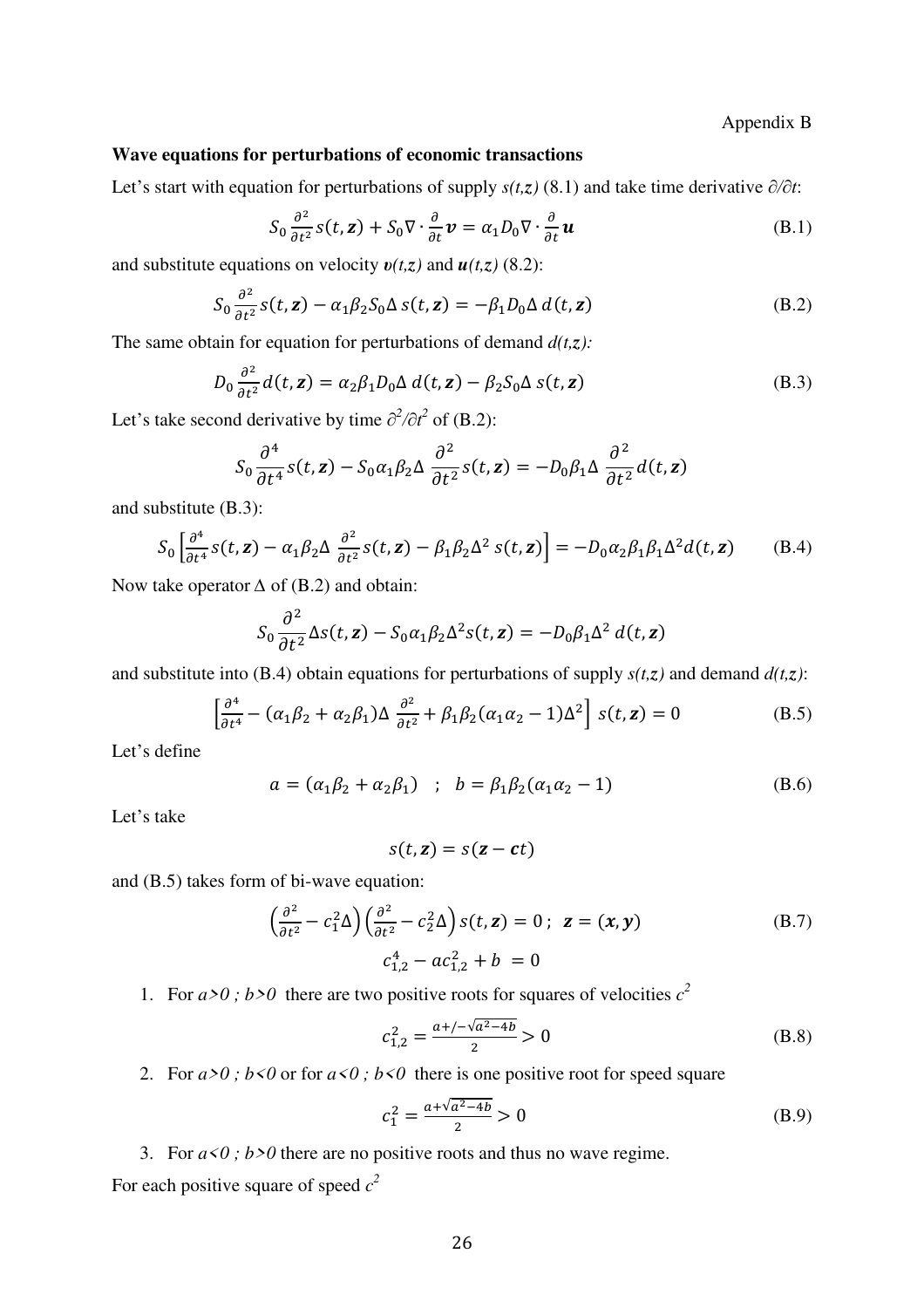$$
c^2 = c_x^2 + c_y^2 > 0 \tag{B.10}
$$

Here  $c_x^2$  – describes wave speed of suppliers along axes *x* and  $c_y^2$  – describes wave speed of consumers of goods along axes **y**. Thus single positive value of  $c^2$  means that there can be a lot of different waves of supply perturbations with different wave speed *cx* along axes *x* and speed  $c_y$  along axes *y*. The same value  $c^2$  (B.8) or (B.9) may induce waves of supply  $s(t,z)$  and demand  $d(t,z)$  perturbations with different waves speed  $c_s$  of supply and  $c_d$  of demand that fulfill the conditions (B.10):

$$
c_s = (c_{sx} ; c_{sy}) c_s^2 = c_{sx}^2 + c_{sy}^2 > 0
$$
 (B.11)

$$
c_d = (c_{dx}; c_{dy}) \ c_d^2 = c_{dx}^2 + c_{dy}^2 > 0
$$
 (B.12)

$$
c_s = (c_{sx}; c_{sy}) \neq c_d = (c_{dx}; c_{dy}) \text{ but } c_s^2 = c_d^2 > 0
$$

Let show that equations (B.5) allow propagation of supply disturbances waves with amplitudes growing as exponent. Let take *s(t,z)* as:

$$
s(t, z) = \cos(\omega t - \mathbf{k} \cdot z) \exp(\gamma t) \quad ; \quad \mathbf{k} = (\mathbf{k}_x, \mathbf{k}_x) \tag{B.13}
$$

Function (B.13) satisfies equations (B.5) if:

$$
\omega^{2} = \gamma^{2} + \frac{ak^{2}}{2} \qquad 4\gamma^{2}\omega^{2} = k^{4} \left( b - \frac{a^{2}}{4} \right) > 0 \text{ ; } 4b > a^{2}
$$

$$
\gamma^{2} = k^{2} \frac{\sqrt{4b + 3a^{2}} - 2a}{8} > 0 \qquad \omega^{2} = k^{2} \frac{\sqrt{4b + 3a^{2}} + 2a}{8} > 0
$$

For  $\gamma > 0$  wave amplitude grows up as  $exp(\gamma t)$ . Let's show that equations (8.1; 8.2) on disturbances of supply transactions from *x* to *y* and demand transactions from *y* to *x* induce equations on perturbations of economic variables – densities of supply  $S_{out}(t, x)$  from point *x*, supply  $S_{in}(t, y)$  to point *y*, demand  $D_{out}(t, y)$  from point *y* and demand  $D_{in}(t, x)$  at point *x* and their flows. To do that let's take integral by *dy* over economic domain (II.1.1; 1.2). Due to (II.3) supply  $S_{out}(t, x)$  from point *x* and supply  $S_{in}(t, y)$  to point *y* are defined as:

$$
S_{out}(t, \mathbf{x}) = \int d\mathbf{y} \ S(t, \mathbf{x}, \mathbf{y}) \ ; \ S_{in}(t, \mathbf{y}) = \int d\mathbf{x} \ S(t, \mathbf{x}, \mathbf{y}) \tag{B.14.1}
$$

and use (7.3) to define their flows  $P_{out}(t,x)$  and  $P_{in}(t,y)$ :

$$
\boldsymbol{P}_{out}(t,\boldsymbol{x}) = \int d\boldsymbol{y} \ \boldsymbol{P}(t,\boldsymbol{x},\boldsymbol{y}) \ ; \ \boldsymbol{P}_{in}(t,\boldsymbol{y}) = \int d\boldsymbol{x} \ \boldsymbol{P}(t,\boldsymbol{x},\boldsymbol{y}) \tag{B.14.2}
$$

The similar relations define demand  $D_{out}(t, y)$  from point *y* and demand  $D_{in}(t, x)$  at point *x* and their flows:

$$
D_{out}(t, \mathbf{y}) = \int dx \ D(t, x, \mathbf{y}) \ ; \ D_{in}(t, x) = \int dy \ D(t, x, \mathbf{y}) \tag{B.14.3}
$$

$$
\boldsymbol{Q}_{out}(t,\mathbf{y}) = \int d\mathbf{x} \ \boldsymbol{Q}(t,\mathbf{x},\mathbf{y}) \ ; \ \boldsymbol{Q}_{in}(t,\mathbf{x}) = \int d\mathbf{y} \ \boldsymbol{Q}(t,\mathbf{x},\mathbf{y}) \tag{B.14.4}
$$

Economic meaning of supply  $S_{out}(t, x)$  - it is total supply of selected goods, commodities etc., from point *x*. Function  $S_{in}(t, y)$  describes total supply of selected goods to point *y*. Economic density function  $D_{out}(t, y)$  describes total demand from point *y* and  $D_{in}(t, x)$  – total demand at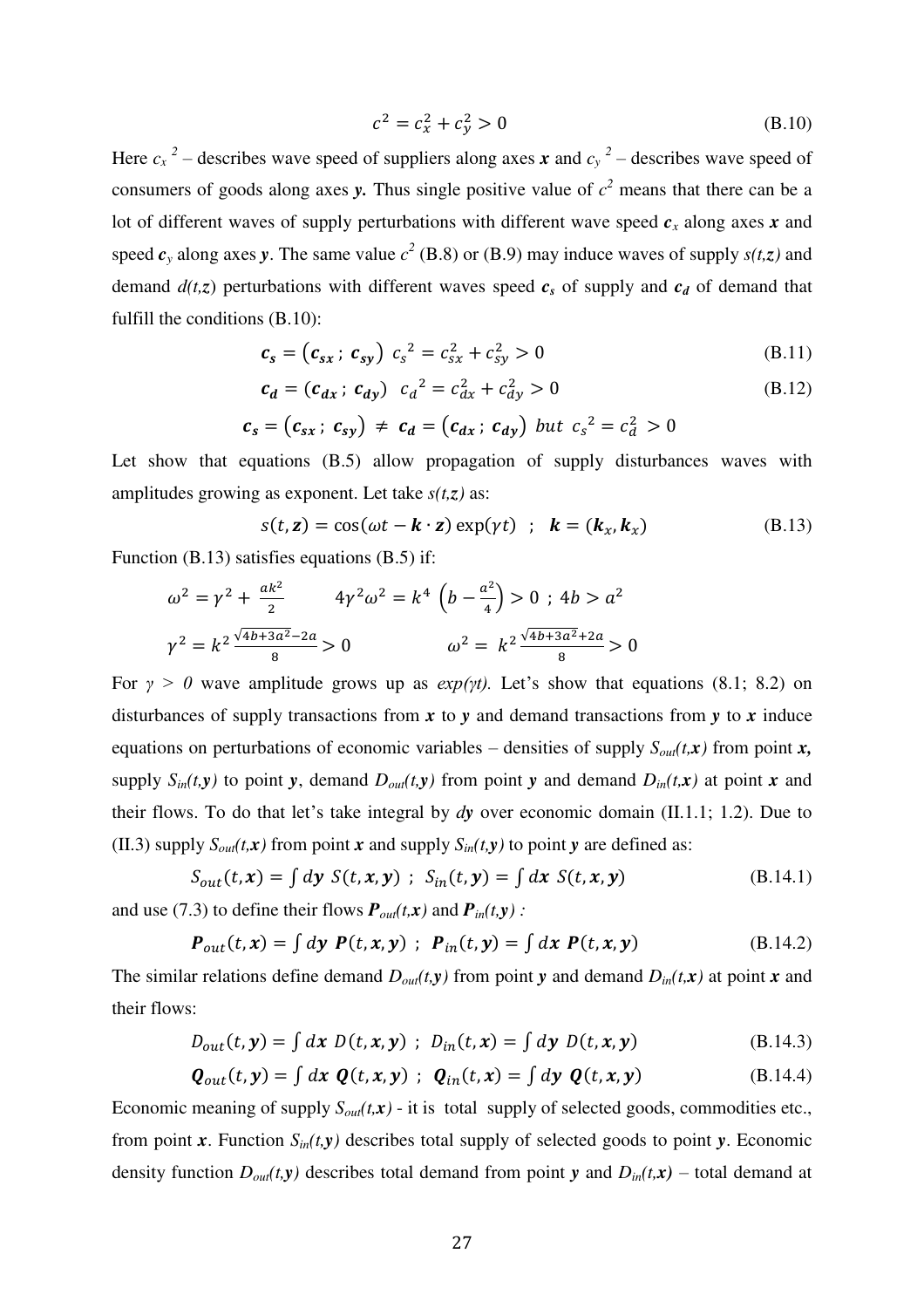point *x* from entire economy. Equations on density functions  $S_{out}(t,x)$ ,  $S_{in}(t,y)$ ,  $D_{in}(t,x)$ ,  $D_{out}(t, y)$  and their flows can be derived from (7.1; 7.2; 7.4; 7.5). Let's take integrals by  $dx$  or *dy* over economic space:

$$
\frac{\partial}{\partial t} S_{out}(t, x) + \nabla \cdot (S_{out} \, \mathbf{v}_{out}) = \alpha_1 \, \nabla \cdot \, \mathbf{Q}_{in}(t, x) \tag{B.15.1}
$$

$$
\frac{\partial}{\partial t}D_{in}(t, x) + \nabla \cdot (D_{in} \mathbf{u}_{in}) = \alpha_2 \nabla \cdot \mathbf{P}_{out}(t, x)
$$
 (B.15.2)

$$
\frac{\partial}{\partial t} \boldsymbol{P}_{out}(t, \boldsymbol{x}) + \nabla \cdot (\boldsymbol{P}_{out} \, \boldsymbol{v}_{out}) = \beta_1 \, \nabla D_{in}(t, \boldsymbol{x}) \tag{B.15.3}
$$

$$
\frac{\partial}{\partial t} \mathbf{Q}_{in}(t, x) + \nabla \cdot (\mathbf{Q}_{in} \mathbf{u}_{in}) = \beta_2 \nabla S_{out}(t, x)
$$
\n(B.15.4)

$$
\boldsymbol{P}_{out}(t,\boldsymbol{x}) = S_{out}(t,\boldsymbol{x})\boldsymbol{v}_{out}(t,\boldsymbol{x}) \; ; \; \boldsymbol{Q}_{in}(t,\boldsymbol{x}) = D_{in}(t,\boldsymbol{x})\boldsymbol{u}_{in}(t,\boldsymbol{x}) \qquad (B.15.5)
$$

Similar equations are valid for  $S_{in}(t,y)$ ,  $D_{out}(t,y)$  and their flows  $P_{in}(t,y)$ ,  $Q_{out}(t,y)$ . To derive wave equations on disturbances of  $S_{out}(t, x)$ ,  $D_{in}(t, x)$  and their flows let's take integrals by *dy* of (7.8; 7.9):

$$
S_{out}(t, x) = S_{0out}(1 + s_{out}(t, x)) ; D_{in}(t, x) = D_{0in}(1 + d_{in}(t, x))
$$
 (B.16.4)

$$
\boldsymbol{P}_{out}(t,\boldsymbol{x}) = S_{0out}\boldsymbol{v}_{out}(t,\boldsymbol{x}) \; ; \; \boldsymbol{Q}_{in}(t,\boldsymbol{x}) = D_{0in}\boldsymbol{u}_{in}(t,\boldsymbol{x}) \tag{B.16.5}
$$

Equations on disturbances  $s_{out}(t,x)$ ,  $d_{in}(t,x)$  and their flows are similar to (8.1; 8.2) but perturbations depend on *x* only:

$$
\frac{\partial}{\partial t} s_{out}(t, x) + S_0 \nabla \cdot \boldsymbol{v}_{out} = \alpha_1 D_0 \nabla \cdot \boldsymbol{u}_{in}(t, x)
$$
\n(B.16.6)

$$
\frac{\partial}{\partial t}d_{in}(t, x) + D_0 \nabla \cdot \boldsymbol{u}_{in} = \alpha_2 S_0 \nabla \cdot \boldsymbol{v}_{out}(t, x)
$$
\n(B.16.7)

$$
S_0 \frac{\partial}{\partial t} \mathbf{v}_{out}(t, \mathbf{z}) = \beta_1 \nabla d(t, \mathbf{x}) \; ; \; D_0 \frac{\partial}{\partial t} \mathbf{u}_{in}(t, \mathbf{x}) = \beta_2 \nabla s(t, \mathbf{x}) \tag{B.16.8}
$$

Equations on disturbances  $s_{out}(t,x)$  and  $d_{in}(t,x)$  as well on  $s_{in}(t,x)$  and  $d_{out}(t,x)$  take form similar to  $(B.5; B.6)$ :

$$
\left[\frac{\partial^4}{\partial t^4} - a\Delta \frac{\partial^2}{\partial t^2} + b\Delta^2\right] s_{out}(t, x) = 0
$$
 (B.17.1)

Let's argue signs of  $\alpha_1$ ,  $\alpha_2$ ,  $\beta_1$ ,  $\beta_2$ . Positive divergence  $D_0 \nabla \cdot \mathbf{u}_{in}(t, x) > 0$  for disturbances of demand flow means that demand flows out of a unit volume *dV* at point *x* and thus reduce amount of demand at *x*. Decline of demand may decline supply  $s_{out}(t, x)$  and hence we take  $a_1$  <0. As well positive divergence  $S_0 \nabla \cdot \mathbf{v}_{out}(t, x) > 0$  for disturbances of supply flow means that supply flows out of a unit volume *dV* at point *x* and hence decline supply at *x*. Reduction of supply at *x* may increase demand at this point and we take *α2>0*. Equations (B.16.8) model relations between supply flows  $S_0v(t,x)$  and gradient of demand perturbations. We propose that supply flows  $S_0v(t, x)$  grow up in the direction of higher demand determined by gradient of demand perturbations  $\nabla d(t, x)$  and thus take  $\beta_1 > 0$ . As well demand flows  $D_0 u(t, x)$  decline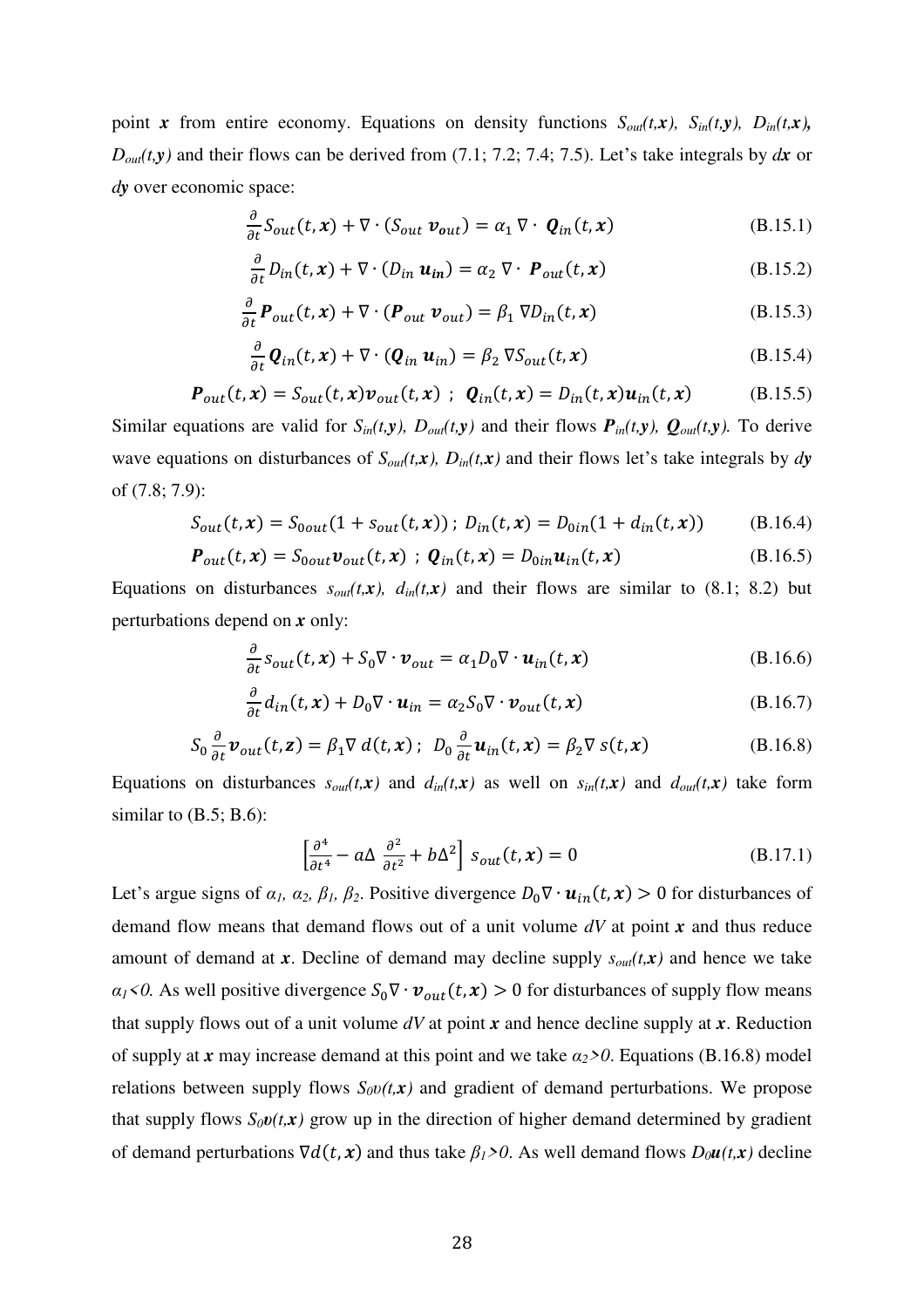in the direction of higher supply determined by gradient of supply perturbations  $\nabla s(t, x)$  and thus take  $\beta_2$ <0. Hence we obtain:

$$
\alpha_1 < 0 \; ; \; \alpha_2 > 0 \; ; \; \beta_1 > 0 \; ; \; \beta_2 < 0 \tag{B.17.2}
$$
\n
$$
a = (\alpha_1 \beta_2 + \alpha_2 \beta_1) > 0 \; ; \; b = \beta_1 \beta_2 (\alpha_1 \alpha_2 - 1) > 0
$$

and due to (B.8) there are two positive roots for  $c^2$  of (B.7). Same considerations are valid for equations on  $s_{in}(t, x)$  and  $d_{out}(t, x)$ . Thus disturbances of economic variables  $s_{out}(t, x)$  and  $d_{in}(t, x)$  follow bi-wave equations

$$
\left(\frac{\partial^2}{\partial t^2} - c_1^2 \Delta\right) \left(\frac{\partial^2}{\partial t^2} - c_2^2 \Delta\right) s(t, x) = 0
$$
\n(B.17.3)

Wave equations (B.7) on transactions disturbances induce similar wave equations on disturbances of *–in* and *–out* economic variables that are determined by transactions. Let's show that these waves induce small fluctuations of macroeconomic variables. Let's study economics under action of a single risk. Due to (II.1.1; 1.2) transactions are defined on *2* dimensional economic domain*.* For (7.8) and (B.13) macroeconomic supply *S(t)* at moment *t* (II.4.1; 4.2)

$$
S(t) = S_0(1 + s(t)); \quad s(t) = \int_0^1 dx dy \ s(t, x, y) \tag{B.18.1}
$$

$$
s(t) = \frac{4 \exp(\gamma t)}{k_x k_y} \cos\left(\frac{k_x + k_y}{2} - \omega t\right) \sin\frac{k_x}{2} \sin\frac{k_y}{2}
$$
 (B.18.2)

Hence disturbances  $s(t)$  of macroeconomic supply  $S(t)$  at moment *t* may grow up as  $exp(\gamma t)$ for  $\gamma > 0$  or dissipate to constant rate  $S_0$  for  $\gamma < 0$  and fluctuate with frequency  $\omega$ .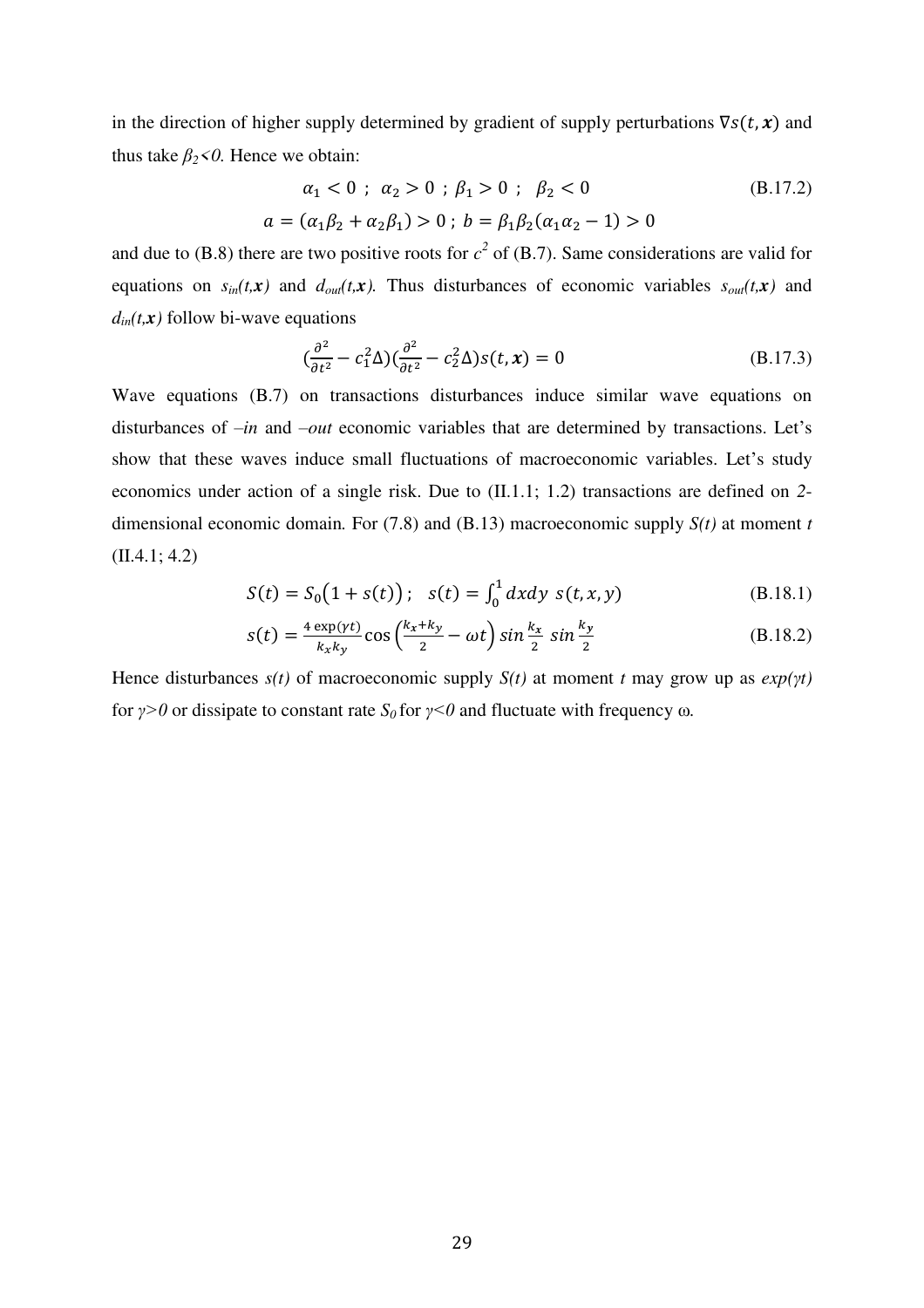## **The business cycle equations**

Let's show that macroeconomic supply  $S(t)$  and demand  $D(t)$  follow fluctuations that can be treated as business cycles. To derive equations on  $S(t)$  and  $D(t)$  as (II.4.1) let's take integral by *dz=dxdy* of (13.1; 13.3):

$$
\frac{d}{dt}S(t) = \frac{d}{dt}\int d\mathbf{z}\,S(t,\mathbf{z}) = -\int d\mathbf{z}\,\,\nabla\cdot\big(\boldsymbol{v}(t,\mathbf{z})S(t,\mathbf{z})\big) + a\,\int d\mathbf{z}\,\,\mathbf{z}\cdot\boldsymbol{P}_D(t,\mathbf{z})\qquad\text{(C.1.1)}
$$

First integral in the right side (C.1.1) is integral of divergence over 2-dimensional economic domain (6.1; 6.2) and due to divergence theorem (Strauss 2008, p.179) it equals integral of flux through surface of economic domain and hence equals zero as no economic fluxes exist outside of economic domain (6.1; 6.2). Let's define  $Pz(t)$  and  $Dz(t)$  as:

$$
P_{S}z(t) = \int dx dy x P_{Sx}(t, x, y) + y P_{Sy}(t, x, y) = P_{S}x(t) + P_{S}y(t)
$$
 (C.1.2)

$$
P_D z(t) = \int dx dy x P_{Dx}(t, x, y) + y P_{Dy}(t, x, y) = P_D x(t) + P_D y(t)
$$
 (C.1.3)

Due to (C.1.1-1.3) equations on *S(t)* and *D(t)* take form:

$$
\frac{d}{dt}S(t) = a[P_Dx(t) + P_Dy(t)] \quad ; \quad \frac{d}{dt}D(t) = b[P_Sx(t) + P_Sy(t)] \quad (C.1.4)
$$

To derive equations on  $Pz(t)$  and  $Dz(t)$  let's use equations (13.2; 13.4) on flows  $P<sub>S</sub>(t)$ ,  $P<sub>S</sub>(t)$ and matrix operators as (13.6; 13.7).

$$
P_{Sx}(t) = \int dx dy P_{Sx}(t, x, y) = S(t)v_x(t)
$$
\n(C.1.5)

$$
P_{sy}(t) = \int dx dy P_{sy}(t, x, y) = S(t)v_y(t)
$$
\n(C.1.6)

$$
P_{Dx}(t) = \int dx dy P_{Dx}(t, x, y) = D(t)u_x(t)
$$
\n(C.1.7)

$$
P_{D y}(t) = \int dx dy P_{D y}(t, x, y) = D(t) u_y(t)
$$
 (C.1.8)

Similar to (C.1.1) from (13.2; 13.6; 13.7) for (C.1.5- C.1.8) obtain:

$$
\frac{d}{dt}P_{Sx}(t) = c_1 P_{Dx}(t) \; ; \; \frac{d}{dt}P_{Dx}(t) = d_1 P_{Sx}(t) \tag{C.2.1}
$$

$$
\frac{d}{dt}P_{Sy}(t) = c_2 P_{Sy}(t) \; ; \; \frac{d}{dt}P_{Dy}(t) = d_2 P_{Sy}(t) \tag{C.2.2}
$$

As we mentioned before, flows (C.1.5-1.8) can't have constant sign of velocities (C.1.5-1.8). Indeed, let's define mean risk  $X<sub>S</sub>(t)$  of suppliers with variable *E* and mean risk  $Y<sub>C</sub>(t)$  of consumers of variable *E* as:

$$
S(t)XS(t) = \int dx dy x S(t, x, y) ; S(t)YC(t) = \int dx dy y S(t, x, y)
$$
 (C.2.3)

It is easy to show that for  $F_S(t,x,y)=0$  one derive from (13.1; 13.8):

$$
\frac{d}{dt}S(t) = 0 \; ; \; S(t) = S_0 = const; \; \frac{d}{dt}X_S(t) = v_x(t) \; ; \; \frac{d}{dt}Y_C(t) = v_y(t) \tag{C.2.4}
$$

Thus in the absence of interaction  $F_S(t,x,y)=0$  mean risk  $X_S(t)$  of suppliers of variable *E* moves along axis *X* with velocity *υx(t)* (C.2.4) and mean risk *YC(t)* of consumers of variable *E*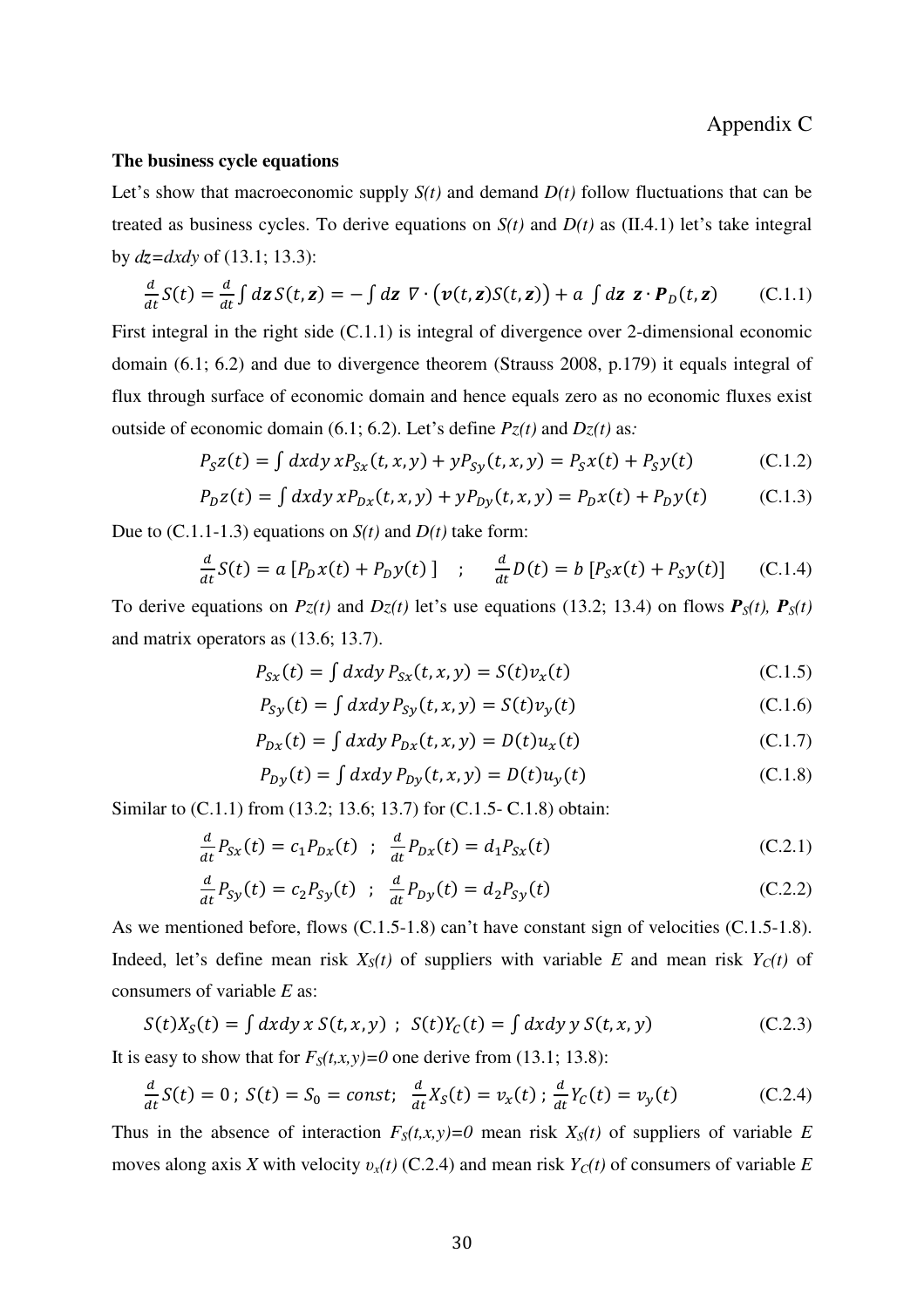moves along axis *Y* with velocity *υy(t)* (C.2.4). Borders of economic domain reduce motion of mean risks. Hence velocities  $v_x(t)$  and  $v_y(t)$  must change sign and should fluctuate. Let's underline that relations (C.2.3, 2.4) simplify real economic processes as we neglect interactions between transactions  $F_S(t,x,y)$  and neglect direct dependence of economic variables and transactions on risk coordinates  $z=(x,y)$  on economic domain. Indeed, risks impact on economic performance and activity of economic agents. Thus change of risk coordinates should change value of density functions of economic variables and transactions. Starting with (13.1) it is easy to show that in the presence of interactions between supply *S*(*t,x,y*) and demand *D*(*t,x,y*) transactions mean risks  $X<sub>S</sub>(t)$  of suppliers of variable *E* change due to two factors as:

$$
\frac{d}{dt}X_{S}(t) = v_{x}(t) + w_{x}(t) \tag{C2.5}
$$

$$
w_x(t) = [X_{SF}(t) - X_S(t)] \frac{d}{dt} ln S(t)
$$
 (C.2.6)

$$
F_S(t) = \int dx dy F_S(t, x, y) \; ; \; X_{SF}(t)F_S(t) = \int dx dy \; x F_S(t, x, y) \tag{C.2.7}
$$

Here  $v_x(t)$  is determined by (13.8) and velocity  $w_x(t)$  (C.2.6, 2.7) describes motion (C.2.5) of mean risk  $X_s(t)$  (C.2.3) of suppliers along axis *X* due to interaction  $F_s(t,x,y)$  (13.1) of supply and demand transactions. Mean risk  $X<sub>S</sub>(t)$  of suppliers and mean risk  $Y<sub>C</sub>(t)$  of consumers (C.2.3) of variable *E* on economic domain (6.1; 6.2) are reduced by borders of economic domain (C.2.8):

$$
0 \le X_S(t) \le 1 \; ; \; 0 \le Y_C(t) \le 1 \tag{C.2.8}
$$

Hence velocities  $v_x(t)$  (C.1.5-1.8) and  $w_x(t)$  (C.2.6-7) should fluctuate as (C.2.8) reduce motion of mean risks (C.2.3, 2.5). Thus (C.2.5) describes two sources of fluctuations caused by velocities  $v_x(t)$  (C.1.5-1.8) and  $w_x(t)$  (C.2.6-7). Let's model fluctuations of flows  $P_s(t)$  and  $P_D(t)$  by equations (C.2.1-2) that describe harmonique oscillations with frequencies  $\omega$ , *v*:

$$
\omega^2 = -c_1 d_1 > 0 \; ; \; \; \nu^2 = -c_2 d_2 > 0 \tag{C.3.1}
$$

$$
\left[\frac{d^2}{dt^2} + \omega^2\right]P_{Sx}(t) = 0 \; ; \; \left[\frac{d^2}{dt^2} + \omega^2\right]P_{Dx}(t) = 0 \tag{C.3.2}
$$

$$
\left[\frac{d^2}{dt^2} + \nu^2\right]P_{Sy}(t) = 0 \quad ; \quad \left[\frac{d^2}{dt^2} + \nu^2\right]P_{Dy}(t) = 0 \tag{C.3.3}
$$

Frequencies  $\omega$  describe oscillations of mean risk  $X<sub>S</sub>(t)$  (C.2.3-2.4) of suppliers along axis *X* and *v* describe oscillations of consumers mean risk  $Y_c(t)$  along axis *Y*. Solutions (C.3.1-3.3):

$$
P_{Sx}(t) = P_{Sx}(1)\sin \omega t + P_{Sx}(2)\cos \omega t; P_{Sy}(t) = P_{Sy}(1)\sin \nu t + P_{Sy}(2)\cos \nu t \quad (C.3.4)
$$

$$
P_{Dx}(t) = P_{Dx}(1)\sin \omega t + P_{Dx}(2)\cos \omega t; P_{Dy}(t) = P_{Dy}(1)\sin \nu t + P_{Dy}(2)\cos \nu t \tag{C.3.5}
$$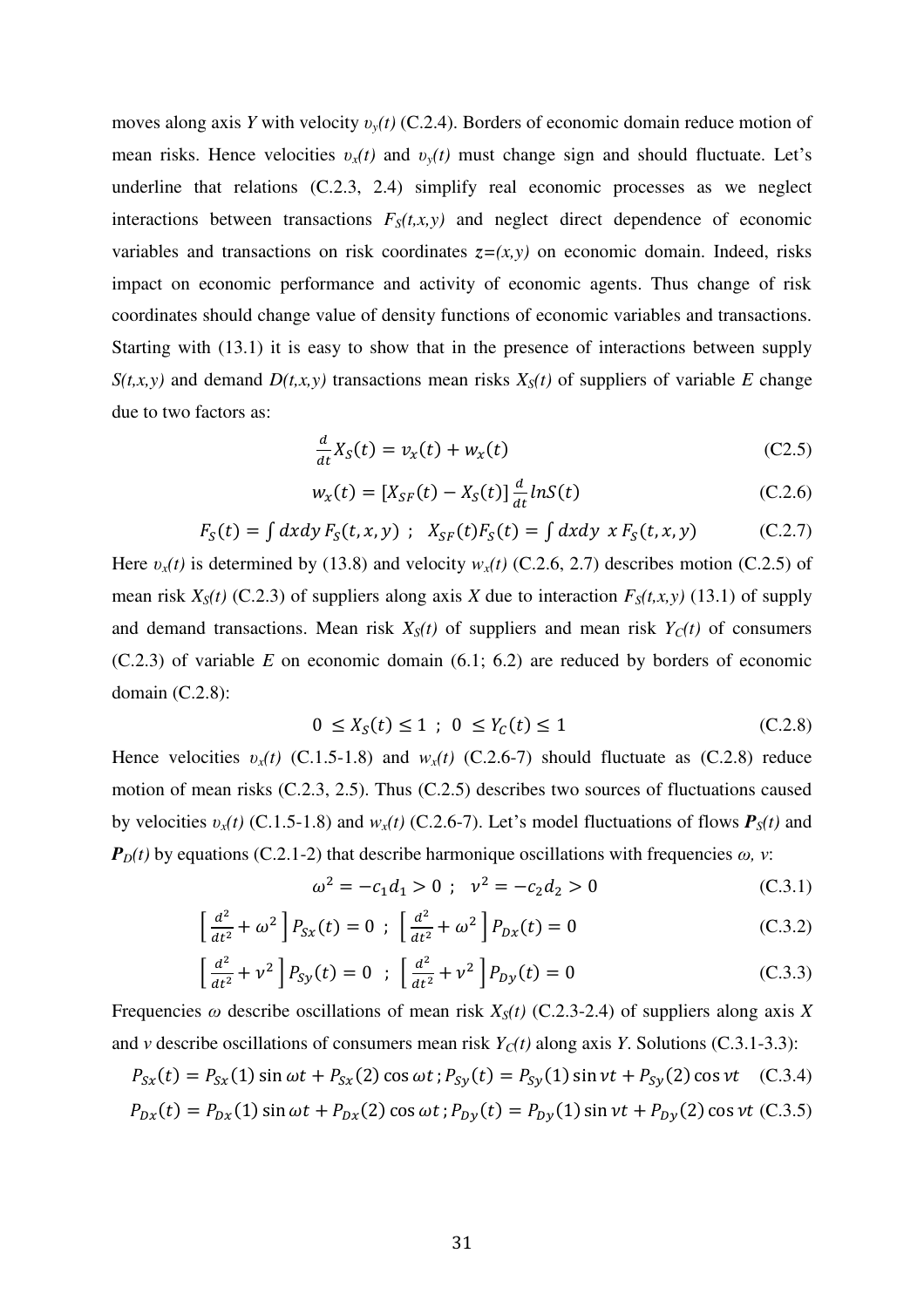To derive equations on  $Pz(t)$  and  $Dz(t)$  let's derive equations on their components  $P_Sx(t)$ ,  $P<sub>S</sub>y(t)$ ,  $P<sub>D</sub>x(t)$ ,  $P<sub>D</sub>y(t)$  (C.1.2;1.3) and use equations (13.2; 13.6). Let's multiply equations (13.2) by *z=(x,0)* and take integral by *dxdy*

$$
\frac{d}{dt}P_Sx(t) = \frac{d}{dt}\int dxdy xP_{Sx}(t, x, y) = \int dxdy [-x\frac{\partial}{\partial x}(v_x P_{Sx}) + c_1xP_{Dx}(t, x, y)]
$$

$$
-\int dxdy x \frac{\partial}{\partial x}(v_x P_{Sx}) = \int dxdy v_x^2(t, x, y)S(t, x, y)
$$

For  $P_Sx(t)$ ,  $P_Sy(t)$ ,  $P_Dx(t)$ ,  $P_Dy(t)$  (C.1.2;1.3) obtain equations:

$$
\frac{d}{dt}P_Sx(t) = ESx(t) + c_1P_Dx(t) \; ; \; \frac{d}{dt}P_Dx(t) = EDx(t) + d_1P_Sx(t)
$$
\n
$$
\frac{d}{dt}P_Sy(t) = ESy(t) + c_2P_Dx(t) \; ; \; \frac{d}{dt}P_Dy(t) = EDy(t) + d_2P_Sy(t)
$$

Let's use (13.10) and denote  $ESx(t,x,y)$ ,  $ESy(t,x,y)$ ,  $EDx(t,x,y)$  *EDy(t,x,y)* and  $ESx(t)$ ,  $ESy(t)$ , *EDx(t) EDy(t)* as:

$$
ESx(t) = \int dx dy ESx(t, x, y) = \int dx dy v_x^2(t, x, y) S(t, x, y) = S(t)v_x^2(t)
$$
 (C.4.1)

$$
ESy(t) = \int dx dy \, ESy(t, x, y) = \int dx dy \, v_y^2(t, x, y) S(t, x, y) = S(t) v_y^2(t) \tag{C.4.2}
$$

$$
EDx(t) = \int dx dy \, EDx(t, x, y) = \int dx dy \, u_x^2(t, x, y) D(t, x, y) = D(t) u_x^2(t) \qquad (C.4.3)
$$

$$
EDy(t) = \int dx dy \, EDy(t, x, y) = \int dx dy \, u_y^2(t, x, y) D(t, x, y) = D(t) u_y^2(t) \qquad (C.4.4)
$$

Equations on  $P_Sx(t)$ ,  $P_Sy(t)$ ,  $P_Dx(t)$ ,  $P_Dy(t)$  take form:

$$
\left[\frac{d^2}{dt^2} + \omega^2\right] P_S x(t) = \frac{d}{dt} E S x(t) + c_1 E D x(t) ; \left[\frac{d^2}{dt^2} + \omega^2\right] P_D x(t) = \frac{d}{dt} E D x(t) + d_1 E S x(t) \tag{C.4.5}
$$
\n
$$
\left[\frac{d^2}{dt^2} + \nu^2\right] P_S y(t) = \frac{d}{dt} E S y(t) + c_2 E D y(t) ; \left[\frac{d^2}{dt^2} + \nu^2\right] P_D y(t) = \frac{d}{dt} E D y(t) + d_2 E S y(t) \tag{C.4.6}
$$

Equations (C.4.5-4.6) describe fluctuations of  $P_Sx(t)$ ,  $P_Sy(t)$ ,  $P_Dx(t)$ ,  $P_Dy(t)$  with frequencies  $\omega$ and *ν* under action of *ESx, ESy, EDx, EDy* (C.4.1-4.4). To close system of ordinary differential equations (C.4.5-4.6) let's define equations on *ESx, ESy, EDx, EDy.* Let's outline that relations (C.4.1-4.4) are proportional to product of supply  $S(t)$  and velocity square  $v^2(t)$ and *looks alike to energy* of a particle with mass  $S(t)$  and velocity square velocity  $v^2(t)$ . We underline that this is only *similarity* between (C.4.1-4.5) and energy of a particle and have no further analogies. To define equations on (C.4.1-4.5) let's propose that:

$$
\frac{\partial}{\partial t} ESx(t, x, y) + \frac{\partial}{\partial x} (v_x ESx) = \mu_1 EDx \; ; \; \frac{\partial}{\partial t} EDx(t, x, y) + \frac{\partial}{\partial x} (u_x EDx) = \eta_1 ESx \; (C.5.1)
$$

$$
\frac{\partial}{\partial t} ESy(t, x, y) + \frac{\partial}{\partial y} (v_y ESy) = \mu_2 EDy \; ; \; \frac{\partial}{\partial t} EDy(t, x, y) + \frac{\partial}{\partial y} (u_y EDy) = \eta_2 ESx \quad (C.5.2)
$$

$$
\gamma_1^2 = \mu_1 \eta_1 > 0 \; ; \; \gamma_2^2 = \mu_2 \eta_2 > 0 \tag{C.5.3}
$$

Equations (C.5.1-3) give equations on  $ESx(t)$ ,  $ESy(t)$ ,  $EDx(t)$ ,  $EDy(t)$ 

$$
\left[\frac{d^2}{dt^2} - \gamma_1^2\right] E S x(t) = 0 \; ; \; \left[\frac{d^2}{dt^2} - \gamma_1^2\right] E D x(t) = 0 \tag{C.5.4}
$$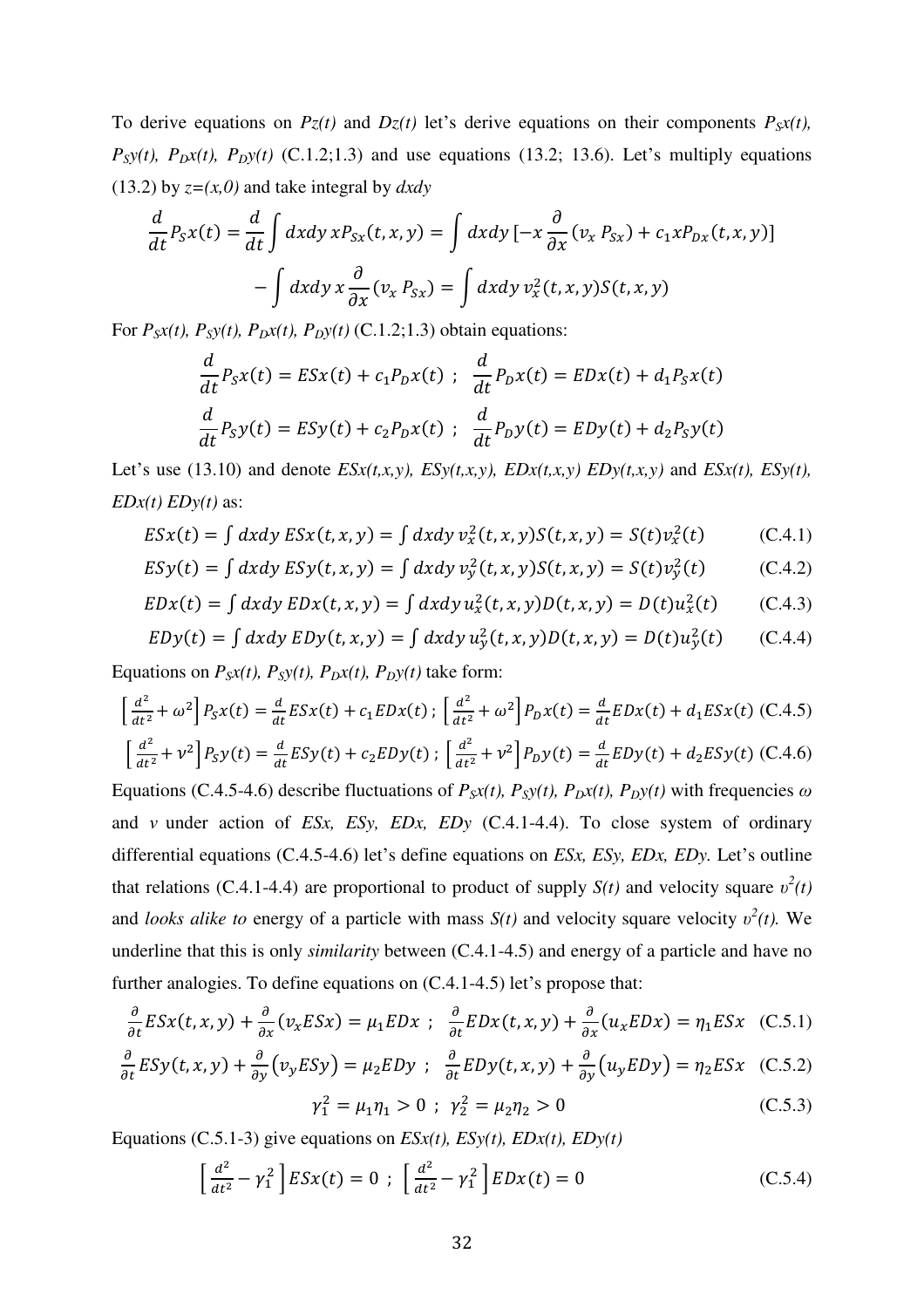$$
\left[\frac{d^2}{dt^2} - \gamma_2^2\right] E S y(t) = 0 \; ; \; \left[\frac{d^2}{dt^2} - \gamma_2^2\right] E D y(t) = 0 \tag{C.5.5}
$$

Let's explain economic meaning of  $(C.5.1-5.5)$ : "energies"  $ESx(t)$ ,  $ESy(t)$ ,  $EDx(t)$ ,  $EDy(t)$ grow up or decay in time by exponent  $exp(\gamma_1 t)$  and  $exp(\gamma_2 t)$  that can be different for each risk axis. Here  $\gamma$ <sup>*I*</sup> define exponential growth or decay in time of *ESx(t)* induced by motion of suppliers along axis *X* and  $\gamma_2$  describe exponential growth or decrease in time of  $ESy(t)$ , induced by motion of consumers along axis *Y*. The same valid for  $EDx(t)$  and  $EDy(t)$ respectively. Solutions of (C.5.4-5.5; C.4.5-4.6) with exponential growth have form:

$$
ESx(t) = ESx(1) exp \gamma_1 t ; ESy(t) = ESy(1) exp \gamma_2 t
$$
  
\n
$$
EDx(t) = EDx(1) exp \gamma_1 t ; EDy(t) = EDy(1) exp \gamma_2 t
$$
  
\n
$$
P_Sx(t) = P_Sx(1) sin \omega t + P_Sx(2) cos \omega t + P_Sx(3) exp \gamma_1 t
$$
  
\n
$$
P_Sy(t) = P_Sy(1) sin \gamma_1 t + P_Sy(2) cos \gamma_1 t + P_Sy(3) exp \gamma_2 t
$$
  
\n
$$
P_Dx(t) = P_Dx(1) sin \omega t + P_Dx(2) cos \omega t + P_Dx(3) exp \gamma_1 t
$$
  
\n
$$
P_Dy(t) = P_Dy(1) sin \gamma_1 t + P_Dy(2) cos \gamma_1 t + P_Dy(3) exp \gamma_2 t
$$

Macroeconomic supply  $S(t)$  of variable  $E$  as solution of  $(C.1.4)$  takes form:

$$
S(t) = S(0) + a[S_x(1)\sin \omega t + S_x(2)\cos \omega t + S_y(1)\sin \nu t + S_y(2)\cos \nu t] + a[S_x(3)exp \gamma_1 t + S_y(3)exp \gamma_2 t]
$$
(C.5.6)

Initial values and equations (C.1.4-C.5.5) define simple but long relations on constants  $S_x(j)$ ,  $S_v(j)$ ,  $j=0,..3$  and we omit them here. Similar relations valid for demand *D(t)*.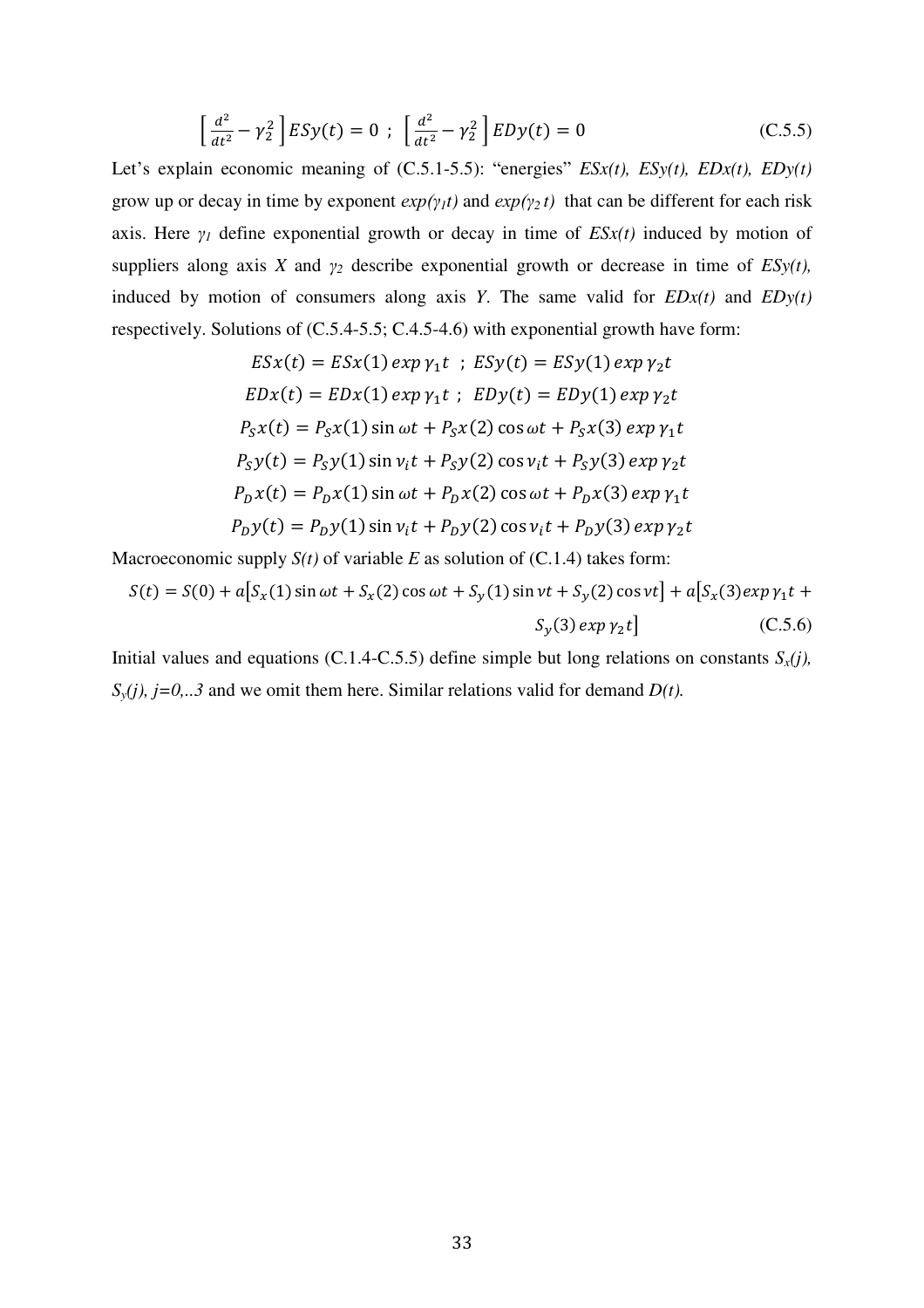## **References**

- Andersen, T., Bollerslev, T., Diebold, F.X. and Ebens, H., (2001). The Distribution of Realized Stock Return Volatility, Journal of Financial Economics, 61, 43-76
- Bates, D.S., (1995). Testing Option Pricing Models, NBER, WP 5129, 1-75
- van Binsbergen, J. H., Koijen, R., (2017). The term structure of returns: Facts and theory,
- NBER WP 21234, Cambridge, MA
- Black, F. and M. Scholes, (1973). The Pricing of Options and Corporate Liabilities. *The Journal of Political Economy,* **81**, 637-65
- Blume, L.E., Easley, D., (1984). Rational Expectations Equilibrium: An Alternative Approach, Journal Of Economic Theory, 34, 116-129
- Brock, W.A., Hommes, C.H., (1998). Heterogeneous beliefs and routes to chaos in a simple
- asset pricing model. Journal of Economic Dynamics and Control, 22, 1235-1274
- Brunnermeier, M.K., Parker, J.A., (2005). Optimal Expectations. American Economic Review, 95 (4), 1092-1118
- Campbell, J.Y., (1985). Stock Returns and The Term Structure, WP1626, NBER, Cambridge Campbell, J.Y., Cochrane, J.H., (1995). By Force of Habit: A Consumption-Based
- Explanation of Aggregate Stock Market Behavior, NBER WP 4995, Cambridge, US
- Cochrane, J.H., (2001). Asset pricing. Princeton University Press, Princeton, N. Jersey, US
- Cochrane, J.H., Culp, C.L., (2003). Equilibrium Asset Pricing and Discount Factors:
- Overview and Implications for Derivatives Valuation and Risk Management. In Modern Risk Management. A History, Ed. S.Jenkins, 57-92.
- Cochrane, J.H., (2017). Macro-Finance. Review of Finance, European Finance Association, 21(3), 945-985.
- Cohen, S.N., Tegner, M., (2018). European Option Pricing with Stochastic Volatility models under Parameter Uncertainty. pp. 1-44, arXiv:1807.03882v1
- Diebold, F.X. and Rudebusch, G.D. (1999). Business Cycles Durations, Dynamics, and Forecasting. Princeton Univ.Press.
- Dominitz, J., Manski, C.F., (2005). Measuring And Interpreting Expectations Of Equity Returns. NBER, WP 11313, Cambridge, MA
- Fama, E.F., (1965). The Behavior of Stock-Market Prices. Jour. of Business, 38 (1), 34-105. Fama, E.F., (1998). Market efficiency, long-term returns, and behavioral finance, Journal of Financial Economics 49, 283-306
- Fortune, P., (1996). Anomalies in Option Pricing: the Black-Scholes Model Revisited. New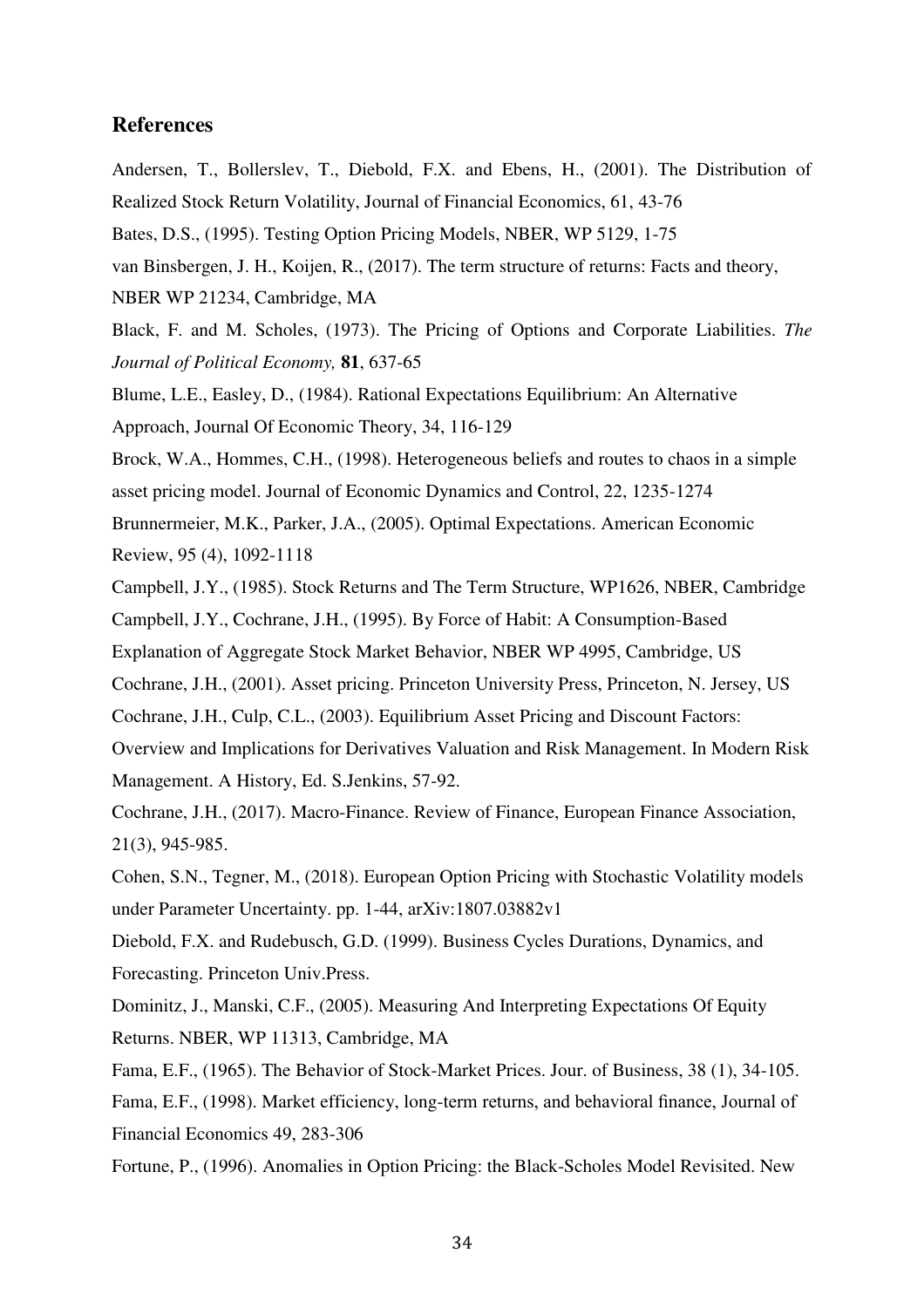England Economic Review, March/April, 17-40

Gabaix, X., Gopikrishnan, P., Plerou, V., Stanley, H,E., (2003). A theory of power-law distributions in financial market fluctuations, Nature, 423, 267-270

Gontis, V., Havlin, S., Kononovicius, A., Podobnik, B., Stanley, H.E., (2016). Stochastic

model of financial markets reproducing scaling and memory in volatility return intervals. Physica A, 462, 1091–1102

Greenwald, D.L., Lettau, M., Ludvigson, S., (2014). Origins of Stock Market Fluctuations. NBER, WP 19818, Cambridge, MA

Greenwood, R., Shleifer, A., (2014). Expectations of Returns and Expected Returns.

The Review of Financial Studies, 27 (3), 714–746

Hansen, L.P., Sargent, T.J., (1979). Formulating and Estimating Dynamic Rational Expectations Models. NBER, WP 127

Hansen, L.P., Heaton, J., Luttmer, E.G.J., (1995). Econometric Evaluation of Asset Pricing Models. Review of Financial Studies, 8, (2), 237-274

Hansen, L. P., (2013). Uncertainty outside and inside economic models. Nobel lecture.

Heaton, J., Lucas, D., (2000). Stock Prices and Fundamentals, in Ed. Bernanke, B.S., Rotemberg, J.J. NBER Macroeconomics Annual 1999, Volume 14, 213 - 264

Heston, S.L., (1993). A Closed-Form Solution for Options with Stochastic Volatility with Applications to Bond and Currency Options. The Review of Financial Studies, 6, (2), 327- 343

Hull, J., White,A., (1987). The Pricing of Options on Assets with Stochastic Volatilities. Journal of Finance, 17, (2), 281-300

Hull, J.C. (2009). Options, Futures and other Derivatives, 7th.ed. Englewood Cliffs, NJ, Pearson Prentice Hall

Jorda, O., Schularick, M., Taylor, A.M., (2016). Macrofinancial History and the New

Business Cycle Facts. FRB San Francisco, WP 2016-23

Keim, D.B., Stambaugh, R.F., (1986). Predicting Returns In The Stock And Bond Markets, Journal of Financial Economics, 17, 357-390

Kiyotaki, N., (2011). A Perspective on Modern Business Cycle Theory. Economic Quarterly, 97, (3), 195–208

Kydland, F.E. and Prescott, E.C., (1991). The Econometrics of the General Equilibrium Approach to Business Cycles. Scand. J. of Economics **93**(2): 161-178

Lof, M., (2014). Essays on Expectations and the Econometrics of Asset Pricing, MPRA WP 59064, http://mpra.ub.uni-muenchen.de/59064/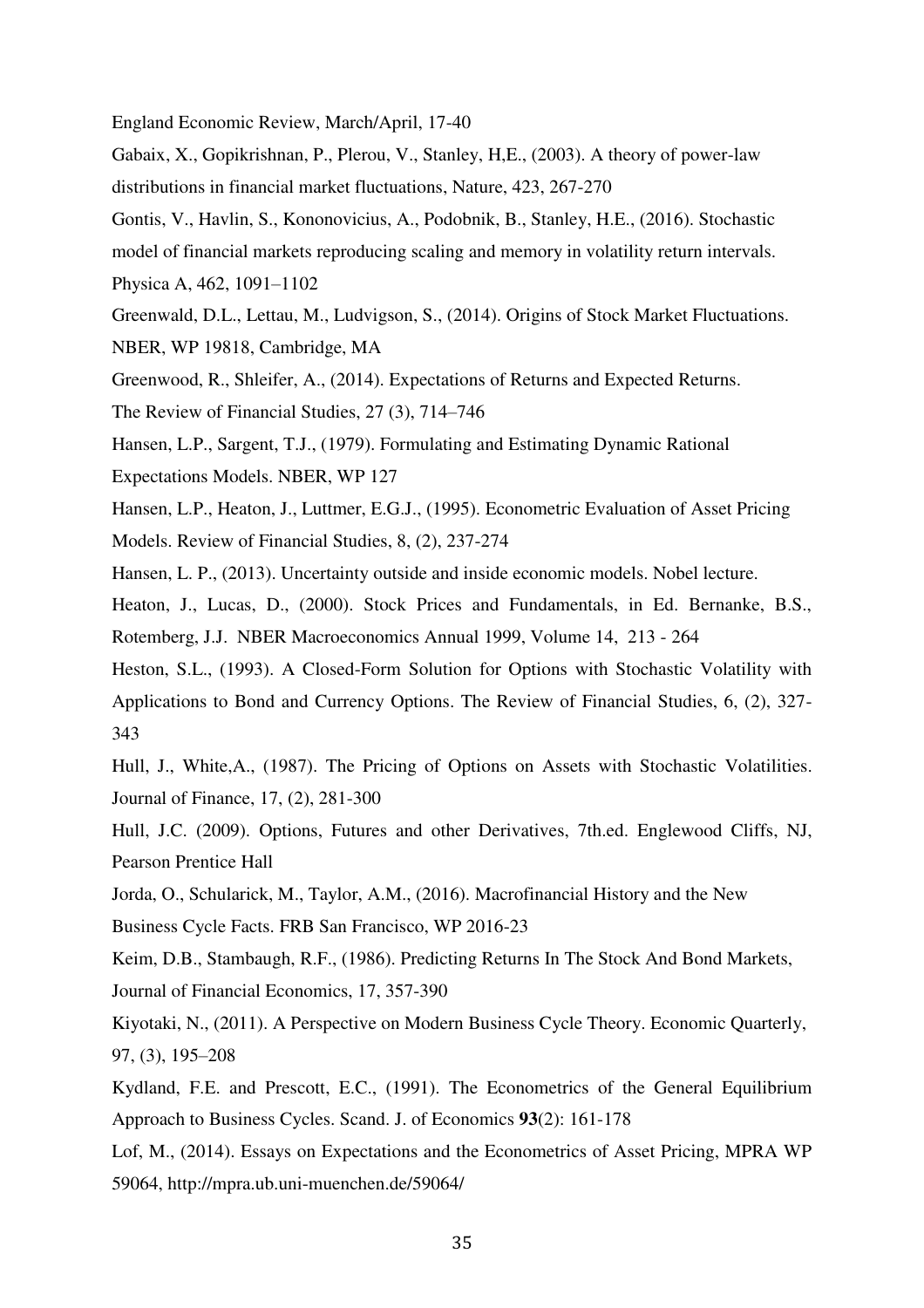Lucas, R.E., (1972). Expectations and the Neutrality of Money. Jour. of Economic Theory 4, 103-124

Lucas, R.E., (1980). Methods and Problems in Business Cycle Theory, Jour.of Money, Credit and Banking, 12, (4) Part 2: Rational Expectations, 696-715

Mandelbrot, B., Fisher, A., Calvet, L., (1997). A Multifractal Model of Asset Returns.

Cowles Foundation Discussion Paper #1164

Manski, C.F., (2017). Survey Measurement Of Probabilistic Macroeconomic Expectations: Progress and Promise. NBER Macro Annual Conference, 1-76

Merton, R. (1973). Theory of Rational Option Pricing. The Bell Journal of Economic and management Sci, 4, 141-183

Muth, J.F., (1961). Rational Expectations and the Theory of Price Movements. Econometrica, 29 (3), 315-335

Olkhov, V., (2016a). On Economic space Notion, Int. Rev. Financial Analysis, 47, 372-381

Olkhov, V., (2016b). Finance, Risk and Economic space, ACRN Oxford J. of Finance and

Risk Perspectives, Special Issue of Finance Risk and Accounting Perspectives, 5, 209-221

Olkhov, V., (2016c). On Hidden Problems of Option Pricing. https://ssrn.com/abstract=2788108

Olkhov, V., (2017a). Quantitative Wave Model of Macro-Finance. Int. Rev. Financial Analysis, 50, 143-150

Olkhov, V., (2017b). Quantitative Description of Financial Transactions and Risks" ACRN Oxford Journal of Finance and Risk Perspectives 6, (2), 41-54.

Olkhov, V., (2017c). Credit-Loans Non-Local Transactions and Surface-Like Waves. https://ssrn.com/abstract=2971417

Olkhov, V., (2017d). Econophysics of Business Cycles: Aggregate Economic Fluctuations,

Mean Risks and Mean Square Risks. arxiv.org/abs/1709.00282, q-fin.EC

Olkhov, V., (2018). Expectations, Price Fluctuations and Lorenz Attractor. MPRA WP89105, https://mpra.ub.uni-muenchen.de/89105/

Olkhov, V., (2019a). Economic and Financial Transactions Govern Business Cycles. ACRN Oxford Journal of Finance and Risk Perspectives 7, (1/2), 102-122.

Olkhov, V., (2019b). Econophysics of asset price, transactions and expectations. http://arxiv.org/abs/1901.05024

Olkhov, V., (2019c). New Essentials of Economic Theory I. Assumptions, Economic Space and Variables. MPRA, WP 93085

Olkhov, V., (2019d). New Essentials of Economic Theory II. Economic Transactions, Expectations and Asset Pricing. MPRA, WP 93428